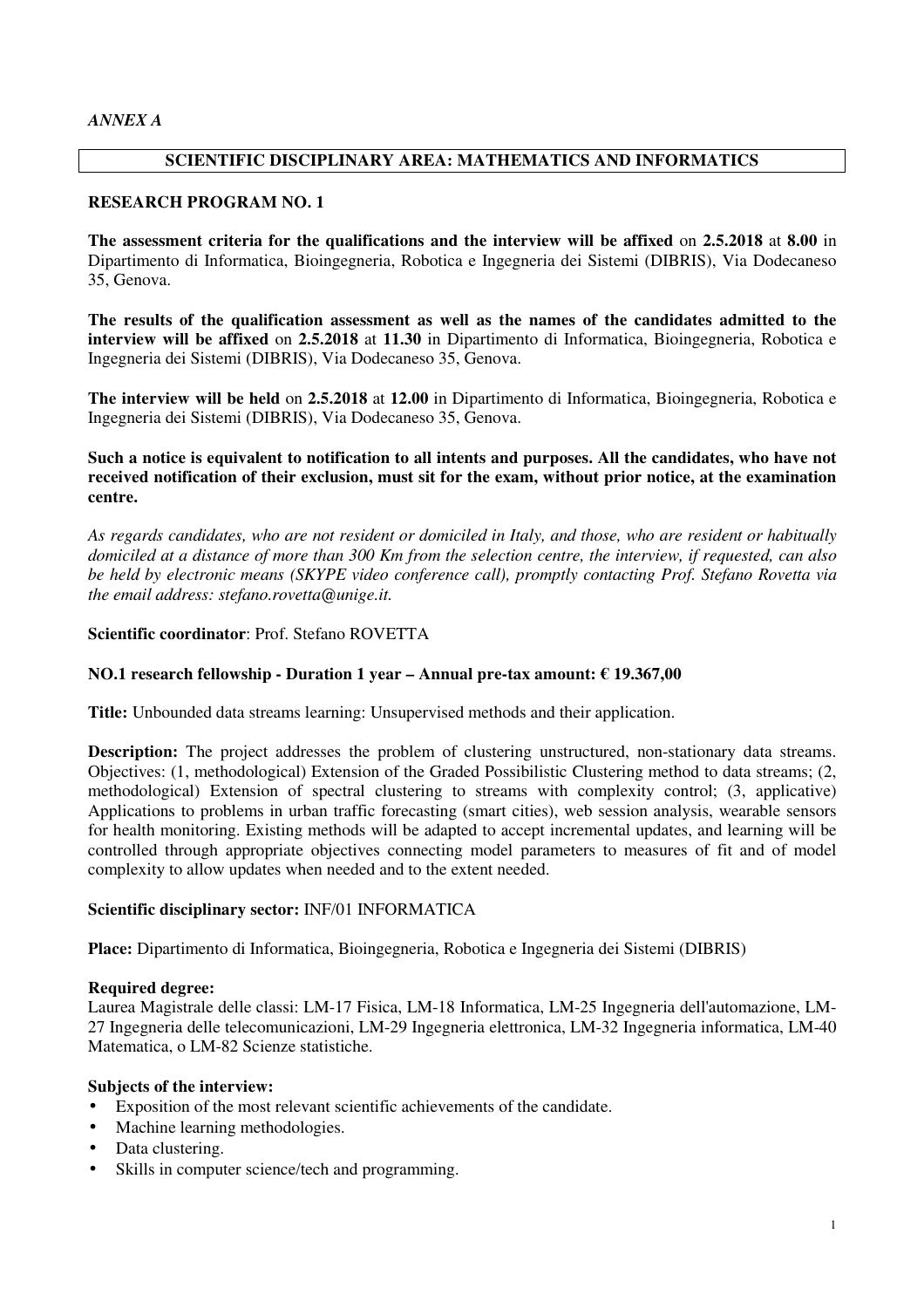**The assessment criteria for the qualifications and the interview will be affixed** on **8.5.2018** at **10.00** in Dipartimento di Informatica, Bioingegneria, Robotica e Ingegneria dei Sistemi (DIBRIS), Viale Causa 13, Genova.

**The results of the qualification assessment as well as the names of the candidates admitted to the interview will be affixed** on **8.5.2018** at **13.00** in Dipartimento di Informatica, Bioingegneria, Robotica e Ingegneria dei Sistemi (DIBRIS), Viale Causa 13, Genova.

**The interview will be held** on **8.5.2018** at **15.00** in Dipartimento di Informatica, Bioingegneria, Robotica e Ingegneria dei Sistemi (DIBRIS), Viale Causa 13, Genova.

**Such a notice is equivalent to notification to all intents and purposes. All the candidates, who have not received notification of their exclusion, must sit for the exam, without prior notice, at the examination centre.** 

**Scientific coordinator**: Prof.ssa Ilaria TORRE

#### **NO.1 research fellowship - Duration 1 year – Annual pre-tax amount: € 23.250,00**

**Title:** Decision Support System for Risk Assessment.

**Description:** The goal of the project is to study and design a decision support system that allows making predictive analyses of structures damage and optimizing the scheduling of interventions. The project will be focused on studying: methods and techniques to represent and integrate heterogeneous data, reasoning models for predictive evaluations, interaction design, recommender systems techniques for interactive decision support and planning techniques for action scheduling. The project includes the development of a demonstrator for action scheduling that applies the investigated methods.

### **Scientific disciplinary sector:** INF/01 INFORMATICA

**Place:** Dipartimento di Informatica, Bioingegneria, Robotica e Ingegneria dei Sistemi (DIBRIS)

#### **Required degree:**

Laurea Magistrale delle classi: LM-18 Informatica, o LM-32 Ingegneria informatica.

### **Subjects of the interview:**

- Thorough knowledge of reasoning methods, artificial intelligence techniques, recommender systems, decision support systems, planning and automatic information extraction.
- Discussion of research projects where the above methods have been already studied and applied by the applicant.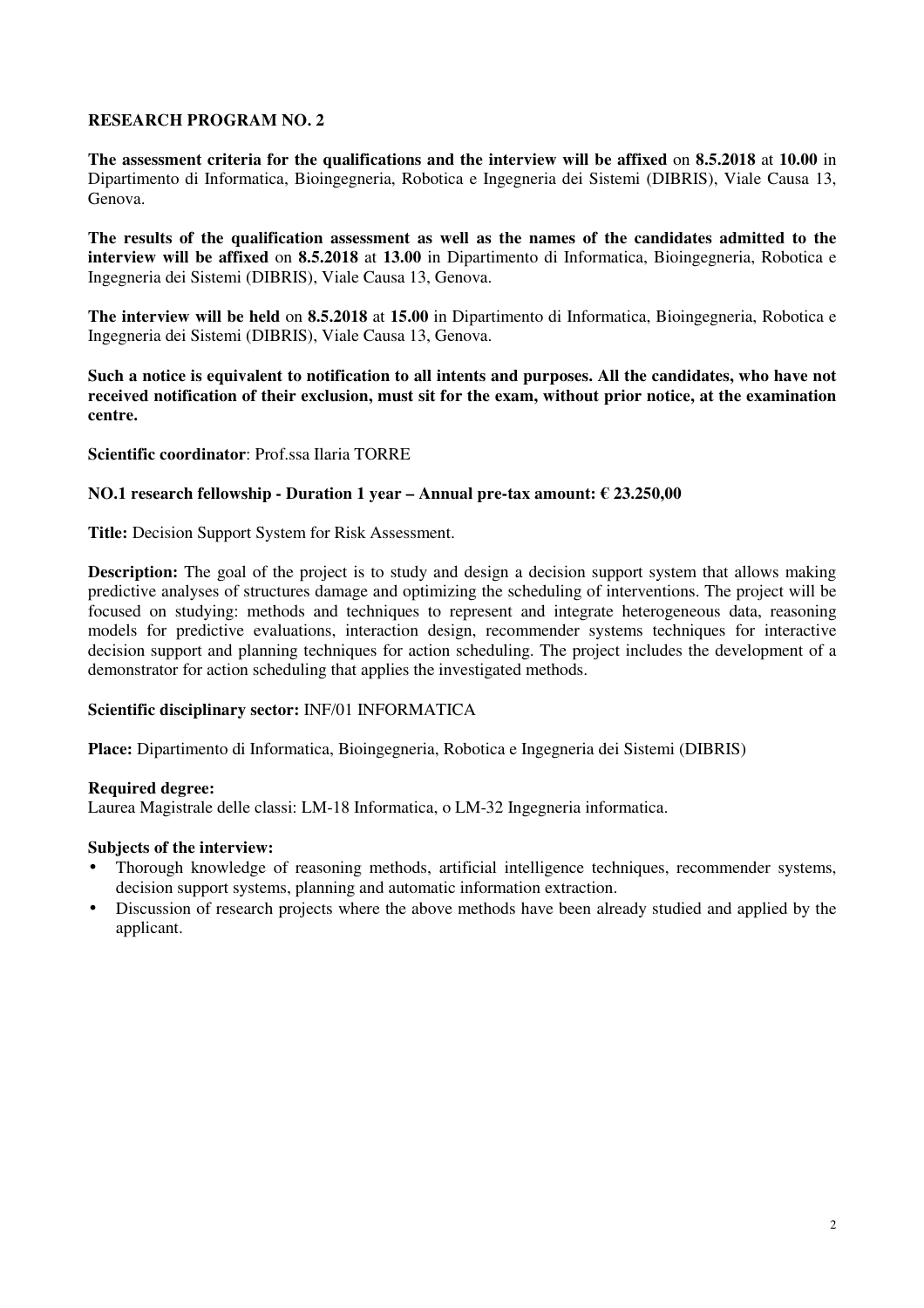**The assessment criteria for the qualifications and the interview will be affixed** on **4.5.2018** at **9.00** in Dipartimento di Informatica, Bioingegneria, Robotica e Ingegneria dei Sistemi (DIBRIS), Via Dodecaneso 35, Genova.

**The results of the qualification assessment as well as the names of the candidates admitted to the interview will be affixed** on **4.5.2018** at **12.00** in Dipartimento di Informatica, Bioingegneria, Robotica e Ingegneria dei Sistemi (DIBRIS), Via Dodecaneso 35, Genova.

**The interview will be held** on **4.5.2018** at **14.00** in Dipartimento di Informatica, Bioingegneria, Robotica e Ingegneria dei Sistemi (DIBRIS), Via Dodecaneso 35, Genova.

**Such a notice is equivalent to notification to all intents and purposes. All the candidates, who have not received notification of their exclusion, must sit for the exam, without prior notice, at the examination centre.** 

**Scientific coordinator**: Prof. Filippo RICCA

# **NO.1 research fellowship - Duration 1 year – Annual pre-tax amount: € 31.015,00**

**Title:** Design, implementation and testing of a SW infrastructure dedicated to the collection and management of data originating from portable/wearable electronic devices.

**Description:** Recently, the use of mobile wireless devices in e-Health has increased. The research program, in the context of the Software Engineering, is supported by a partnership with Actelion Pharmaceuticals Italy and it is aimed at designing, developing and testing a system dedicated to the collection / management of data originating from portable / wearable electronic devices. Required activities: analysis and specification of the requirements, analysis and design of the architecture (using UML and cloud-based services), prototypes development, interfacing with IoT e-Health devices, system testing (also through interactions with web/mobile interfaces thanks to tools such as Selenium), analysis of data from devices, and finally, realization of empirical studies to experimentally validate the proposed techniques.

#### **Scientific disciplinary sector:** INF/01 INFORMATICA

**Place:** Dipartimento di Informatica, Bioingegneria, Robotica e Ingegneria dei Sistemi (DIBRIS)

#### **Required degree:**

Dottorato di ricerca in Informatica.

#### **Subjects of the interview:**

The interview is aimed at assessing the knowledge of the candidate with respect to the research themes. Thus, in particular, experiences and publications in the following fields: system requirements analysis and specification, distributed architectures, software testing. He/she will also be evaluated on the experiences in the application of the Empirical Software Engineering methods as well as on his/her motivation and attitude to research and to work both independently and in group.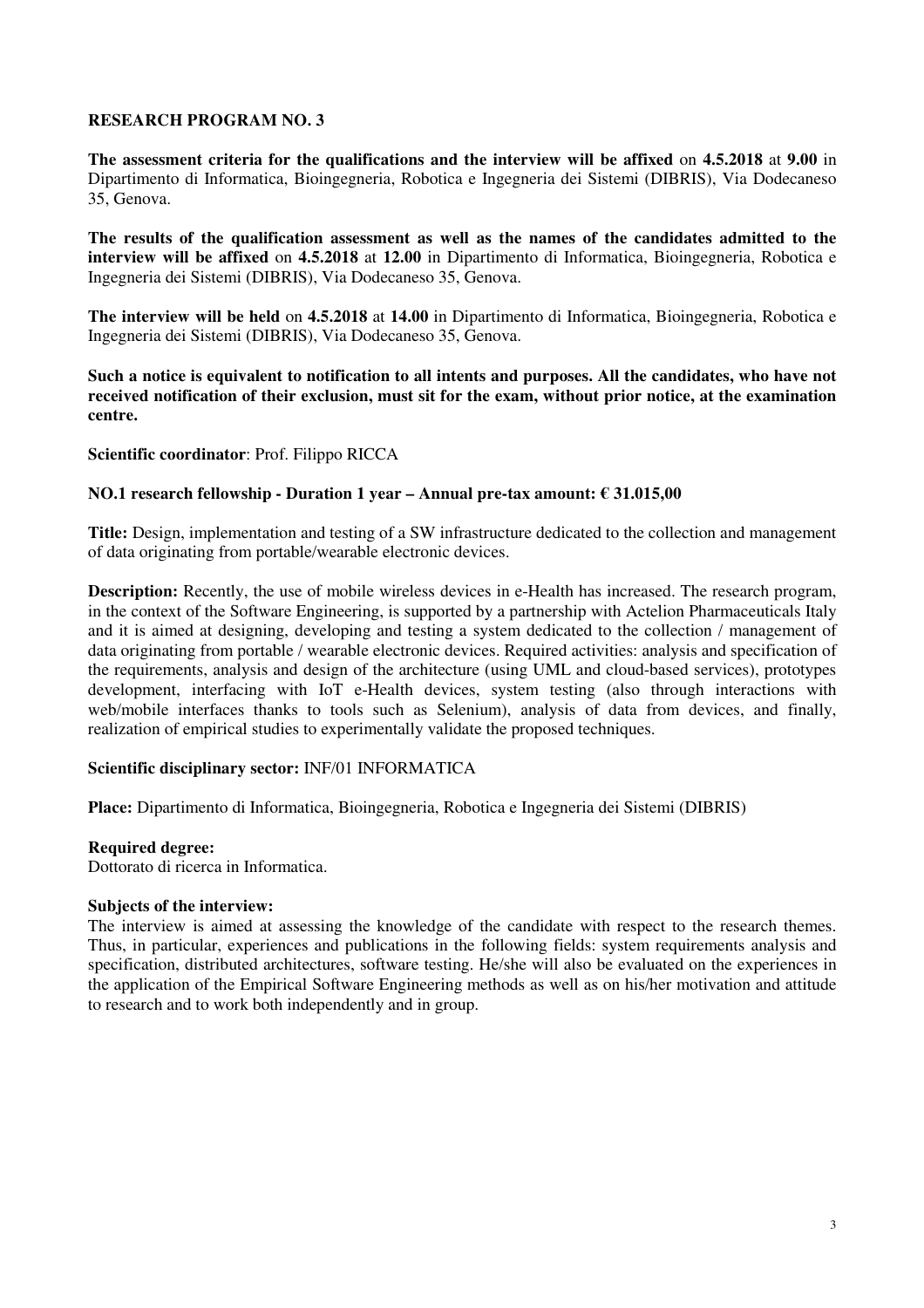**The assessment criteria for the qualifications and the interview will be affixed** on **2.5.2018** at **10.00** in Dipartimento di Informatica, Bioingegneria, Robotica e Ingegneria dei Sistemi (DIBRIS), Via Dodecaneso 35, Genova.

**The results of the qualification assessment as well as the names of the candidates admitted to the interview will be affixed** on **2.5.2018** at **13.00** in Dipartimento di Informatica, Bioingegneria, Robotica e Ingegneria dei Sistemi (DIBRIS), Via Dodecaneso 35, Genova.

**The interview will be held** on **3.5.2018** at **14.00** in Dipartimento di Informatica, Bioingegneria, Robotica e Ingegneria dei Sistemi (DIBRIS), Via Dodecaneso 35, Genova.

**Such a notice is equivalent to notification to all intents and purposes. All the candidates, who have not received notification of their exclusion, must sit for the exam, without prior notice, at the examination centre.** 

*As regards candidates, who are not resident or domiciled in Italy, and those, who are resident or habitually domiciled at a distance of more than 300 Km from the selection centre, the interview, if requested, can also be held by electronic means (SKYPE video conference call), promptly contacting Prof.ssa Nicoletta Noceti on the phone number +39 0103536626 or via the email address: nicoletta.noceti@unige.it.*

**Scientific coordinator**: Prof.ssa Nicoletta NOCETI

### **NO.1 research fellowship - Duration 1 year – Annual pre-tax amount: € 23.250,00**

**Title:** Development and validation of Machine Learning methods for financial and insurance services.

**Description:** The goal of the project is the study, the development, and the validation of methods combining Machine Learning and High-Performance Computing in the context of bank and insurance applications. Particular attention will be posed to learn models from temporal, heterogeneous and high-dimensional data, and for the definition of intelligent, personalized, and multi-channel services.

The setting and the technologies adopted will refer to tools typical of the Big Data world (e.g. Hadoop and Apache Spark).

The activity will be carried out in strong synergy with a multinational company leader in the fields.

### **Scientific disciplinary sector:** INF/01 INFORMATICA

**Place:** Dipartimento di Informatica, Bioingegneria, Robotica e Ingegneria dei Sistemi (DIBRIS)

#### **Required degree:**

Laurea V.O. in Informatica. Laurea Specialistica della classe 23/S Informatica. Laurea Magistrale delle classi: LM-18 Informatica, o LM-66 Sicurezza informatica.

#### **Subjects of the interview:**

- Principles of supervised and unsupervised Machine Learning.
- Data processing and analysis, big data technologies.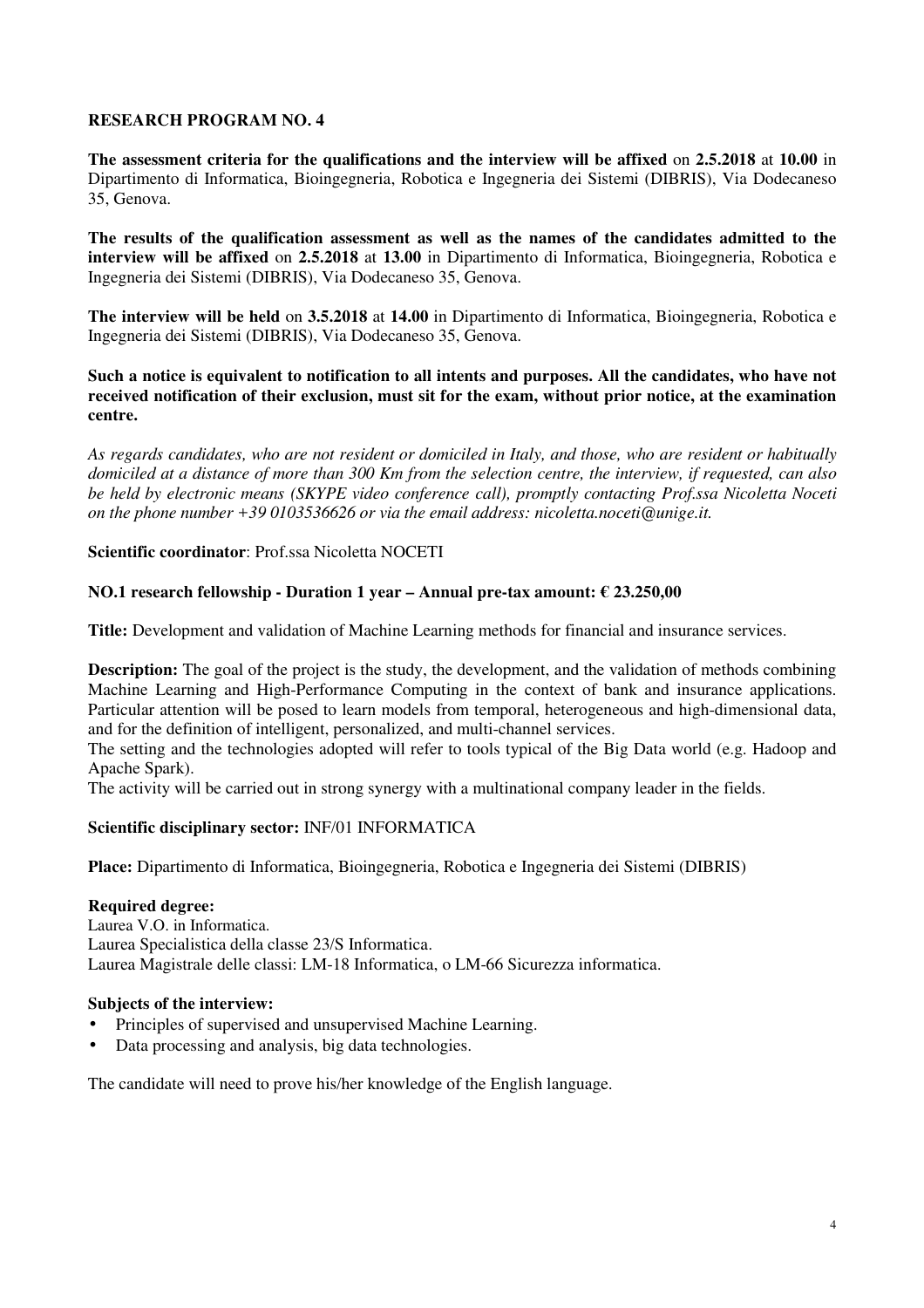# **SCIENTIFIC DISCIPLINARY AREA: PHYSICS**

# **RESEARCH PROGRAM NO. 5**

**The assessment criteria for the qualifications and the interview will be affixed** on **26.4.2018** at **15.00** in Dipartimento di Fisica (DIFI), Via Dodecaneso 33, Genova.

**The results of the qualification assessment as well as the names of the candidates admitted to the interview will be affixed** on **26.4.2018** at **18.00** in Dipartimento di Fisica (DIFI), Via Dodecaneso 33, Genova.

**The interview will be held** on **27.4.2018** at **14.30** in Dipartimento di Fisica (DIFI), Via Dodecaneso 33, Genova.

**Such a notice is equivalent to notification to all intents and purposes. All the candidates, who have not received notification of their exclusion, must sit for the exam, without prior notice, at the examination centre.** 

*As regards candidates, who are not resident or domiciled in Italy, and those, who are resident or habitually domiciled at a distance of more than 300 Km from the selection centre, the interview, if requested, can also be held by electronic means (SKYPE video conference call), promptly contacting Prof. Dario Barberis via the email address: Dario.Barberis@ge.infn.it.*

### **Scientific coordinator**: Prof. Dario BARBERIS

### **NO.1 research fellowship - Duration 2 years – Annual pre-tax amount: € 19.367,00**

**Title:** Development of the pixel detector for the ATLAS experiment for the search for supersymmetric and exotic particles.

**Description:** The winner of this position will develop new silicon pixel detectors with the appropriate requirements for the LHC upgrade planned for 2024-2025, with particular attention to the software for their calibration and to acquire data. The pixel detector is fundamental both to reconstruct the trajectories of heavy and "slow" particles that have a significantly higher ionization in the detector compared to standard particles and to identify particles that have a short average life, for which they decay after traveling a few tens of cm. The winner of the position will develop algorithms for these searches using the data already collected during the run in progress.

### **Scientific disciplinary sector:** FIS/01 FISICA SPERIMENTALE

**Place:** Dipartimento di Fisica (DIFI)

# **Required degree:**

Dottorato di ricerca in Fisica.

### **Subjects of the interview:**

- Familiarity with measurements of particle track reconstruction and analysis of data from high-energy physics experiments.
- Knowledge of particle detectors based on silicon semiconductors and their properties.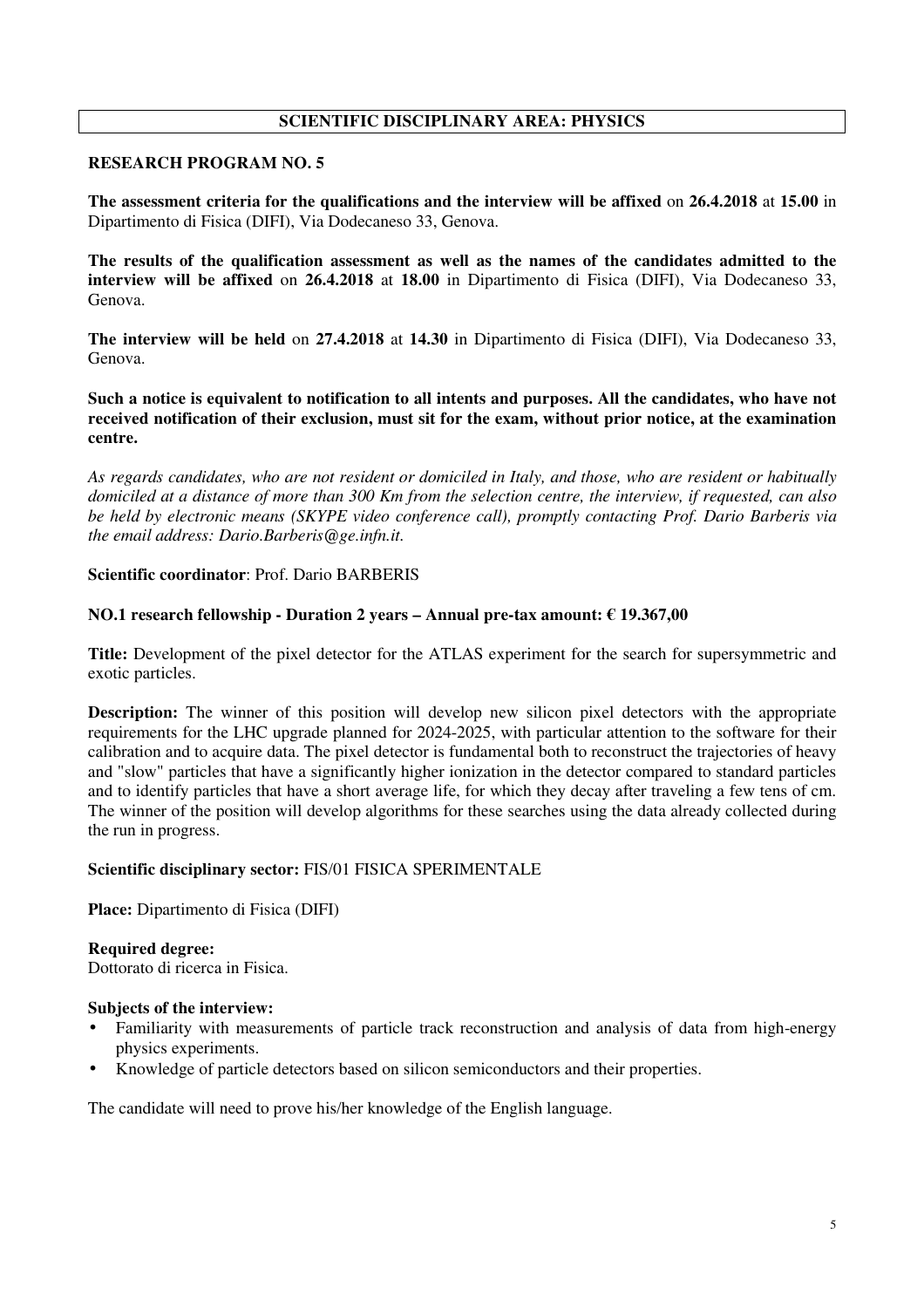# **SCIENTIFIC DISCIPLINARY AREA: CHEMISTRY**

# **RESEARCH PROGRAM NO. 6**

**The assessment criteria for the qualifications and the interview will be affixed** on **8.5.2018** at **13.30** in Dipartimento di Farmacia (DIFAR), Via Cembrano 4, Genova.

**The results of the qualification assessment as well as the names of the candidates admitted to the interview will be affixed** on **8.5.2018** at **16.30** in Dipartimento di Farmacia (DIFAR), Via Cembrano 4, Genova.

**The interview will be held** on **8.5.2018** at **17.00** in Dipartimento di Farmacia (DIFAR), Via Cembrano 4, Genova.

**Such a notice is equivalent to notification to all intents and purposes. All the candidates, who have not received notification of their exclusion, must sit for the exam, without prior notice, at the examination centre.** 

**Scientific coordinator**: Prof.ssa Monica CASALE

### **NO.1 research fellowship – Duration 17 months – Annual pre-tax amount: € 19.367,00**

**Title:** Multivariate analysis methods applied to analytical signals of different nature to evaluate the quality and authenticity of Italian extra virgin olive oil.

**Description:** The project is focused on the development and application of advanced strategies for the multivariate chemometric processing of analytical data coming from different sources (innovative analytical techniques, commercial devices or lab-made prototyped, such as LC-MS, LCxLC-MS, ICP-MS, GCxGC-MS, GC-IRMS, NMR, FT-NIR, FT-IR, PTR-ToF-MS, and MALDI-ToF-ToF), with a special attention on signal pre-procesing, class modelling and model validation. The final aim is to assess the quality and authenticity of Italian extra virgin olive oil.

### **Scientific disciplinary sector:** CHIM/01 CHIMICA ANALITICA

**Place:** Dipartimento di Farmacia (DIFAR)

#### **Required degree:**

Laurea Magistrale della classe LM-13 Farmacia e farmacia industriale.

#### **Subjects of the interview:**

- Chemometric methods for the processing of analytical data, in particular spectral data.
- Near infrared spectroscopy (NIRS).
- Analytical strategies for oil authenticity and quality studies.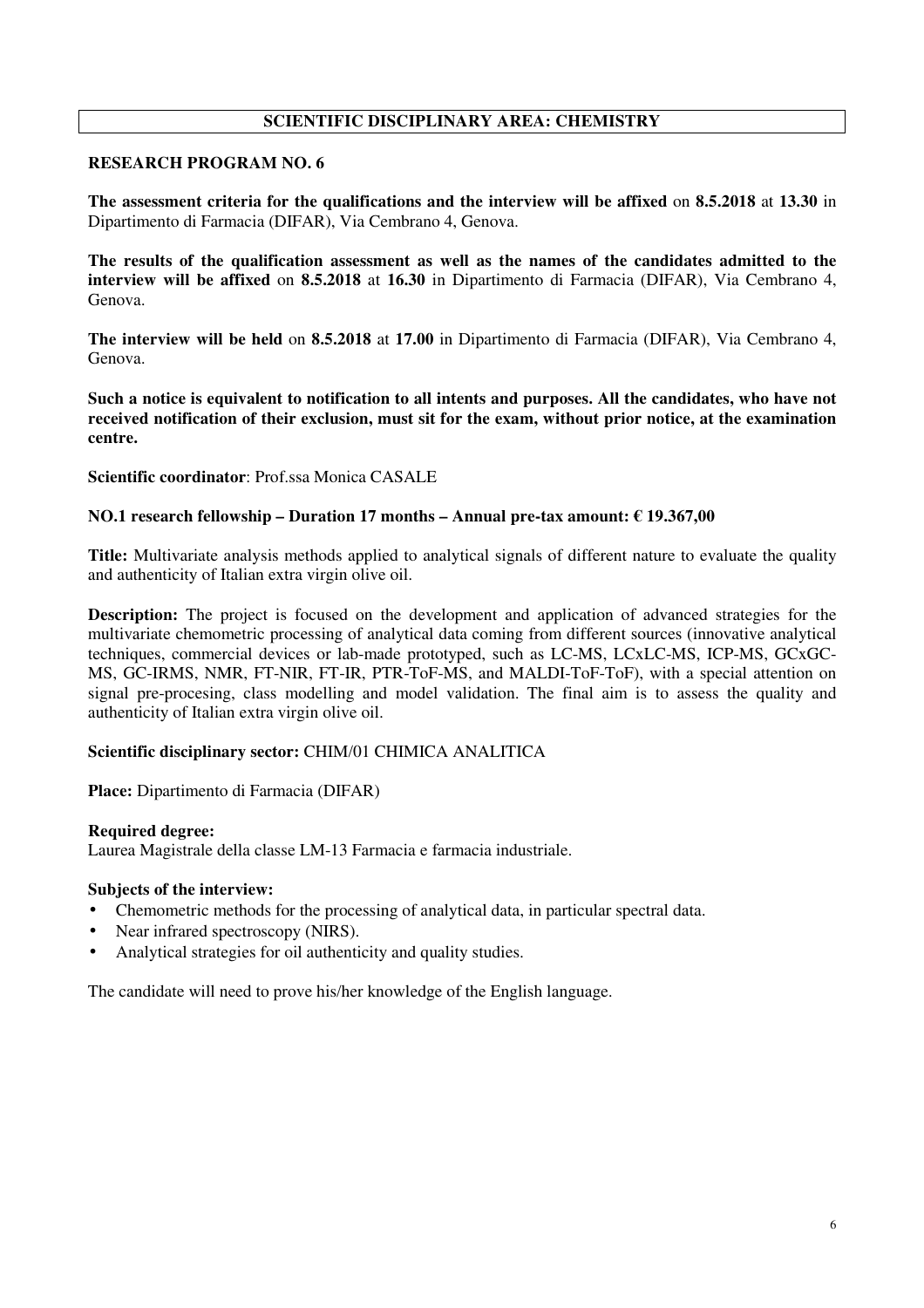**The assessment criteria for the qualifications and the interview will be affixed** on **8.5.2018** at **8.30** in Dipartimento di Farmacia (DIFAR), Via Cembrano 4, Genova.

**The results of the qualification assessment as well as the names of the candidates admitted to the interview will be affixed** on **8.5.2018** at **11.30** in Dipartimento di Farmacia (DIFAR), Via Cembrano 4, Genova.

**The interview will be held** on **8.5.2018** at **12.00** in Dipartimento di Farmacia (DIFAR), Via Cembrano 4, Genova.

**Such a notice is equivalent to notification to all intents and purposes. All the candidates, who have not received notification of their exclusion, must sit for the exam, without prior notice, at the examination centre.** 

**Scientific coordinator**: Prof. Paolo OLIVERI

### **NO.1 research fellowship - Duration 2 years – Annual pre-tax amount: € 23.250,00**

**Title:** Innovative analytical strategies based on near-infrared spectroscopy and hyperspectral imaging: from data acquisition to extraction of information by means of advanced chemometric techniques.

**Description:** The project is focused on the development and optimisation of state-of-the-art analytical methodologies. In particular, spectroscopic methods in the near-infrared region (NIRS) will be developed, with a particular focus on temperature-resolved near infrared spectroscopy (NIRS) and hyperspectral imaging (HSI).

A fundamental part of the project involves the development and application of advanced strategies for the multivariate chemometric processing of analytical data, with a special attention on signal pre-procesing, class modelling, calibration and model validation.

### **Scientific disciplinary sector:** CHIM/01 CHIMICA ANALITICA

**Place:** Dipartimento di Farmacia (DIFAR)

### **Required degree:**

Dottorato di ricerca in Innovazione Tecnologica per le Scienze Agro-Alimentari e Ambientali, o Dottorato di ricerca in Scienze e Tecnologie della Chimica e dei Materiali.

### **Subjects of the interview:**

- Near infrared spectroscopy (NIRS).
- Hyperspectral imaging techniques (HSI).
- Chemometric methods for the processing of spectral and hyperscpectral signals.
- Analytical strategies for food authenticity, safety and shelf-life studies.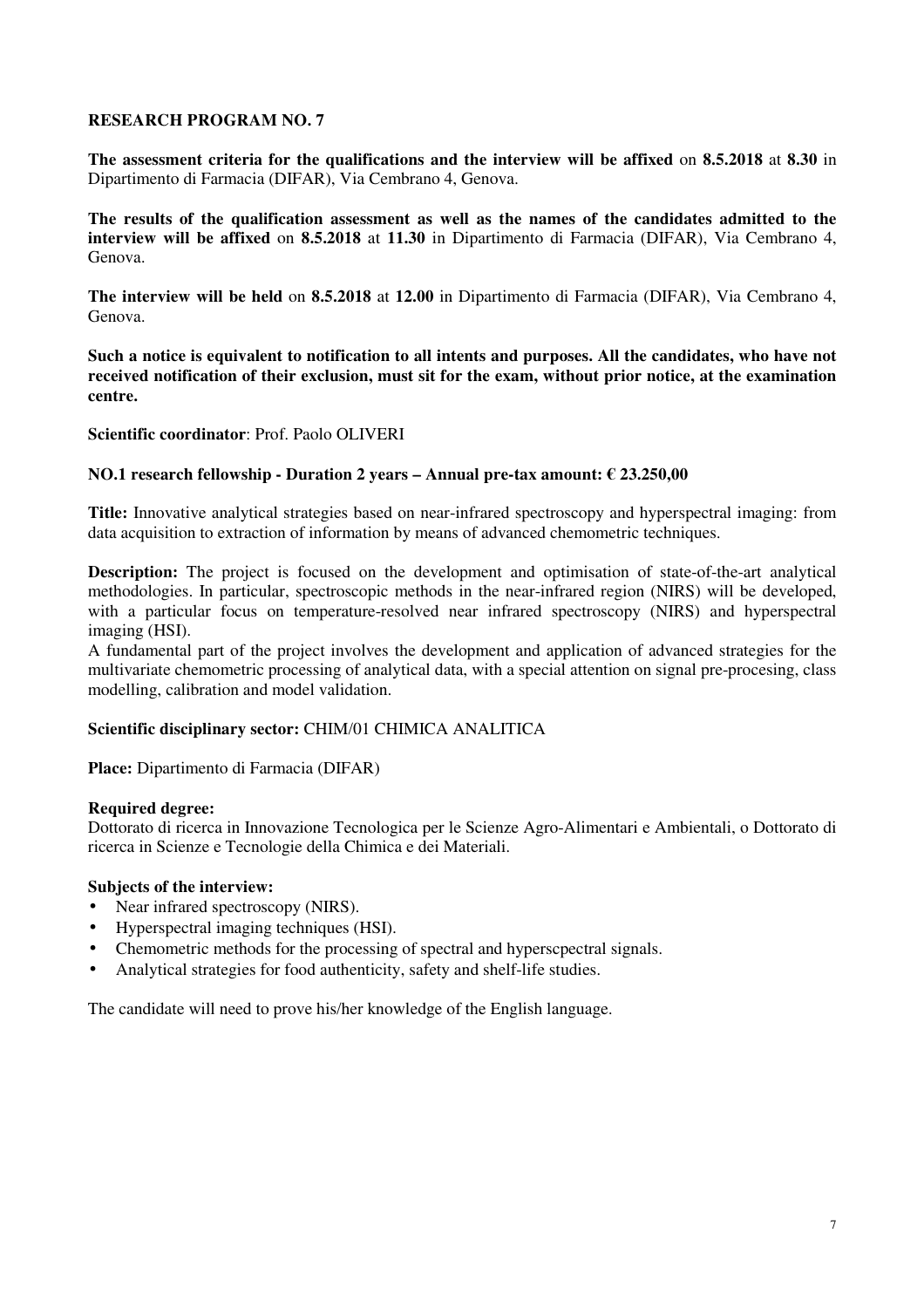**The assessment criteria for the qualifications and the interview will be affixed** on **3.5.2018** at **12.00** in Dipartimento di Chimica e Chimica Industriale (DCCI), Via Dodecaneso 31, Genova.

**The results of the qualification assessment as well as the names of the candidates admitted to the interview will be affixed** on **3.5.2018** at **16.00** in Dipartimento di Chimica e Chimica Industriale (DCCI), Via Dodecaneso 31, Genova.

**The interview will be held** on **4.5.2018** at **15.00** in Dipartimento di Chimica e Chimica Industriale (DCCI), Via Dodecaneso 31, Genova.

**Such a notice is equivalent to notification to all intents and purposes. All the candidates, who have not received notification of their exclusion, must sit for the exam, without prior notice, at the examination centre.** 

*As regards candidates, who are not resident or domiciled in Italy, and those, who are resident or habitually domiciled at a distance of more than 300 Km from the selection centre, the interview, if requested, can also be held by electronic means (SKYPE video conference call), promptly contacting Prof. Maurizio Ferretti on the phone number +39 3474806610 or via the email address: ferretti@chimica.unige.it.*

### **Scientific coordinator**: Prof. Maurizio FERRETTI

### **NO.1 research fellowship - Duration 1 year – Annual pre-tax amount: € 19.367,00**

**Title:** Study of new luminescent materials: synthesis and characterization of  $ABX_3$ ,  $A_4BX_6$  e  $A_2BB^1X_6$ perovskites.

**Description:** The project aims to prepare and characterize compunds with luminescent properties, perovskitic structure and general formula  $ABX_3$ ,  $A_4BX_6$  e  $A_2BB^{\dagger}X_6$ . In the latter case, the study will focus on the partial substitution of the trivalent metal with luminescent lanthanide ions of particular relevance. The aim of the work will be to study the different stoichiometries in order ro obtain high efficiency materials. to this end, various synthetics routes will be investigates taking into account the influence of the various parameters such as, for example, temperature, concentration of the precursors, added additives. The compunds will be characterized by morphological investigations (SEM and TEM), structural investigations (XRD and symchrotron light), investigations of luminescent properties and thermal stability.

### **Scientific disciplinary sector:** CHIM/02 CHIMICA FISICA

**Place:** Dipartimento di Chimica e Chimica Industriale (DCCI)

### **Required degree:**

Dottorato di ricerca in Scienze e Tecnologie Chimiche.

### **Subjects of the interview:**

- Luminescent materials, in particular based lanthanide ions.
- Synthesis of ABX<sub>3</sub>, A<sub>4</sub>BX<sub>6</sub> e A<sub>2</sub>BB<sup>I</sup>X<sub>6</sub> luminescent materials.
- Characterization methods: SEM and TEM, XRD, photoluminescience, thermal analysis.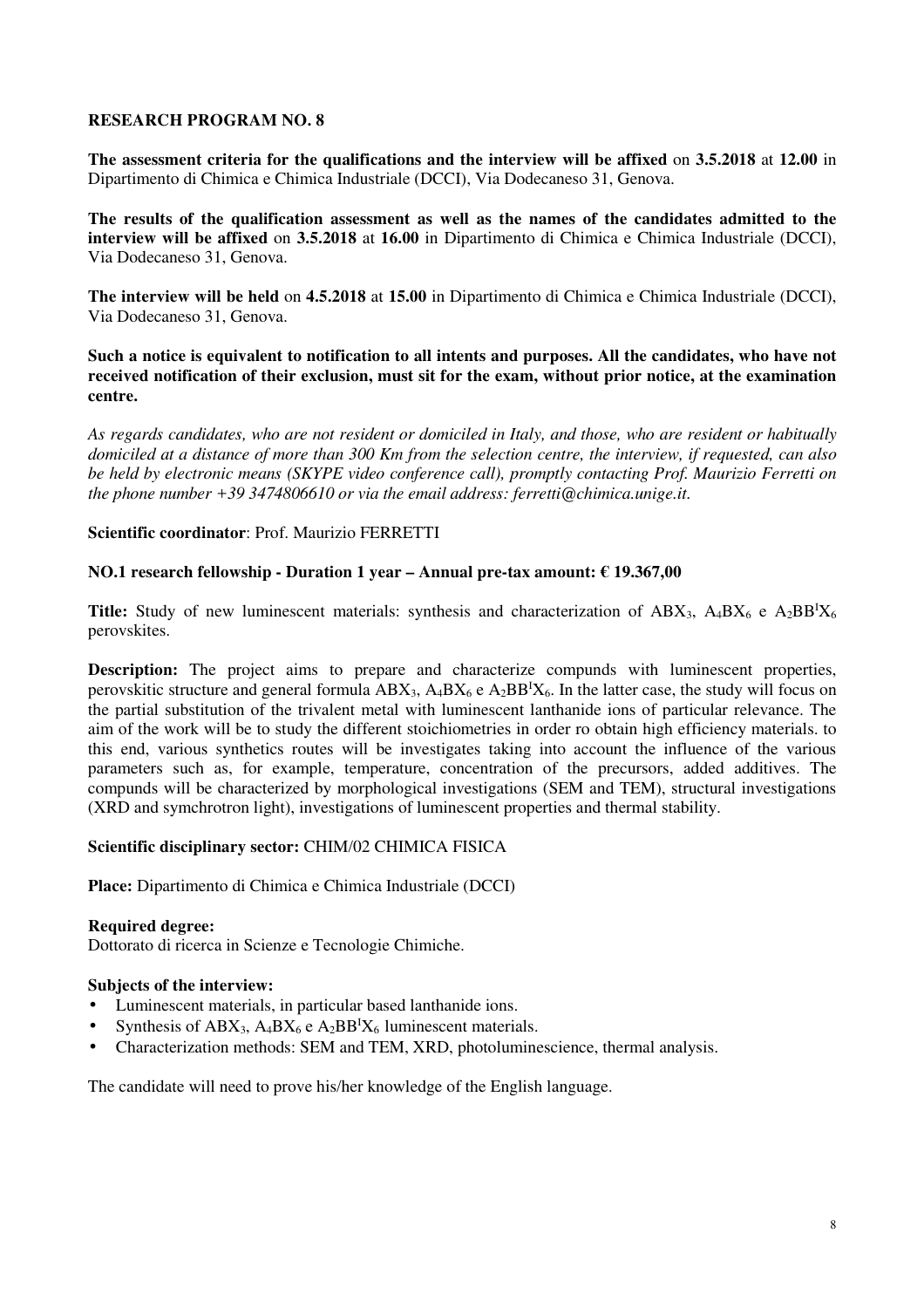**The assessment criteria for the qualifications and the interview will be affixed** on **4.5.2018** at **8.30** in Dipartimento di Farmacia (DIFAR), Via Cembrano 4, Genova.

**The results of the qualification assessment as well as the names of the candidates admitted to the interview will be affixed** on **4.5.2018** at **13.00** in Dipartimento di Farmacia (DIFAR), Via Cembrano 4, Genova.

**The interview will be held** on **4.5.2018** at **15.00** in Dipartimento di Farmacia (DIFAR), Via Cembrano 4, Genova.

**Such a notice is equivalent to notification to all intents and purposes. All the candidates, who have not received notification of their exclusion, must sit for the exam, without prior notice, at the examination centre.** 

### **Scientific coordinator**: Prof.ssa Raffaella BOGGIA

### **NO.1 research fellowship - Duration 1 year – Annual pre-tax amount: € 19.367,00**

**Title:** Development and formulation of new botanical dietary supplements and functional foods by ecofriendly extraction procedures and valorization of their by-products.

#### **Description:**

- Design of new botanicals (dietary supplements) and functional foods using a green extraction technique, i.e. direct sonication (UAE: Ultrasounds Assisted Extraction) starting from plant materials at different phenological stages.
- Optimization of the extraction processes using DOE (design of experiments).
- Formulation of several dietary supplements (botanicals) and functional foods according to traditional techniques (i.e. maceration).
- Analysis of the plant extracts, of botanicals and of functional foods by spectroscopic and chromatographic analytical techniques.
- Multivariate analysis of the data and their comparison with analogous commercial products.
- Application of UAE for the production of co-products with high antioxidant capacity from waste products.
- Total phenol content and antiradical activity of the co-products using spectrophotometric and chromatographic analysis).

### **Scientific disciplinary sector:** CHIM/10 CHIMICA DEGLI ALIMENTI

**Place:** Dipartimento di Farmacia (DIFAR)

#### **Required degree:**

Laurea Specialistica della classe 14/S Farmacia e farmacia industriale. Laurea Magistrale della classe LM-13 Farmacia e farmacia industriale.

#### **Subjects of the interview:**

- Spectroscopic and chromatographic analytical methods.
- Food supplements, with a particular emphasis on botanicals.
- Functional foods and nutraceutical ingredients, examples of valorization of agro-food wastes.
- Chemometric methods.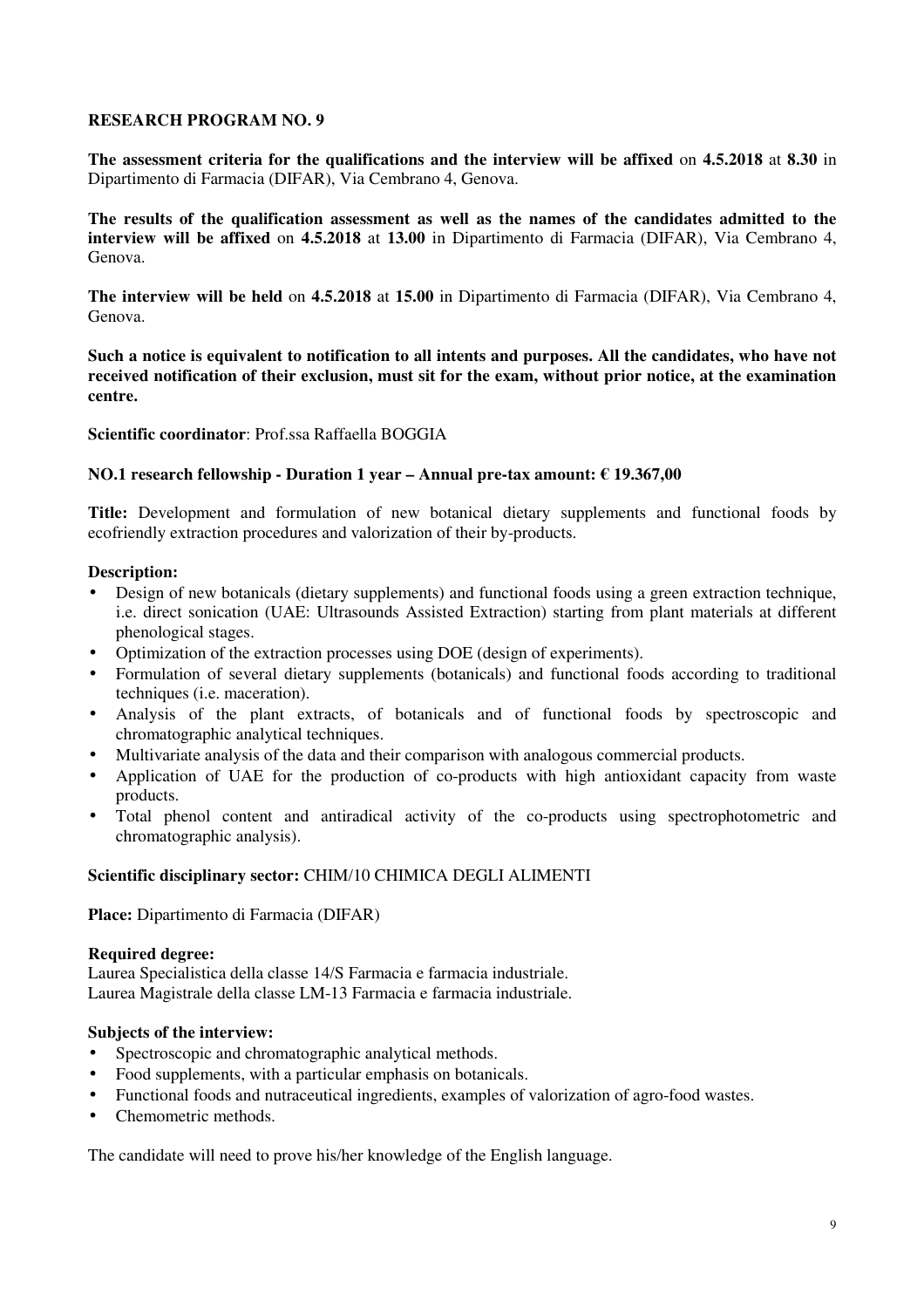# **SCIENTIFIC DISCIPLINARY AREA: BIOLOGY**

#### **RESEARCH PROGRAM NO. 10**

**The assessment criteria for the qualifications and the interview will be affixed** on **26.4.2018** at **9.00** in Dipartimento di Scienze della Terra, dell'Ambiente e della Vita (DISTAV), Palazzo delle Scienze, V piano, Sala di lettura, Corso Europa 26, Genova.

**The results of the qualification assessment as well as the names of the candidates admitted to the interview will be affixed** on **26.4.2018** at **12.30** in Dipartimento di Scienze della Terra, dell'Ambiente e della Vita (DISTAV), Palazzo delle Scienze, V piano, Sala di lettura, Corso Europa 26, Genova.

**The interview will be held** on **26.4.2018** at **14.30** in Dipartimento di Scienze della Terra, dell'Ambiente e della Vita (DISTAV), Palazzo delle Scienze, V piano, Sala di lettura, Corso Europa 26, Genova.

## **Such a notice is equivalent to notification to all intents and purposes. All the candidates, who have not received notification of their exclusion, must sit for the exam, without prior notice, at the examination centre.**

**Scientific coordinator**: Prof.ssa Laura CANESI

### **NO.1 research fellowship - Duration 1 year – Annual pre-tax amount: € 19.367,00**

**Title:** Effects of nanoplastics in marine invertebrates of temperate and Antarctic environments.

**Description:** The projects represents the development of on the effects of nanoparticles (NPs) in marine invertebrates. Nanoparticles (NPs) are materials of 1-100 nm that due to continuous production and use and consequent release in aquatic environments, represent a class of emerging contaminants. Among these, nanoplastics are derived from fragmentation of plastic debris that is present in the oceans worldwide, including polar waters. In this light, nanoplastics represent a potential threat for marine organisms, whose biological impact is largely unknown The project is aimed at investigating the effects of nanoplastics in species of marine bivalves from temperate and antarctic environments. The project will also provide antarctic samples for the National Antarctic Museum of Genoa.

### **Scientific disciplinary sector:** BIO/09 FISIOLOGIA

**Place:** Dipartimento di Scienze della Terra, dell'Ambiente e della Vita (DISTAV)

#### **Required degree:**

Dottorato di ricerca in Scienze Ambientali (Scienza del Mare).

#### **Subjects of the interview:**

- Physiological responses of marine bivalves to environmental stimuli.
- Biomarkers of environmental stress at different levels of biological organization.
- Effects of nanoparticles on immune and oxidative stress biomarkers and on gene expression.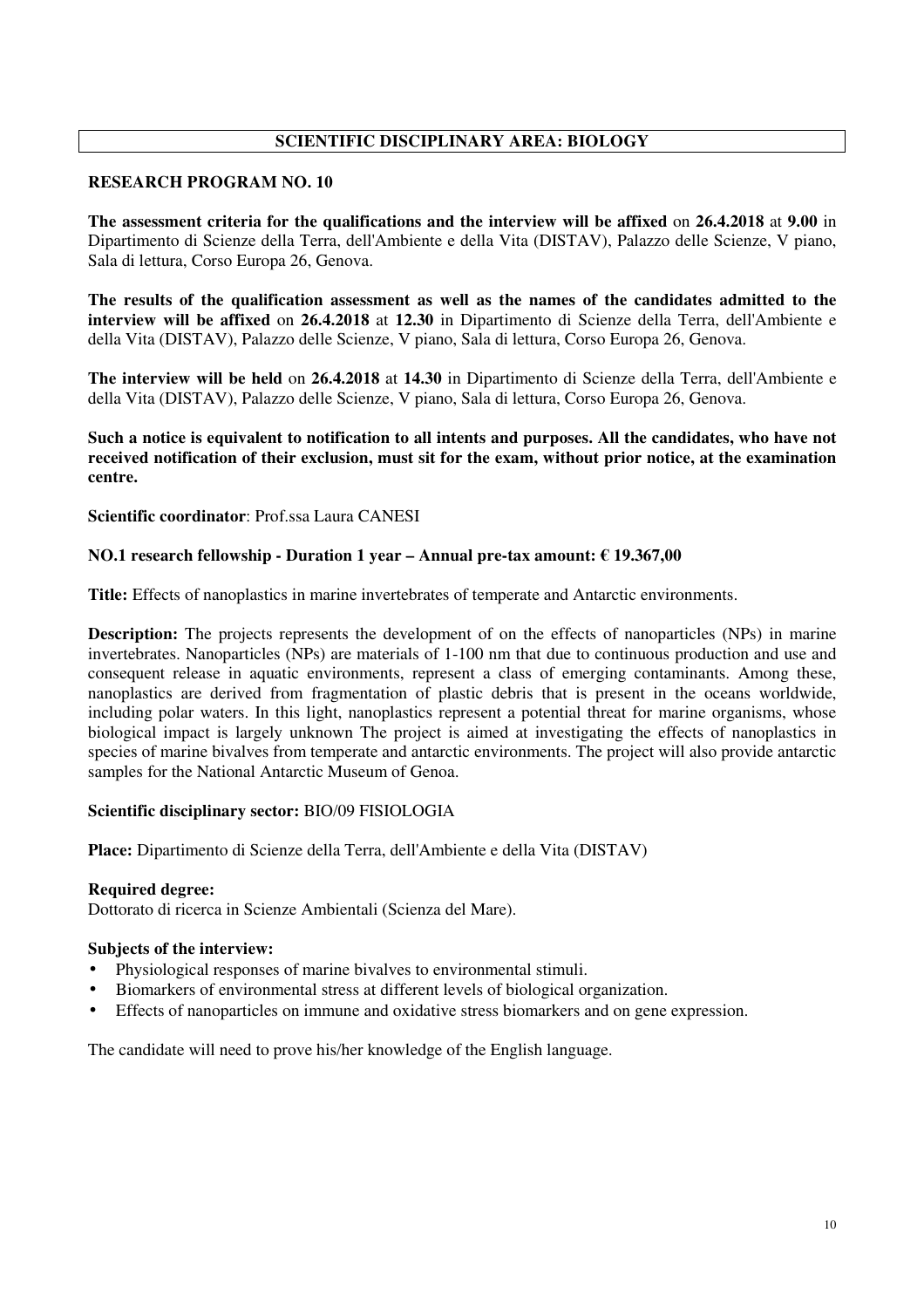**The assessment criteria for the qualifications and the interview will be affixed** on **3.5.2018** at **10.00** in Dipartimento di Medicina Sperimentale (DIMES) - Fisiologia, Viale Benedetto XV 3, Genova.

**The results of the qualification assessment as well as the names of the candidates admitted to the interview will be affixed** on **3.5.2018** at **14.00** in Dipartimento di Medicina Sperimentale (DIMES) - Fisiologia, Viale Benedetto XV 3, Genova.

**The interview will be held** on **3.5.2018** at **16.00** in Dipartimento di Medicina Sperimentale (DIMES) - Fisiologia, Viale Benedetto XV 3, Genova.

**Such a notice is equivalent to notification to all intents and purposes. All the candidates, who have not received notification of their exclusion, must sit for the exam, without prior notice, at the examination centre.** 

**Scientific coordinator**: Prof. Fabio BENFENATI

### **NO.1 research fellowship - Duration 1 year – Annual pre-tax amount: € 19.367,00**

**Title:** PRRT2, a novel synaptic gene causing epilepsy, dyskinesia and migraine: functional studies in mutant mice and reprogrammed neurons from patients' fibroblasts.

**Description:** The goal of the project is the clarification of the functional role of PRRT2 (PRoline-Rich Transmembrane protein 2), a gene causative for several parossistic disorder of infancy, in brain physiology and in the regulation of synaptic function. The study will be performed in murine model in which the expression of PRRT2 is constitutively or conditionally abrogated. Morphological and functional analysis will be performed to reveal synaptic abnormalities and impact of the pathogenic mutations in excitation/inhibition balance. Pathophysiological role will be analyzed with the final aim of discovering novel therapeutic targets.

### **Scientific disciplinary sector:** BIO/09 FISIOLOGIA

**Place:** Dipartimento di Medicina Sperimentale (DIMES)

#### **Required degree:**

Dottorato di ricerca in Farmacologia e Tossicologia, o Dottorato di ricerca in Neuroscienze.

#### **Subjects of the interview:**

PhD thesis, research experiences and laboratory skills.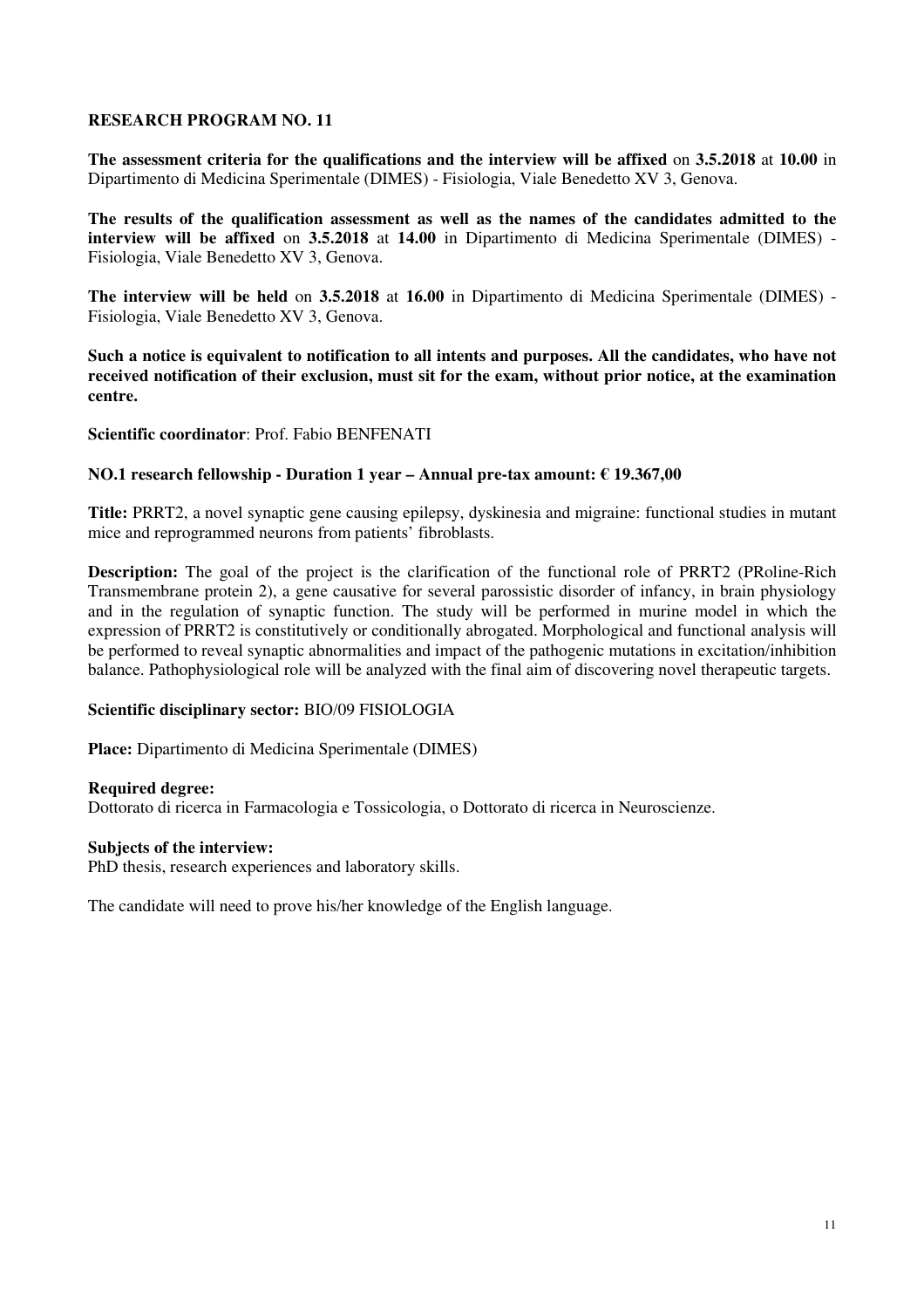**The assessment criteria for the qualifications and the interview will be affixed** on **4.5.2018** at **9.00** in Laboratorio di Medicina Rigenerativa, IST Nord, Policlinico San Martino, Largo Rosanna Benzi 10, Genova.

**The results of the qualification assessment as well as the names of the candidates admitted to the interview will be affixed** on **4.5.2018** at **12.00** in Laboratorio di Medicina Rigenerativa, IST Nord, Policlinico San Martino, Largo Rosanna Benzi 10, Genova.

**The interview will be held** on **4.5.2018** at **14.00** in Laboratorio di Medicina Rigenerativa, IST Nord, Policlinico San Martino, Largo Rosanna Benzi 10, Genova.

**Such a notice is equivalent to notification to all intents and purposes. All the candidates, who have not received notification of their exclusion, must sit for the exam, without prior notice, at the examination centre.** 

**Scientific coordinator**: Prof. Aldo PAGANO

### **NO.1 research fellowship - Duration 1 year – Annual pre-tax amount: € 19.367,00**

**Title:** (GENEDREN): Understanding the genetic predisposition to neuroblastoma to improve diagnosis and treatment.

**Description:** Our project is based on the main hypothesis that heritable DNA variation influences the initiation of NB. We plan to test our central hypothesis and address our major objective with two specific aims: 1) Discover common, rare and de novo risk variants that are associated with NB and 2) Determine how the NB susceptibility genes act as oncogenic drivers of the malignant phenotype. Through whole genome analyses integrated with clinical data and computational modeling, this project aims to generate potential targets for the design of appropriate and personalised prognostic and treatment strategies.

### **Scientific disciplinary sector:** BIO/13 BIOLOGIA APPLICATA

**Place:** Dipartimento di Medicina Sperimentale (DIMES)

#### **Required degree:**

Dottorato di ricerca in Neuroscienze, o Dottorato di ricerca in Biologia Cellulare.

### **Subjects of the interview:**

Molecular biology of the nervous system cancer cell with particular reference to childhood tumors.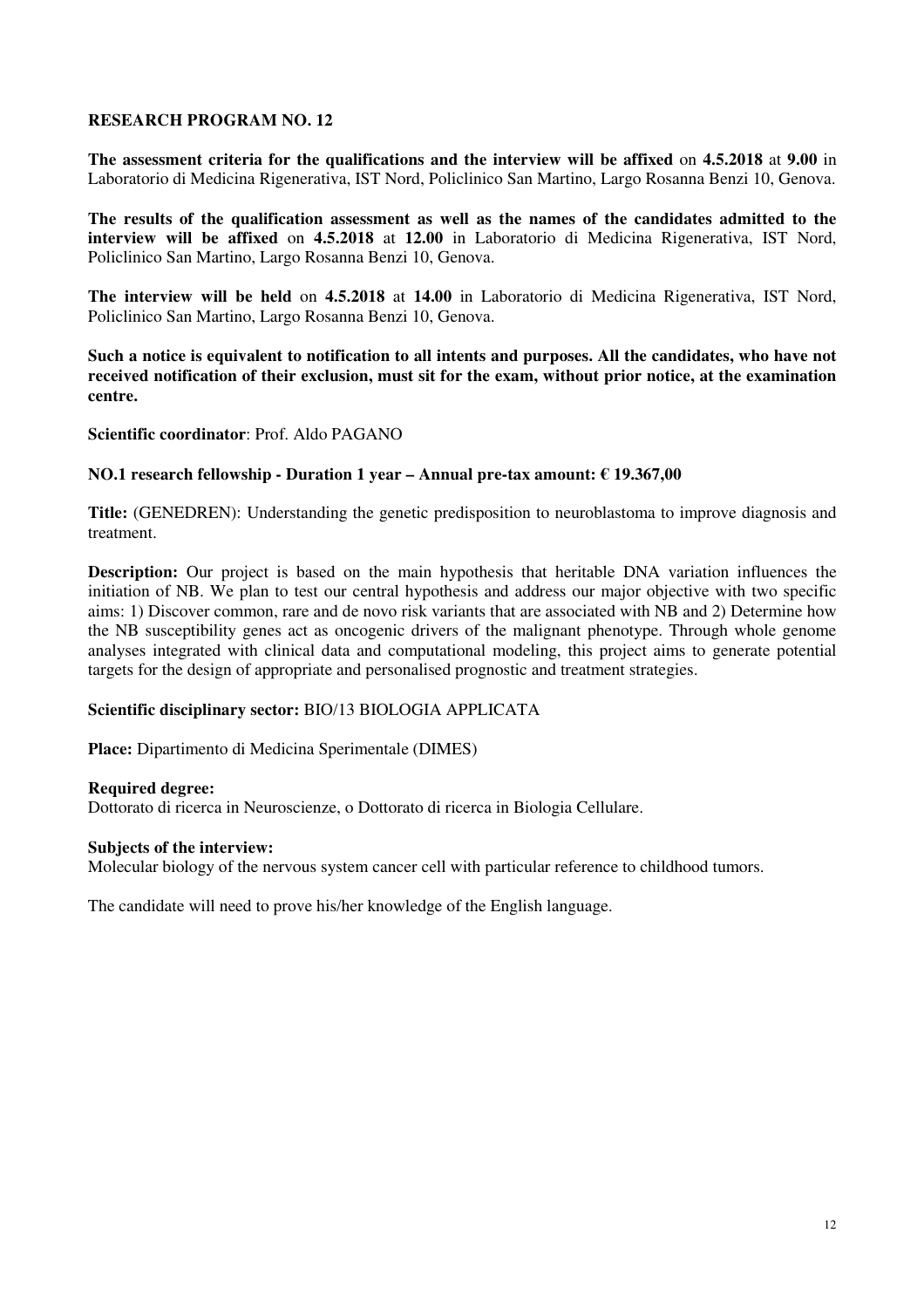**The assessment criteria for the qualifications and the interview will be affixed** on **26.4.2018** at **9.30** in Laboratorio di Medicina Rigenerativa – Centro di Biotecnologie Avanzate (CBA), Torre C, 3° piano, Largo Rosanna Benzi 10, Genova.

**The results of the qualification assessment as well as the names of the candidates admitted to the interview will be affixed** on **26.4.2018** at **12.30** in Laboratorio di Medicina Rigenerativa – Centro di Biotecnologie Avanzate (CBA), Torre C, 3° piano, Largo Rosanna Benzi 10, Genova.

**The interview will be held** on **26.4.2018** at **14.30** in Laboratorio di Medicina Rigenerativa – Centro di Biotecnologie Avanzate (CBA), Torre C, 3° piano, Largo Rosanna Benzi 10, Genova.

**Such a notice is equivalent to notification to all intents and purposes. All the candidates, who have not received notification of their exclusion, must sit for the exam, without prior notice, at the examination centre.** 

**Scientific coordinator**: Prof.ssa Chiara GENTILI

# **NO.1 research fellowship - Duration 1 year – Annual pre-tax amount: € 19.367,00**

**Title:** Biological validation of the stem cells product into bioreactor to use in clinical therapy.

**Description:** Regenerative medicine has as its main objective the repair of organs and tissues damaged by pathological events, aging or traumas; the medical strategies currently studied make use of the regenerative potential of cells called mesenchymal stem cells (MSC). The Starstem project, in which my group is involved, aims to validate the in vivo distribution of MSCs and erosomes in animal models of osteoarthritis. Using approaches of "innovative imaginaries" such as optoacustic imaging, we plan to use new generation nanoparticles called "nanostars" to mark stem cells and erosomes, which will be used in vivo for a cell therapy approach. Our laboratory will be involved in the process of biological validation of the cells and of the exosomes produced. In vitro isolated and expanded stem cells should be adequately characterized to ensure their identity, sterility, potential and safety for use in cell therapy.

### **Scientific disciplinary sector:** BIO/13 BIOLOGIA APPLICATA

**Place:** Dipartimento di Medicina Sperimentale (DIMES)

### **Required degree \*:**

Laurea V.O. in: Biotecnologie indirizzo Biotecnologie Mediche, o Biotecnologie indirizzo Biotecnologie industriali, o Scienze Biologiche.

Laurea magistrale delle classi: LM-6 Biologia, LM-8 Biotecnologie industriali, o LM-9 Biotecnologie mediche, veterinarie e farmaceutiche.

### **Subjects of the interview:**

- Stem cell culture.
- Cell therapy and connective tissue engineering.
- Animal model.
- Bioreactor and biomaterial for bone and cartilage regeneration.

The candidate will need to prove his/her knowledge of the English language.

\* *Required degree modified with Chancellor Decree n. 1332 dated 6/4/2018*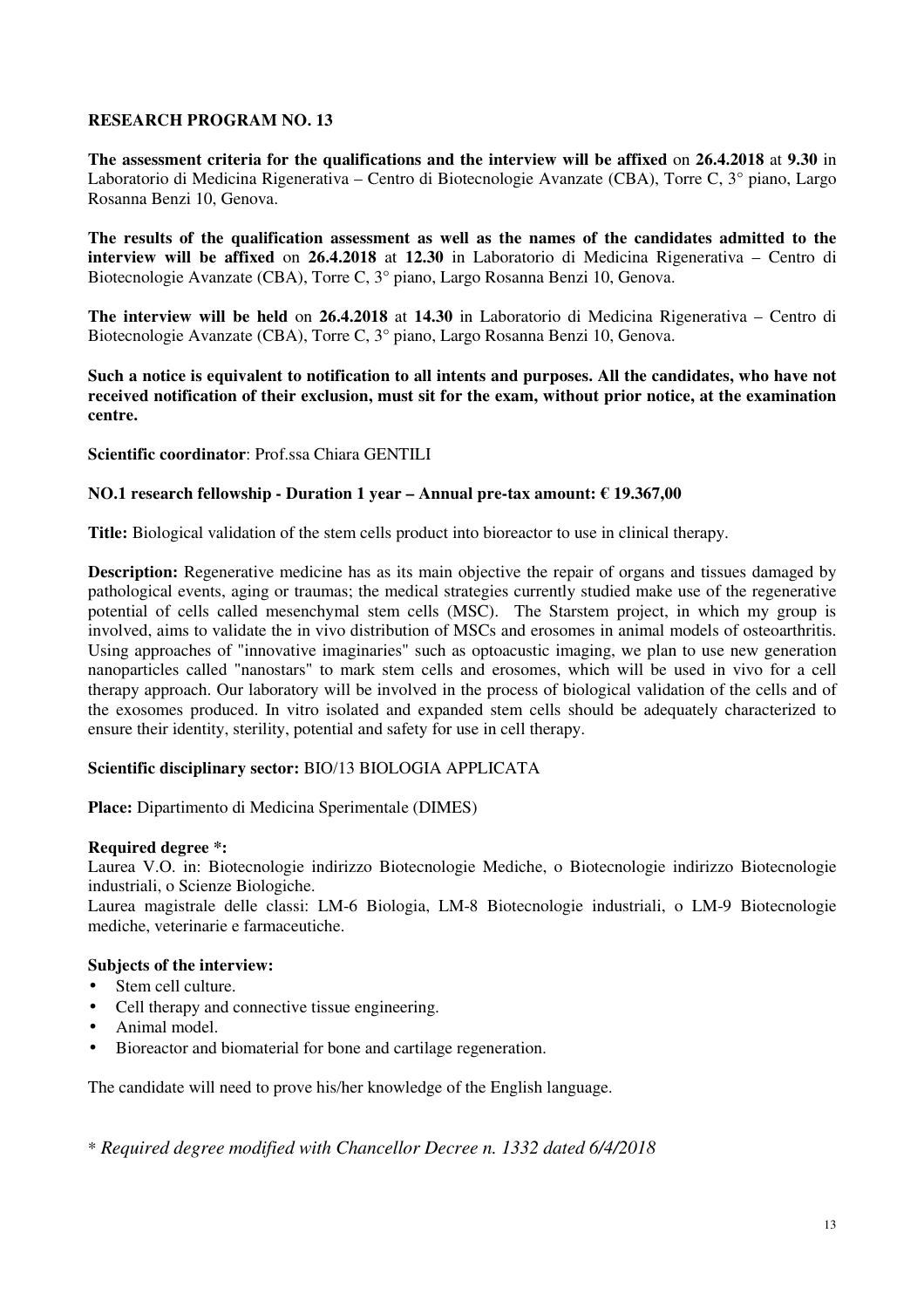**The assessment criteria for the qualifications and the interview will be affixed** on **27.4.2018** at **14.00** in Dipartimento di Medicina Interna e Specialità Mediche (DIMI) – Sezione Farmacologia, Viale Benedetto XV 2, Genova.

**The results of the qualification assessment as well as the names of the candidates admitted to the interview will be affixed** on **27.4.2018** at **17.00** in Dipartimento di Medicina Interna e Specialità Mediche (DIMI) – Sezione Farmacologia, Viale Benedetto XV 2, Genova.

**The interview will be held** on **27.4.2018** at **17.05** in Dipartimento di Medicina Interna e Specialità Mediche (DIMI) – Sezione Farmacologia, Viale Benedetto XV 2, Genova.

**Such a notice is equivalent to notification to all intents and purposes. All the candidates, who have not received notification of their exclusion, must sit for the exam, without prior notice, at the examination centre.** 

**Scientific coordinator**: Prof. Tullio FLORIO

### **NO.1 research fellowship - Duration 1 year – Annual pre-tax amount: € 19.367,00**

**Title:** Role of prion protein in the differentiation of human glioblastoma cancer stem cells.

**Description:** Cancer stem cells (CSC) determine most of the malignant properties in solid tumors. CSCs persist within tumor mass giving rise to "differentiated" progeny that populates a given malignancy. Considering that "differentiated" cancer cells lose the tumorigenic potential, a possible differentiation therapeutic approach was proposed to deplete tumor mass from CSCs. Recently, prion protein (PrP), identified in exosomes, was proposed as pivotal regulator of CSC differentiation.

AIM: To identify the role of prion protein on the intracellular mechanisms controlling CSC differentiation toward both the invasive phenotype (epithelial-to-mesenchymal transition) and the non-tumorigenic state.

### **Scientific disciplinary sector:** BIO/14 FARMACOLOGIA

**Place:** Dipartimento di Medicina Interna e Specialità Mediche (DIMI)

#### **Required degree:**

Dottorato di ricerca in Neuroscienze, o Dottorato di ricerca in Neurofisiologia e Neurofarmacologia.

### **Subjects of the interview:**

- Prion protein.
- Cancer cell stem.
- EMT.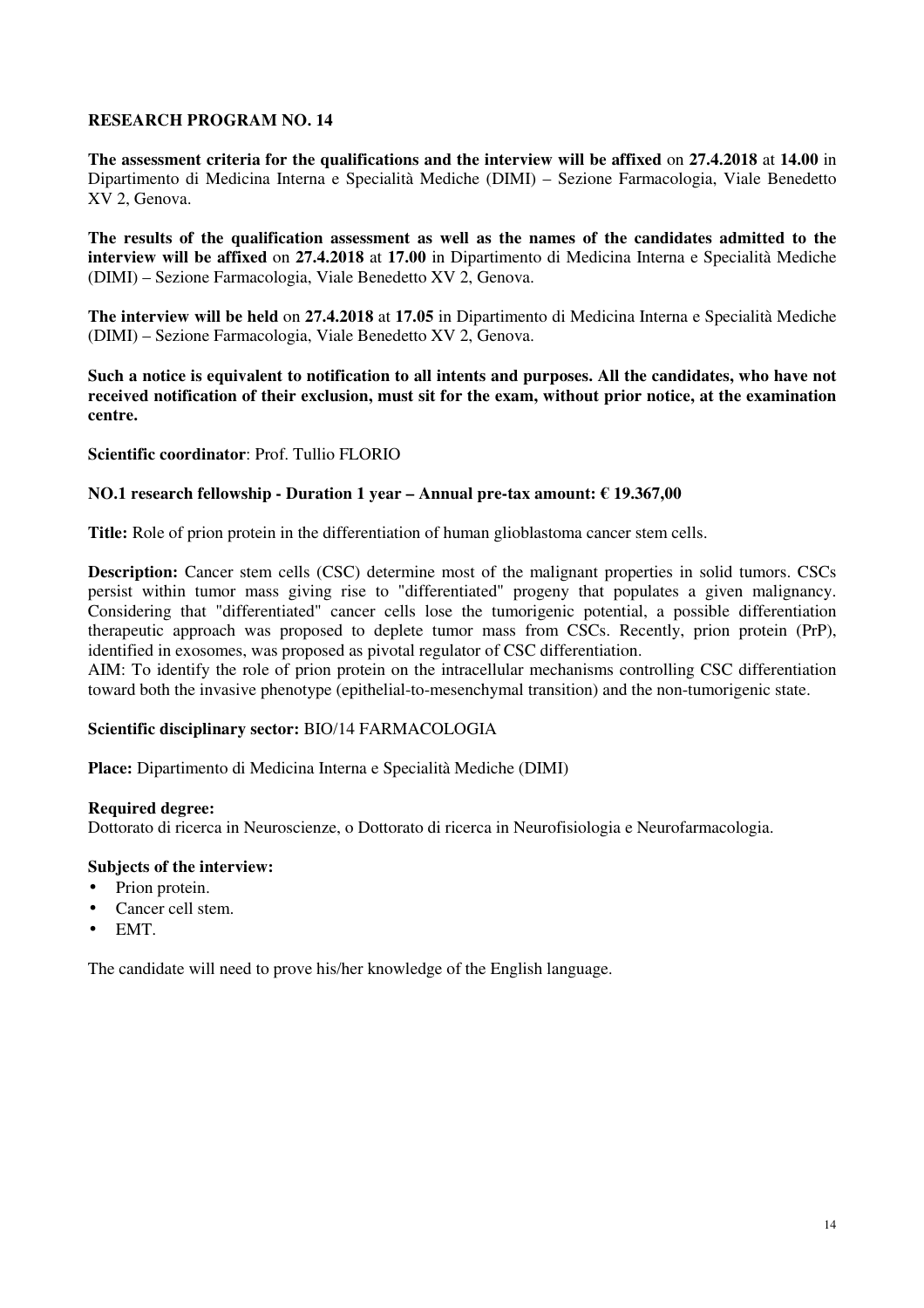**The assessment criteria for the qualifications and the interview will be affixed** on **26.4.2018** at **14.00** in Dipartimento di Medicina Interna e Specialità Mediche (DIMI) – Sezione Farmacologia, Viale Benedetto XV 2, Genova.

**The results of the qualification assessment as well as the names of the candidates admitted to the interview will be affixed** on **26.4.2018** at **17.00** in Dipartimento di Medicina Interna e Specialità Mediche (DIMI) – Sezione Farmacologia, Viale Benedetto XV 2, Genova.

**The interview will be held** on **26.4.2018** at **17.05** in Dipartimento di Medicina Interna e Specialità Mediche (DIMI) – Sezione Farmacologia, Viale Benedetto XV 2, Genova.

**Such a notice is equivalent to notification to all intents and purposes. All the candidates, who have not received notification of their exclusion, must sit for the exam, without prior notice, at the examination centre.** 

**Scientific coordinator**: Prof. Tullio FLORIO

#### **NO.1 research fellowship - Duration 1 year – Annual pre-tax amount: € 19.367,00**

**Title:** Modulation of cellular mechanisms that control neuronal proteostasis as novel pharmacological strategy to counteract neuronal death occurring during brain amyloidosis.

**Description:** Amyloidosis of central nervous system, regardless their incidence, etiology, symptomatology, clinical course and susceptibility to conventional therapies, recognize as unifying pathogenic trait: protein misfolding and amyloid deposition through a process that generates neurotoxic and pro-inflammatory soluble oligomers. This project is aimed to define the neuroprotective role of neuronal proteostasis, focusing on the interactions between proteosomal/autophagic pathways and apoptosis control machinery; it is also directed to evaluate if pharmacological modulation of intracellular proteostasis may suggest innovative strategies for neuroprotection.

### **Scientific disciplinary sector:** BIO/14 FARMACOLOGIA

**Place:** Centro di Eccellenza per la Ricerca Biomedica (CEBR)

#### **Required degree:**

Dottorato di ricerca in Neuroscienze, o Dottorato di ricerca in Neurofisiologia e Neurofarmacologia.

#### **Subjects of the interview:**

- Pathogenesis of cerebral amyloidosis, control of proteostasis and neuronal cell death.
- Control of neuroinflammation: role of astrocytes and microglial cells.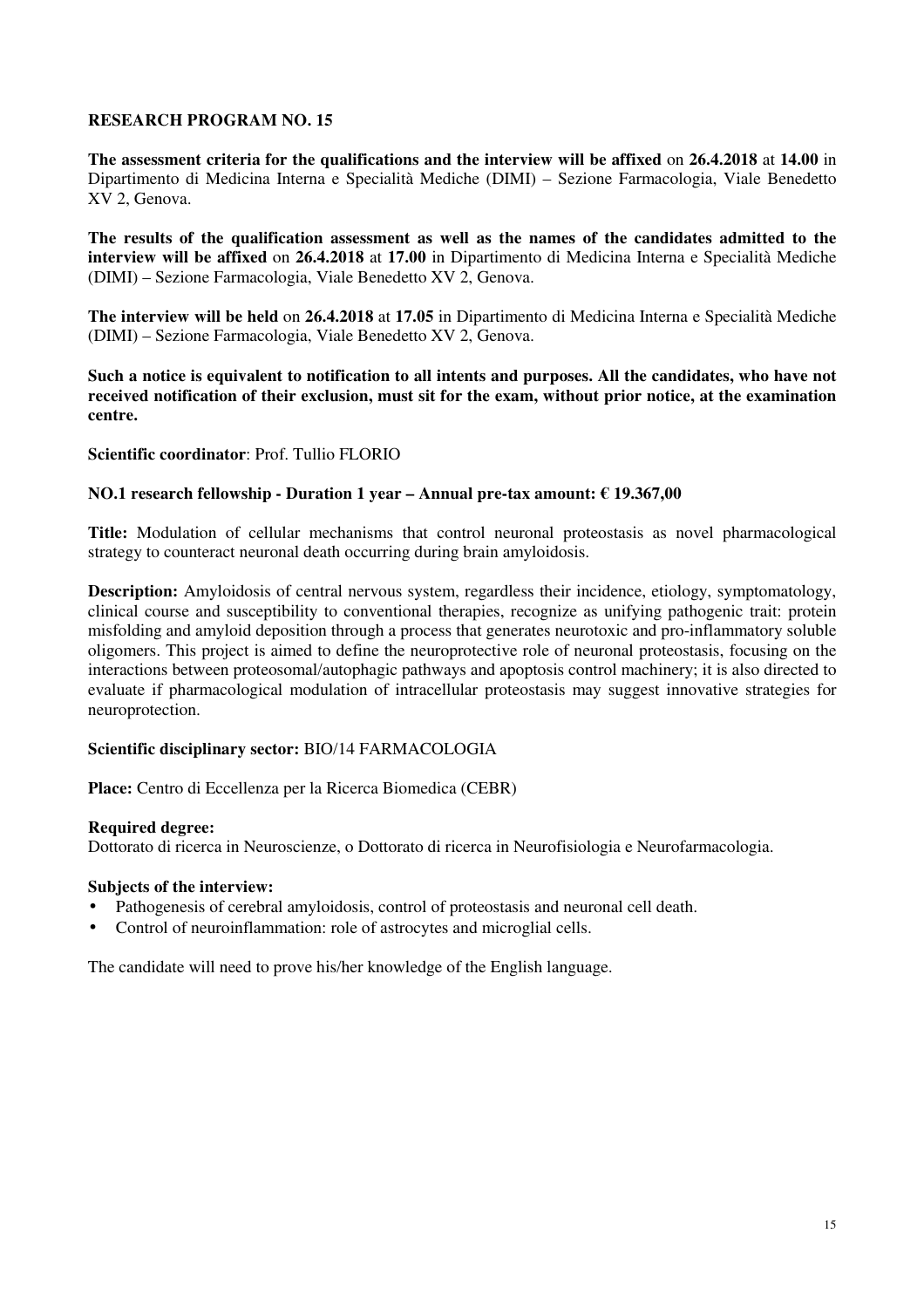# **SCIENTIFIC DISCIPLINARY AREA: MEDICINE**

# **RESEARCH PROGRAM NO. 16**

**The assessment criteria for the qualifications and the interview will be affixed** on **27.4.2018** at **9.30** in Dipartimento di Scienze della Salute (DISSAL), Via A. Pastore 1, Genova.

**The results of the qualification assessment as well as the names of the candidates admitted to the interview will be affixed** on **27.4.2018** at **12.30** in Dipartimento di Scienze della Salute (DISSAL), Via A. Pastore 1, Genova.

**The interview will be held** on **27.4.2018** at **14.30** in Dipartimento di Scienze della Salute (DISSAL), Via A. Pastore 1, Genova.

**Such a notice is equivalent to notification to all intents and purposes. All the candidates, who have not received notification of their exclusion, must sit for the exam, without prior notice, at the examination centre.** 

**Scientific coordinator**: Prof.ssa Maria Pia SORMANI

### **NO.1 research fellowship - Duration 1 year – Annual pre-tax amount: € 34.898,00**

**Title:** A statistical approach to assessing patient-specific response to treatment in multiple sclerosis.

**Description:** The aim of the project is the application of an innovative statistical approach, devoted to develop strategies that identify the patient population with the highest benefit from a drug.

This methodology provides a systematic, efficient procedure for the management of future patients, so that treatment may be targeted toward those who would receive non-trivial benefits to compensate for the risk or cost of the new treatment. The aim of the proposed project is to implement this approach to MSBase registry data and to apply the described method to couples of drugs. The expected results are a series of scores, specific for each patient, to be used to identify the best drug for each patient according to his/her baseline profile.

### **Scientific disciplinary sector:** MED/01 STATISTICA MEDICA

**Place:** Dipartimento di Scienze della Salute (DISSAL)

### **Required degree:**

Dottorato di ricerca in Metodologie innovative applicate a malattie trasmissibili e cronico-degenerative: epidemiologia, statistica, prevenzione, management e nursing.

### **Subjects of the interview:**

- Main outcome in Multiple Sclerosis.
- Statistical methodology applied to SM.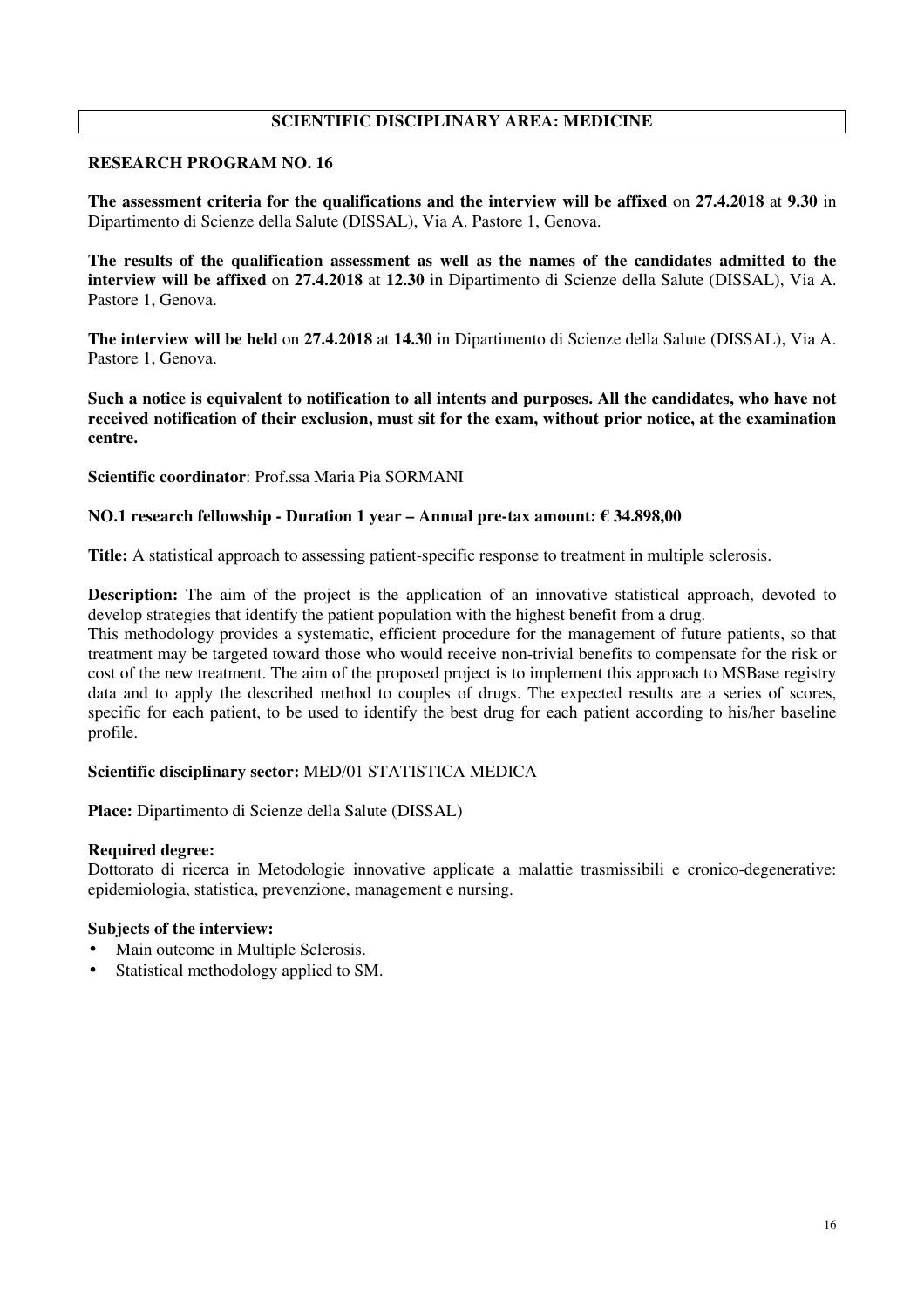**The assessment criteria for the qualifications and the interview will be affixed** on **3.5.2018** at **9.00** in Dipartimento di Medicina Interna e Specialità Mediche (DIMI) – Amministrazione, Viale Benedetto XV 6, Genova.

**The results of the qualification assessment as well as the names of the candidates admitted to the interview will be affixed** on **3.5.2018** at **12.00** in Dipartimento di Medicina Interna e Specialità Mediche (DIMI) – Amministrazione, Viale Benedetto XV 6, Genova.

**The interview will be held** on **3.5.2018** at **12.30** in Dipartimento di Medicina Interna e Specialità Mediche (DIMI) – Amministrazione, Viale Benedetto XV 6, Genova.

**Such a notice is equivalent to notification to all intents and purposes. All the candidates, who have not received notification of their exclusion, must sit for the exam, without prior notice, at the examination centre.** 

**Scientific coordinator**: Prof. Alessio NENCIONI

### **NO.2 research fellowships - Duration 1 year – Annual pre-tax amount: € 19.367,00**

**Title:** Evaluation of the efficacy of a fasting-mimicking diet for treating HR+ breast cancer.

**Description:** The candidate should apply to the evaluation of the efficacy of a fasting-mimicking diet for treating HR+ breast cancer through in vitro experiments and in vivo studies in breast cancer xenograft models.

#### **Scientific disciplinary sector:** MED/09 MEDICINA INTERNA

**Place:** Dipartimento di Medicina Interna e Specialità Mediche (DIMI)

#### **Required degree:**

Laurea Specialistica delle classi: 6/S Biologia, o 9/S Biotecnologie mediche, veterinarie e farmaceutiche, o 46/S Medicina e chirurgia.

Laurea Magistrale delle classi: LM-6 Biologia, o LM-9 Biotecnologie mediche, o LM-41 Medicina e chirurgia.

### **Subjects of the interview:**

- Effects of fasting-mimicking diets in oncology.
- Biology of HR+ breast cancer.
- Mouse breast cancer models.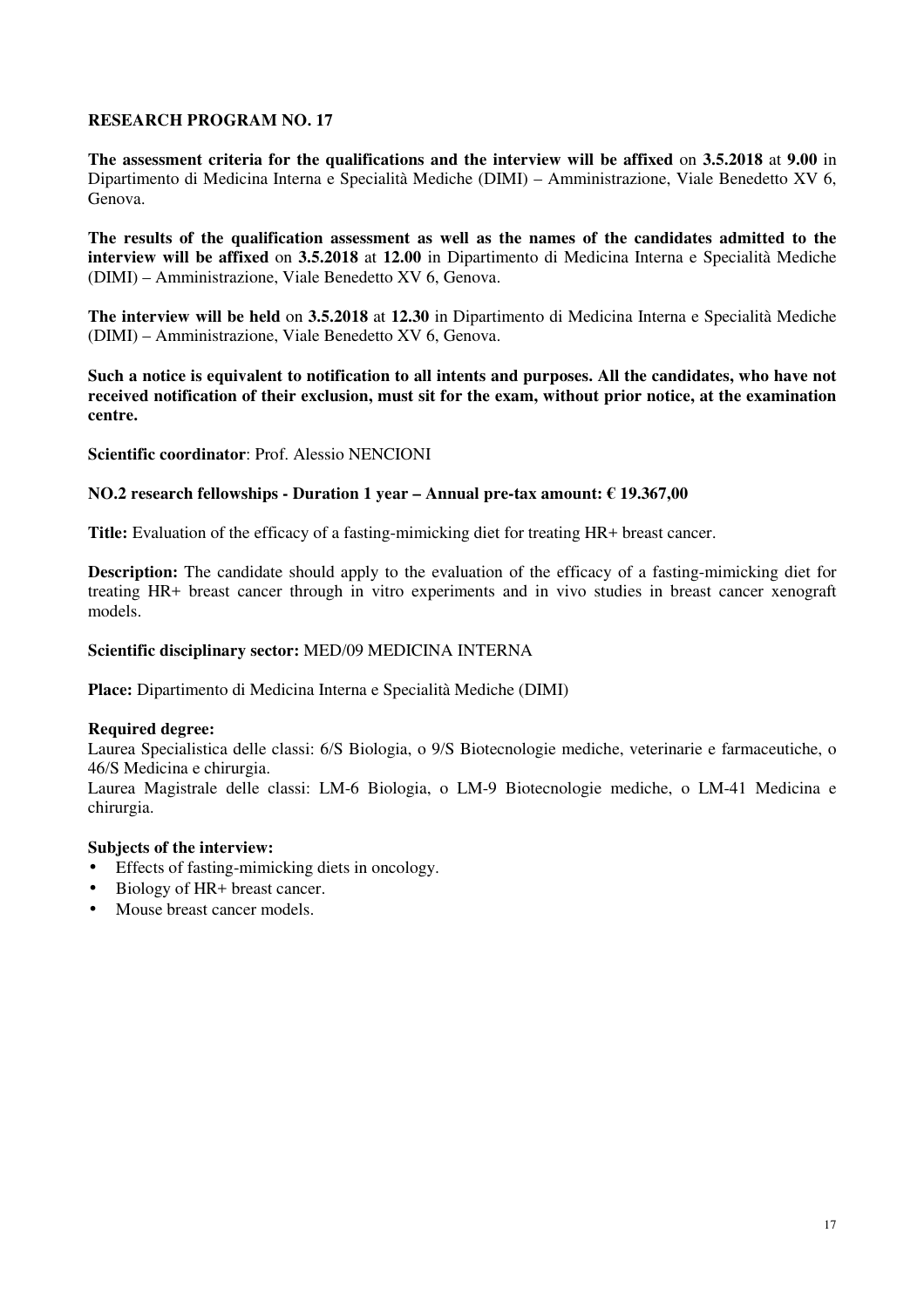**The assessment criteria for the qualifications and the interview will be affixed** on **2.5.2018** at **9.00** in Dipartimento di Medicina Interna e Specialità Mediche (DIMI), Viale Benedetto XV 6, Genova.

**The results of the qualification assessment as well as the names of the candidates admitted to the interview will be affixed** on **2.5.2018** at **12.00** in Dipartimento di Medicina Interna e Specialità Mediche (DIMI), Viale Benedetto XV 6, Genova.

**The interview will be held** on **2.5.2018** at **14.00** in Dipartimento di Medicina Interna e Specialità Mediche (DIMI), Viale Benedetto XV 6, Genova.

**Such a notice is equivalent to notification to all intents and purposes. All the candidates, who have not received notification of their exclusion, must sit for the exam, without prior notice, at the examination centre.** 

**Scientific coordinator**: Prof. Marco GOBBI

### **NO.1 research fellowship - Duration 1 year – Annual pre-tax amount: € 23.250,00**

**Title:** Innovative therapies for multiple myeloma.

**Description:** The project proposal is to collect clinical, laboratoristic and instrumental data from patients affected by multiple myeloma treated with novel anticancer agents with innovative mechanisms of actions (monoclonal antibodies, immunomodulators, proteasome inhibitors, nuclear export inhibitors), in order to improve the prognostic evaluation and to ensure optimal therapeutic choices. Specifically, the main objective consists of collecting and processing data on the safety and efficacy of these agents in terms of response rate, progression-free survival, overall survival and rate of hematologic and non-hematologic adverse events.

### **Scientific disciplinary sector:** MED/11 MALATTIE DELL'APPARATO CARDIOVASCOLARE

**Place:** Dipartimento di Medicina Interna e Specialità Mediche (DIMI)

#### **Required degree:**

Dottorato di ricerca in Biologia molecolare e cellulare.

#### **Subjects of the interview:**

Biological activity of new drugs in Multiple Myeloma.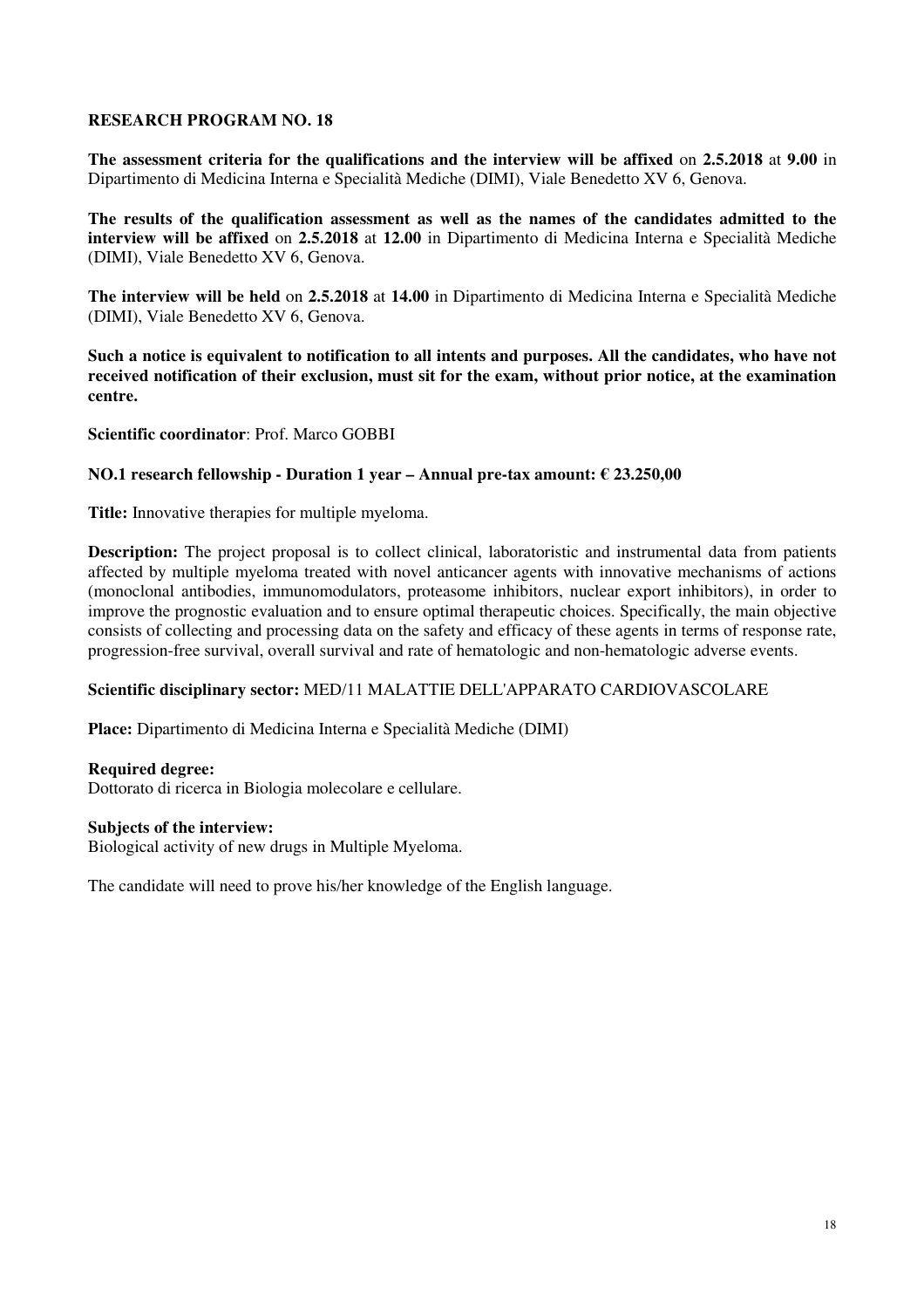**The assessment criteria for the qualifications and the interview will be affixed** on **27.4.2018** at **9.00** in Dipartimento di Medicina Interna e Specialità Mediche (DIMI), Viale Benedetto XV 6, Genova.

**The results of the qualification assessment as well as the names of the candidates admitted to the interview will be affixed** on **27.4.2018** at **12.00** in Dipartimento di Medicina Interna e Specialità Mediche (DIMI), Viale Benedetto XV 6, Genova.

**The interview will be held** on **27.4.2018** at **13.00** in Dipartimento di Medicina Interna e Specialità Mediche (DIMI), Viale Benedetto XV 6, Genova.

**Such a notice is equivalent to notification to all intents and purposes. All the candidates, who have not received notification of their exclusion, must sit for the exam, without prior notice, at the examination centre.** 

**Scientific coordinator**: Prof.ssa Mara BOSCHETTI

### **NO.1 research fellowship - Duration 1 year – Annual pre-tax amount: € 19.367,00**

**Title:** Vitamin D deficiency in patients with neuroendocrine neoplasia: prevalence and prognostic implications.

**Description:** Hypovitaminosis D in patients with neuroendocrine neoplasia (NEN) has been only marginally investigated, while there are a lot of data in literature in favor of a significant association between vitamin D deficiency (<20 ng/mL), poor prognosis and decreased survival in patients with other tumors, such as cancer of the colon, breast, prostate, bladder and melanoma.

The aim of the present study is to determine the prevalence of hypovitaminosis D in a cohort of patients with NEN from diferent primitive tumor origin (gastro-intestinal, pancreatic, lung, occult) and to evaluate a possible correlation between vitamin D levels, presence of metastatic disease and disease progression.

### **Scientific disciplinary sector:** MED/13 ENDOCRINOLOGIA

**Place:** Dipartimento di Medicina Interna e Specialità Mediche (DIMI)

### **Required degree:**

Specialization in Endocrinology and Metabolic Diseases and adequate scientific production attested by papers published in quoted journal with impact factor, partecipation as investigator or co-investigator in clinical trials, and oral comunications at national and international conferences.

### **Subjects of the interview:**

- Neuroendocrine tumours.
- Vitamin D.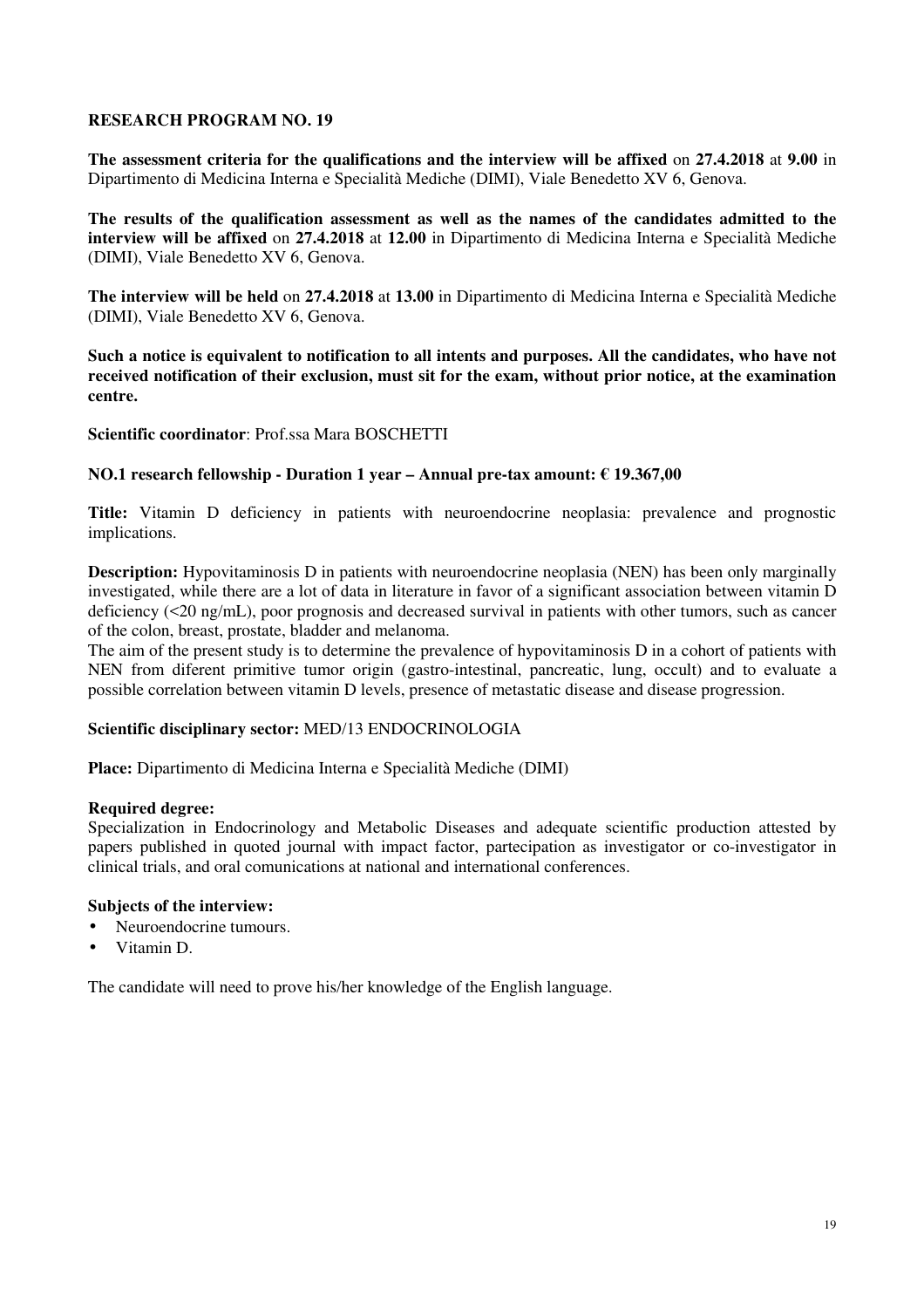# **SCIENTIFIC DISCIPLINARY AREA: CIVIL ENGINEERING AND ARCHITECTURE**

# **RESEARCH PROGRAM NO. 20**

**The assessment criteria for the qualifications and the interview will be affixed** on **26.4.2018** at **11.00** in Dipartimento di Ingegneria Civile, Chimica e Ambientale (DICCA), Via Montallegro 1, Genova.

**The results of the qualification assessment as well as the names of the candidates admitted to the interview will be affixed** on **2.5.2018** at **11.00** in Dipartimento di Ingegneria Civile, Chimica e Ambientale (DICCA), Via Montallegro 1, Genova.

**The interview will be held** on **3.5.2018** at **11.00** in Dipartimento di Ingegneria Civile, Chimica e Ambientale (DICCA), Via Montallegro 1, Genova.

**Such a notice is equivalent to notification to all intents and purposes. All the candidates, who have not received notification of their exclusion, must sit for the exam, without prior notice, at the examination centre.** 

*As regards candidates, who are not resident or domiciled in Italy, and those, who are resident or habitually domiciled at a distance of more than 300 Km from the selection centre, the interview, if requested, can also be held by electronic means (SKYPE video conference call), promptly contacting Prof. Giovanni Solari on the phone number +39 0103532940 or via the email address: giovanni.solari@unige.it.* 

# **Scientific coordinator**: Prof. Giovanni SOLARI

# **NO.1 research fellowship - Duration 2 years – Annual pre-tax amount: € 27.133,00**

**Title:** Transient aerodynamics and aeroelasticity.

**Description:** In Wind Engineering, the aerodynamics and aeroelasticity of structures implicitly assume that wind is a stationary phenomenon. This derives from the fact that these disciplines are based on the assumption that the action of wind on structures can be traced back to synoptic-scale cyclonic phenomena. The most recent studies, in which the ERC project related to this request is placed, show that most of the wind damage to structures derives from mesoscale thunderstorms that give rise to strongly transient wind fields. This requires an innovative reassessment and reformulation of the principles underlying aerodynamics and aeroelasticity.

### **Scientific disciplinary sector:** ICAR/09 TECNICA DELLE COSTRUZIONI

**Place:** Dipartimento di Ingegneria Civile, Chimica e Ambientale (DICCA)

**Required degree:**  Dottorato di ricerca in Ingegneria civile.

### **Subjects of the interview:**

- Wind Engineering.
- Structural Dynamics, Aerodynamics and Aeroelasticity.
- Theory of Probability and Processes.
- Thunderstorms and Non-Synoptic Winds.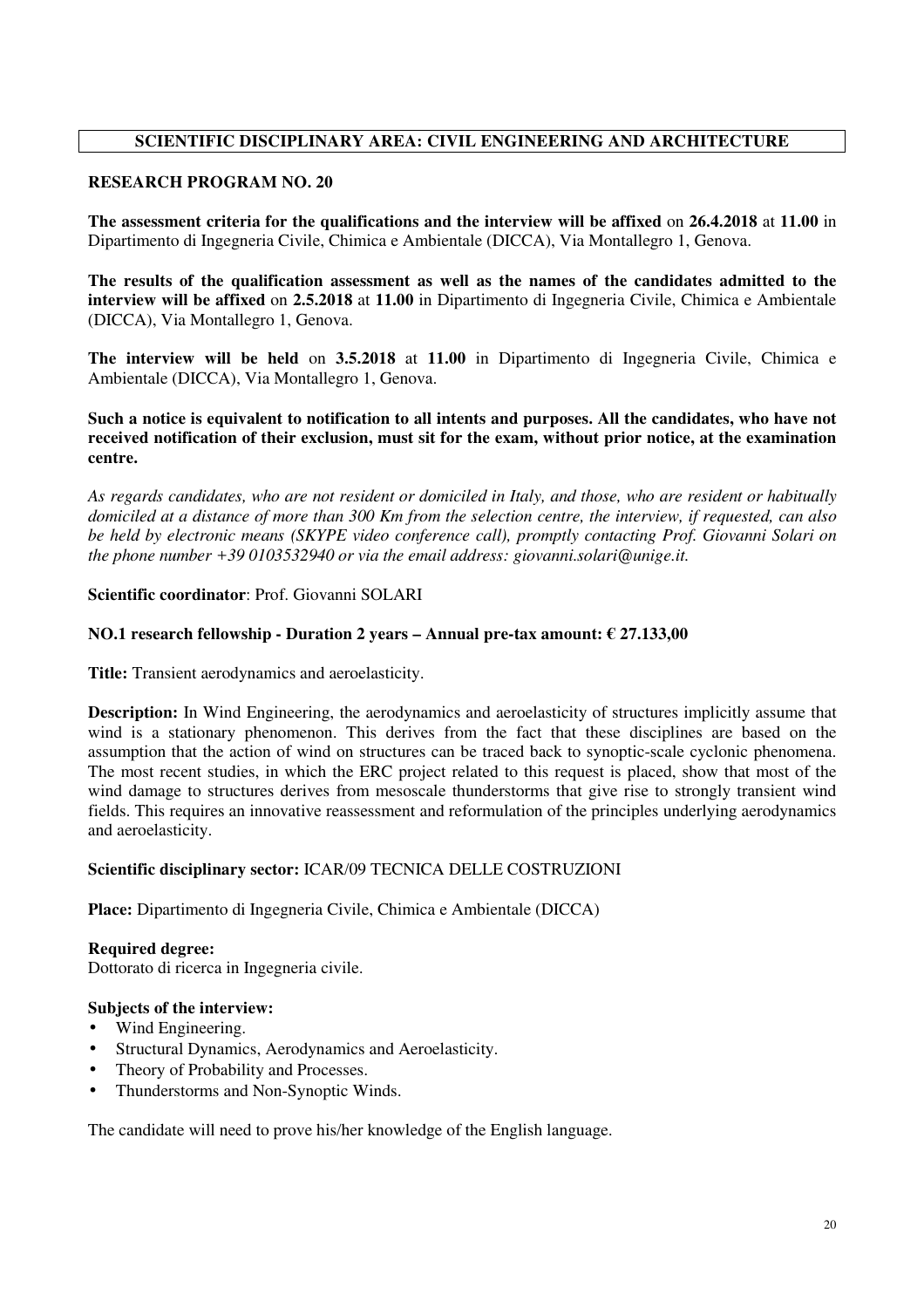**The assessment criteria for the qualifications and the interview will be affixed** on **27.4.2018** at **8.00** in Dipartimento di Ingegneria Civile, Chimica e Ambientale (DICCA), Via Montallegro 1, Genova.

**The results of the qualification assessment as well as the names of the candidates admitted to the interview will be affixed** on **27.4.2018** at **15.00** in Dipartimento di Ingegneria Civile, Chimica e Ambientale (DICCA), Via Montallegro 1, Genova.

**The interview will be held** on **27.4.2018** at **17.00** in Dipartimento di Ingegneria Civile, Chimica e Ambientale (DICCA), Via Montallegro 1, Genova.

**Such a notice is equivalent to notification to all intents and purposes. All the candidates, who have not received notification of their exclusion, must sit for the exam, without prior notice, at the examination centre.** 

**Scientific coordinator**: Prof.ssa Serena CATTARI

#### **NO.1 research fellowship - Duration 1 year – Annual pre-tax amount: € 19.367,00**

**Title:** Seismic vulnerability assessment for risk analysis at national scale.

**Description:** The analytical and empirical approaches addressed to the seismic vulnerability assessment of existing buildings constitute the support for prevention and risk mitigation policies at large scale. They are based on few parameters, in some case already available (e.g. ISTAT data) or that can be integrated with speed surveys. The object of the research is the development of models belonging to such approaches and the evaluation of their reliability following a probabilistic approach. The attention will be focused on existing masonry buildings. The calibration of parameters which these methods are based on and their validation is carried out by detailed nonlinear analyses on prototype structures. Moreover, the statistical processing of data on the damage occurred in Italy in earthquakes of the last 50 years, as integrated in the DaDo database of by the Italian Civil Protection, will support the robust validation of methods developed.

### **Scientific disciplinary sector:** ICAR/09 TECNICA DELLE COSTRUZIONI

**Place:** Dipartimento di Ingegneria Civile, Chimica e Ambientale (DICCA)

#### **Required degree:**

Laurea V.O. in: Ingegneria Civile, o Ingegneria edile – Architettura.

Laurea Specialistica delle classi: 4/S Architettura e ingegneria edile, o 28/S Ingegneria civile.

Laurea Magistrale delle classi: LM-4 Architettura e ingegneria edile-architettura, o LM-23 Ingegneria civile, o LM-24 Ingegneria dei sistemi edilizi, o LM-26 Ingegneria della sicurezza.

#### **Subjects of the interview:**

Seismic response of existing masonry buildings; methods for the vulnerability assessment at large scale; procedures for the seismic assessment of existing masonry buildings, with particular reference to nonlinear methods. Experiences of the Candidate that testify previous activities related to vulnerability assessment at large scale and expertise in the modelling and analysis will be properly assessed, together with research activities carried out abroad on similar topics.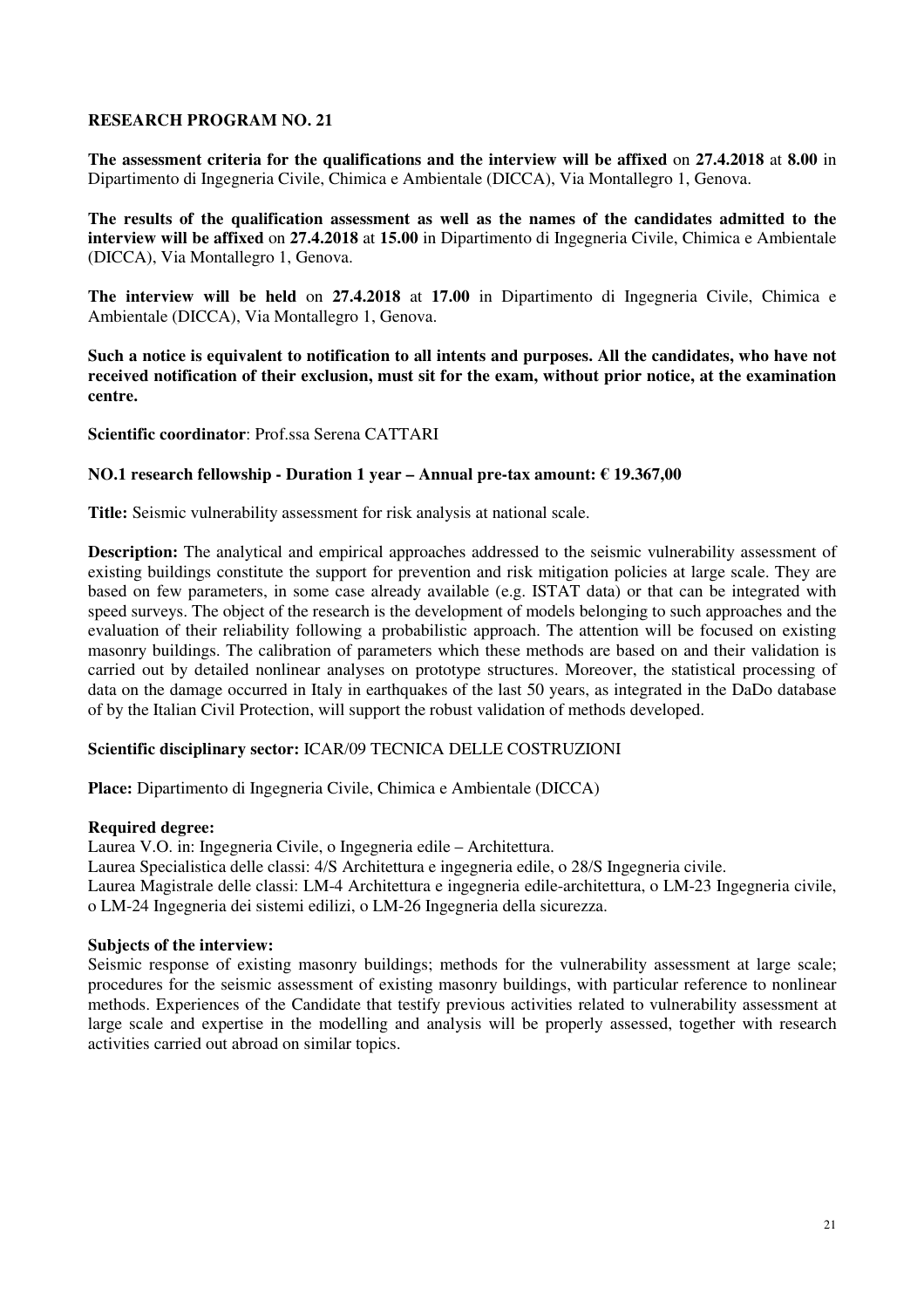**The assessment criteria for the qualifications and the interview will be affixed** on **2.5.2018** at **14.00** in Dipartimento di Architettura e Design (DAD), Stradone Sant'Agostino 37, Genova.

**The results of the qualification assessment as well as the names of the candidates admitted to the interview will be affixed** on **2.5.2018** at **17.00** in Dipartimento di Architettura e Design (DAD), Stradone Sant'Agostino 37, Genova.

**The interview will be held** on **2.5.2018** at **17.15** in Dipartimento di Architettura e Design (DAD), Stradone Sant'Agostino 37, Genova.

**Such a notice is equivalent to notification to all intents and purposes. All the candidates, who have not received notification of their exclusion, must sit for the exam, without prior notice, at the examination centre.** 

**Scientific coordinator**: Prof.ssa Giovanna FRANCO

### **NO.1 research fellowship - Duration 1 year – Annual pre-tax amount: € 19.367,00**

**Title:** Studies and researches on needs and requirements of the library of the future. Problems of adaptation of existing structures and spaces even monumental.

**Description:** Studies and research on the evolution of spaces structures of libraries, on new requirements and needs, also in relation to current legislation, as well as on the possible role of digital and multimedia technologies in their future. Research and analysis of examples already realized. Theoretical-methodological framework on the theme of the adaptation of existing spaces and structures, even historical-monumental, to the function of a library, with specific reference to real cases in the Genoese area. Identification of compatibility criteria among new requirements and conservation of the existing material, constructive and architectural characteristics.

# **Scientific disciplinary sector:** ICAR/12 TECNOLOGIA DELL'ARCHITETTURA

**Place:** Dipartimento di Architettura e Design (DAD)

#### **Required degree:**

Laurea V.O. in Architettura. Laurea Specialistica della classe: 4/S Architettura e ingegneria edile. Laurea Magistrale della classe LM-4 Architettura e ingegneria edile-architettura.

### **Subjects of the interview:**

- Digital culture and innovation in the architectural design process and role of ICT in renovating built heritage.
- Technology and constructive analysis of traditional and contemporary buildings.
- Recovery of existing buildings and architectural and urban values.
- Analysis of diseases and disruptions of traditional and contemporary architecture.
- Methodological framework on renovation processes.
- Consolidation techniques.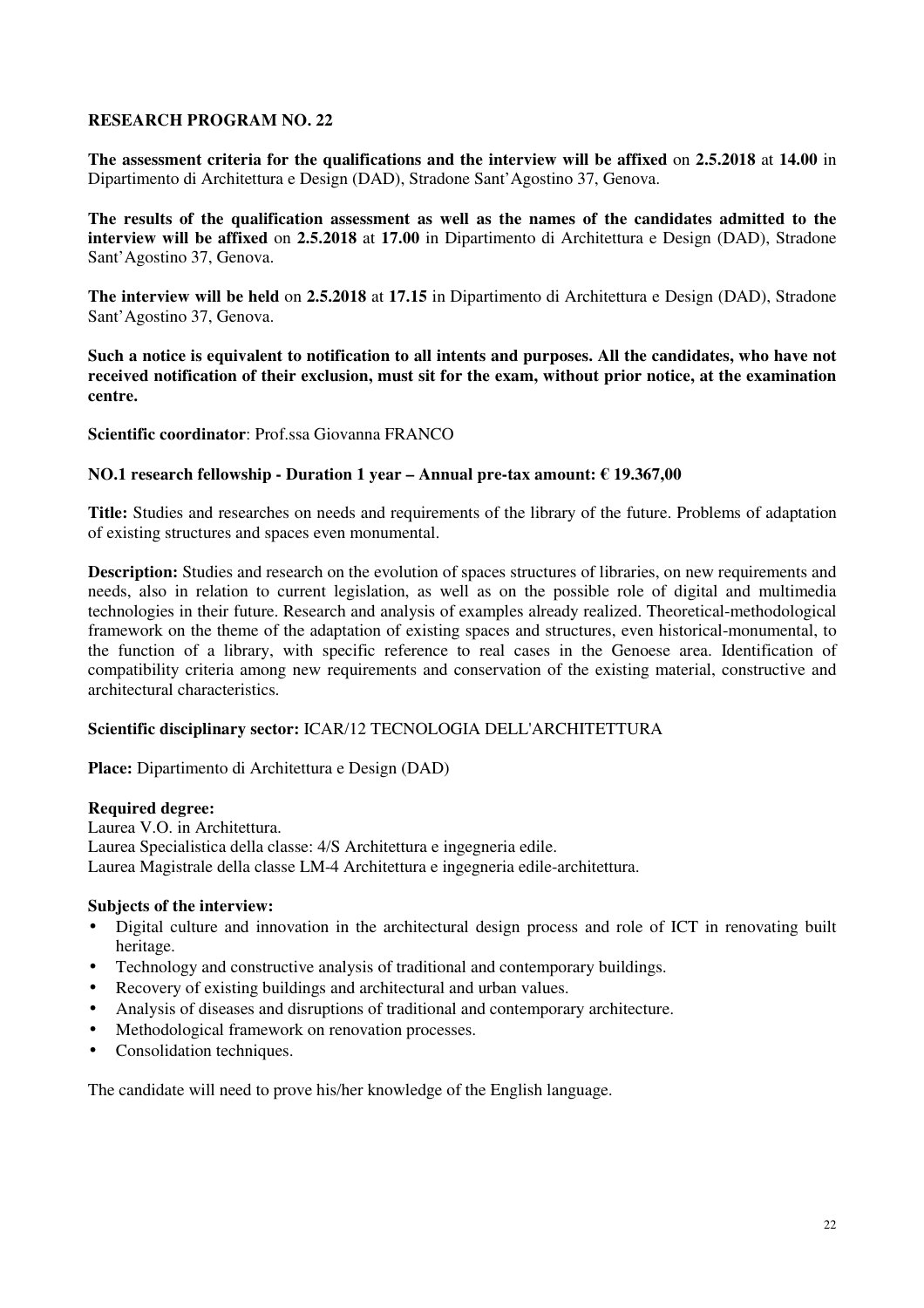# **SCIENTIFIC DISCIPLINARY AREA: INDUSTRIAL AND INFORMATION ENGINEERING**

### **RESEARCH PROGRAM NO. 23**

**The assessment criteria for the qualifications and the interview will be affixed** on **3.5.2018** at **9.00** in Dipartimento di Ingegneria Navale, Elettrica, Elettronica e delle Telecomunicazioni (DITEN), Via Montallegro 1, Genova.

**The results of the qualification assessment as well as the names of the candidates admitted to the interview will be affixed** on **3.5.2018** at **12.00** in Dipartimento di Ingegneria Navale, Elettrica, Elettronica e delle Telecomunicazioni (DITEN), Via Montallegro 1, Genova.

**The interview will be held** on **3.5.2018** at **15.00** in Dipartimento di Ingegneria Navale, Elettrica, Elettronica e delle Telecomunicazioni (DITEN), Via Montallegro 1, Genova.

**Such a notice is equivalent to notification to all intents and purposes. All the candidates, who have not received notification of their exclusion, must sit for the exam, without prior notice, at the examination centre.** 

*As regards candidates, who are not resident or domiciled in Italy, and those, who are resident or habitually domiciled at a distance of more than 300 Km from the selection centre, the interview, if requested, can also be held by electronic means (SKYPE video conference call), promptly contacting Prof. Stefano Gaggero on the phone number +39 0103532389 or via the email address: stefano.gaggero@unige.it.*

#### **Scientific coordinator**: Prof. Stefano GAGGERO

#### **NO.1 research fellowship - Duration 1 year – Annual pre-tax amount: € 19.367,00**

**Title:** Development of numerical simulations using OpenFOAM for the calm-water resistance prediction of semidisplacing and planning hulls.

**Description:** The proposed activity deals with the development of appropriate simulation strategies using OpenFOAM for the prediction of the calm-water resistance curve and of the dynamic attitude of semi-displacing and planning hulls. In particular, the activity will be focused on:

- Development of appropriate meshing strategies to deal with the peculiarities (chines, stray rails) of planning hulls and the generation of high-quality prism layers, using both OpenFOAM libraries and ad-hoc approaches developed to tackle these specific issues.
- Analysis of multiphase RANS simulations for the prediction of the calm-water resistance curve, with particular attention to the prediction of the dynamic attitude and to the avoiding of the "numerical" ventilation of the hull bottom.

### **Scientific disciplinary sector:** ING-IND/01 ARCHITETTURA NAVALE

**Place:** Dipartimento di Ingegneria Navale, Elettrica, Elettronica e delle Telecomunicazioni (DITEN)

#### **Required degree:**

Laurea V.O. in: Ingegneria Navale Laurea Specialistica della classe: 37/S Ingegneria navale Laurea Magistrale della classe: LM-34 Ingegneria navale

### **Subjects of the interview:**

- Prediction of the resistance curve of semi-displacing and planning hulls using numerical approaches.
- Numerical approaches for the solution of RANS equations (and relative issues).
- Approaches for the definition of appropriate computational meshes (and relative issues).
- Multiphase fluids.
- Development of dedicated solvers in OpenFOAM environment.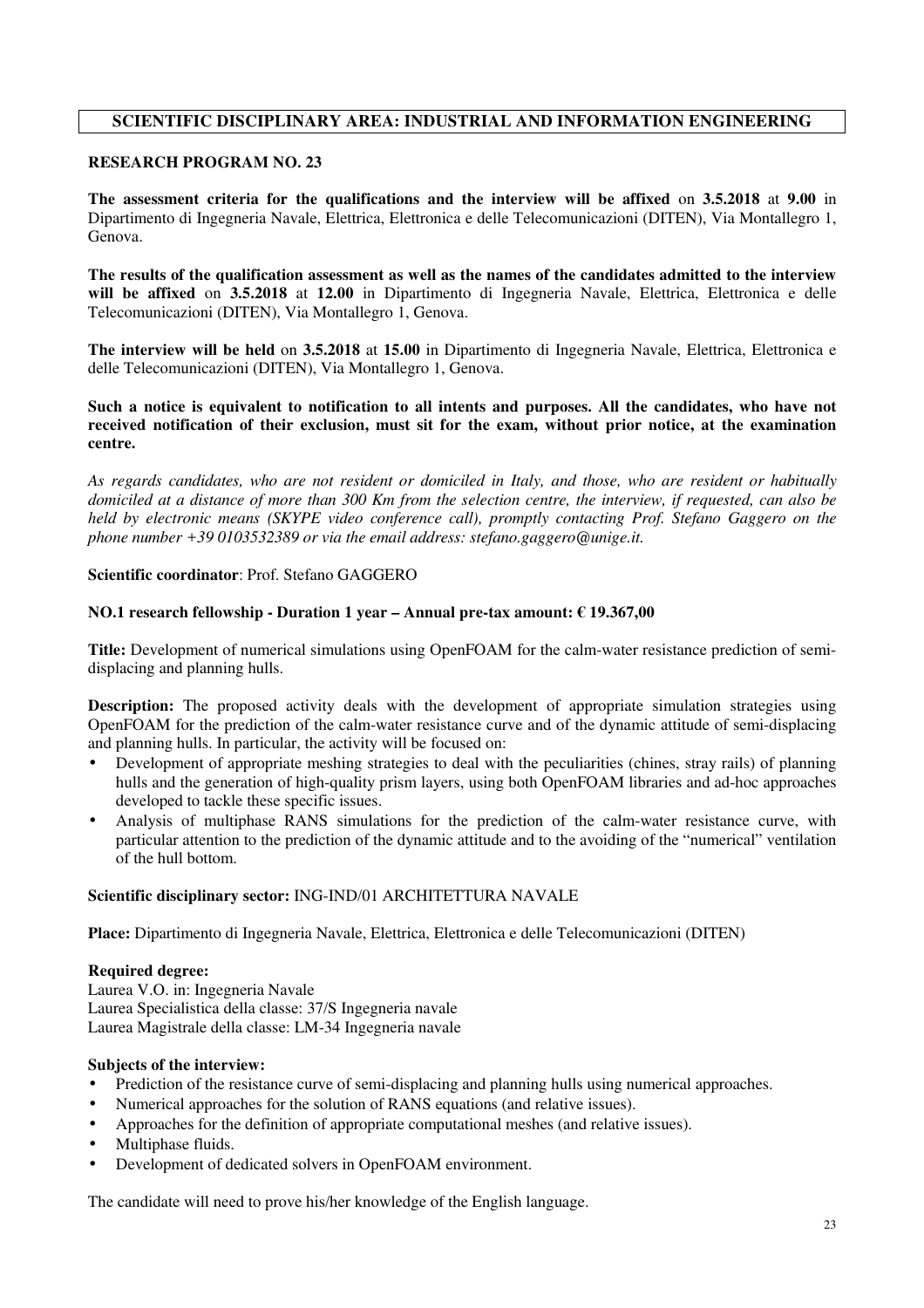**The assessment criteria for the qualifications and the interview will be affixed** on **3.5.2018** at **14.00** in Dipartimento di Ingegneria Navale, Elettrica, Elettronica e delle Telecomunicazioni (DITEN), Scuola Politecnica, Via Montallegro 1, Genova.

**The results of the qualification assessment as well as the names of the candidates admitted to the interview will be affixed** on **3.5.2018** at **17.00** in Dipartimento di Ingegneria Navale, Elettrica, Elettronica e delle Telecomunicazioni (DITEN), Scuola Politecnica, Via Montallegro 1, Genova.

**The interview will be held** on **4.5.2018** at **9.30** in Dipartimento di Ingegneria Navale, Elettrica, Elettronica e delle Telecomunicazioni (DITEN), Scuola Politecnica, Via Montallegro 1, Genova.

**Such a notice is equivalent to notification to all intents and purposes. All the candidates, who have not received notification of their exclusion, must sit for the exam, without prior notice, at the examination centre.** 

*As regards candidates, who are not resident or domiciled in Italy, and those, who are resident or habitually domiciled at a distance of more than 300 Km from the selection centre, the interview, if requested, can also be held by electronic means (SKYPE video conference call), promptly contacting Prof.ssa Paola Gualeni on the phone number +39 0103531428 or via the email address: paola.gualeni@unige.it.*

**Scientific coordinator**: Prof.ssa Paola GUALENI

#### **NO.2 research fellowships - Duration 1 year – Annual pre-tax amount: € 19.367,00**

**Title:** The design of innovative submarines: methodological and specialist issues with particular attention to naval architecture aspects.

**Description:** The aim of the activity is to further strengthen and deepen the fundamental knowledge about innovative submarines design that can be developed from a general perspective on the design process and from specific perspective on specialist subject, but in any case in strong relation with the mission and the operational profile of the unit. Investigations will be carried out about design methodologies able to create a rational link between operative scenarios and submarine technical specification. A system thinking based approach will be developed to analyses the design constraints originating from the relation between payload and submarine general characteristics, with specific attention to weights and their distribution and their impact on of both underwater and on the surface navigation.

### **Scientific disciplinary sector:** ING-IND/01 ARCHITETTURA NAVALE

**Place:** Dipartimento di Ingegneria Navale, Elettrica, Elettronica e delle Telecomunicazioni (DITEN)

#### **Required degree:**

Laurea V.O. in: Ingegneria Navale Laurea Specialistica della classe: 37/S Ingegneria navale Laurea Magistrale della classe: LM-34 Ingegneria navale

#### **Subjects of the interview:**

Ship design, naval architecture with specific reference to submarines.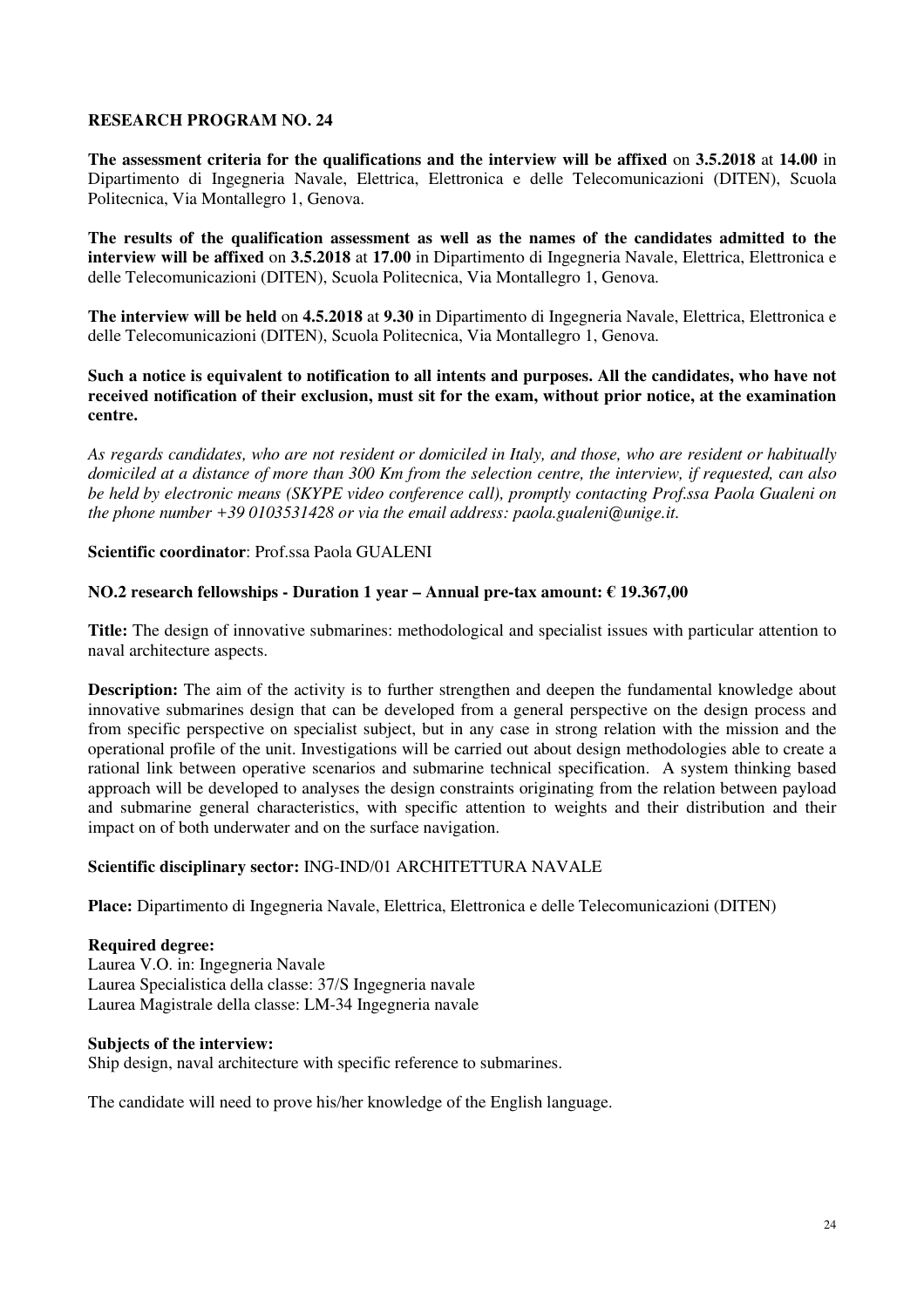**The assessment criteria for the qualifications and the interview will be affixed** on **4.5.2018** at **9.00** in Dipartimento di Ingegneria Navale, Elettrica, Elettronica e delle Telecomunicazioni (DITEN), Polo Navale, Sala riunioni, Via Montallegro 1, Genova.

**The results of the qualification assessment as well as the names of the candidates admitted to the interview will be affixed** on **4.5.2018** at **12.30** in Dipartimento di Ingegneria Navale, Elettrica, Elettronica e delle Telecomunicazioni (DITEN), Polo Navale, Sala riunioni, Via Montallegro 1, Genova.

**The interview will be held** on **4.5.2018** at **14.30** in Dipartimento di Ingegneria Navale, Elettrica, Elettronica e delle Telecomunicazioni (DITEN), Polo Navale, Sala riunioni, Via Montallegro 1, Genova.

**Such a notice is equivalent to notification to all intents and purposes. All the candidates, who have not received notification of their exclusion, must sit for the exam, without prior notice, at the examination centre.** 

*As regards candidates, who are not resident or domiciled in Italy, and those, who are resident or habitually domiciled at a distance of more than 300 Km from the selection centre, the interview, if requested, can also be held by electronic means (SKYPE video conference call), promptly contacting Prof. Tomaso Gaggero on the phone number +39 0103532389 or via the email address: tomaso.gaggero@unige.it.*

### **Scientific coordinator**: Prof. Tomaso GAGGERO

### **NO.1 research fellowship - Duration 1 year – Annual pre-tax amount: € 19.367,00**

**Title:** Advanced techniques for marine traffic management.

**Description:** In the framework of the European research project Interreg Italia- Francia Marittimo SICOMAR+, the researcher will be involved in the study of ship motions due to waves in order to develop an instrument to evaluate the ship responses to different weather conditions. The researcher will use largescale weather forecast data jointly with shipping traffic data to produce statistical maps of hazards for navigation specific for different ship typologies and dimensions.

### **Scientific disciplinary sector:** ING-IND/02 COSTRUZIONI E IMPIANTI NAVALI E MARINI

**Place:** Dipartimento di Ingegneria Navale, Elettrica, Elettronica e delle Telecomunicazioni (DITEN)

### **Required degree:**

Laurea V.O. in: Ingegneria Navale, o Ingegneria civile, Ingegneria per l'ambiente e il territorio Laurea Specialistica della classe: 28/S Ingegneria civile, o 37/S Ingegneria navale, o 38/S Ingegneria per l'ambiente e il territorio

Laurea Magistrale della classe: LM-23 Ingegneria civile, o LM-24 Ingegneria dei sistemi edilizia, o LM-26 Ingegneria della sicurezza, o LM-34 Ingegneria navale, o LM-35 Ingegneria per l'ambiente e il territorio

#### **Subjects of the interview:**

- Ship motions calculation.
- Wave loads.
- Reliability assessment.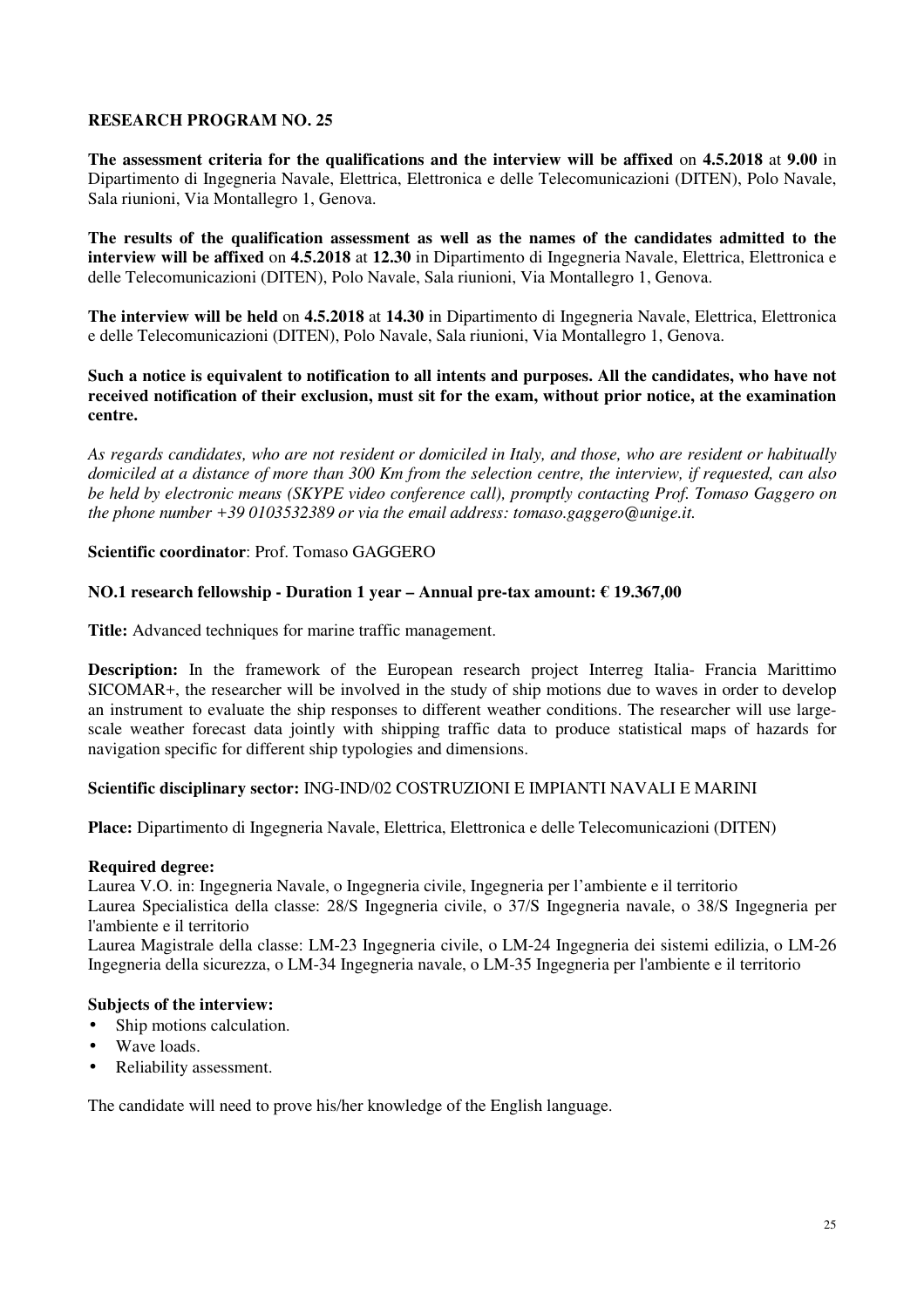**The assessment criteria for the qualifications and the interview will be affixed** on **2.5.2018** at **9.00** in Dipartimento di Ingegneria Navale, Elettrica, Elettronica e delle Telecomunicazioni (DITEN), Polo Navale, Sala riunioni, Via Montallegro 1, Genova.

**The results of the qualification assessment as well as the names of the candidates admitted to the interview will be affixed** on **2.5.2018** at **12.30** in Dipartimento di Ingegneria Navale, Elettrica, Elettronica e delle Telecomunicazioni (DITEN), Polo Navale, Sala riunioni, Via Montallegro 1, Genova.

**The interview will be held** on **2.5.2018** at **14.30** in Dipartimento di Ingegneria Navale, Elettrica, Elettronica e delle Telecomunicazioni (DITEN), Polo Navale, Sala riunioni, Via Montallegro 1, Genova.

**Such a notice is equivalent to notification to all intents and purposes. All the candidates, who have not received notification of their exclusion, must sit for the exam, without prior notice, at the examination centre.** 

*As regards candidates, who are not resident or domiciled in Italy, and those, who are resident or habitually domiciled at a distance of more than 300 Km from the selection centre, the interview, if requested, can also be held by electronic means (SKYPE video conference call), promptly contacting Prof. Tomaso Gaggero on the phone number +39 0103532389 or via the email address: tomaso.gaggero@unige.it.*

### **Scientific coordinator**: Prof. Tomaso GAGGERO

### **NO.1 research fellowship - Duration 1 year – Annual pre-tax amount: € 19.367,00**

**Title:** Ship harbour noise monitoring.

**Description:** In the framework of the European research project Interreg Italia- Francia Marittimo MON ACUMEN, the researcher will be involved in the monitoring of airborne noise emitted by ships in the harbour environment, The researcher will carry out analysis of the monitoring data coming from the other partners of the project. Moreover he will carry out numerical simulations aimed at realising noise maps following European rules not yet applied in the port areas.

### **Scientific disciplinary sector:** ING-IND/02 COSTRUZIONI E IMPIANTI NAVALI E MARINI

**Place:** Dipartimento di Ingegneria Navale, Elettrica, Elettronica e delle Telecomunicazioni (DITEN)

#### **Required degree:**

Laurea V.O. in: Ingegneria Navale, o Ingegneria elettrica Laurea Specialistica della classe: 31/S Ingegneria elettrica, o 37/S Ingegneria navale Laurea Magistrale della classe: LM-28 Ingegneria elettrica, o LM-34 Ingegneria navale

### **Subjects of the interview:**

- Numerical and experimental analysis of airborne noise emitted by ships.
- Acoustics.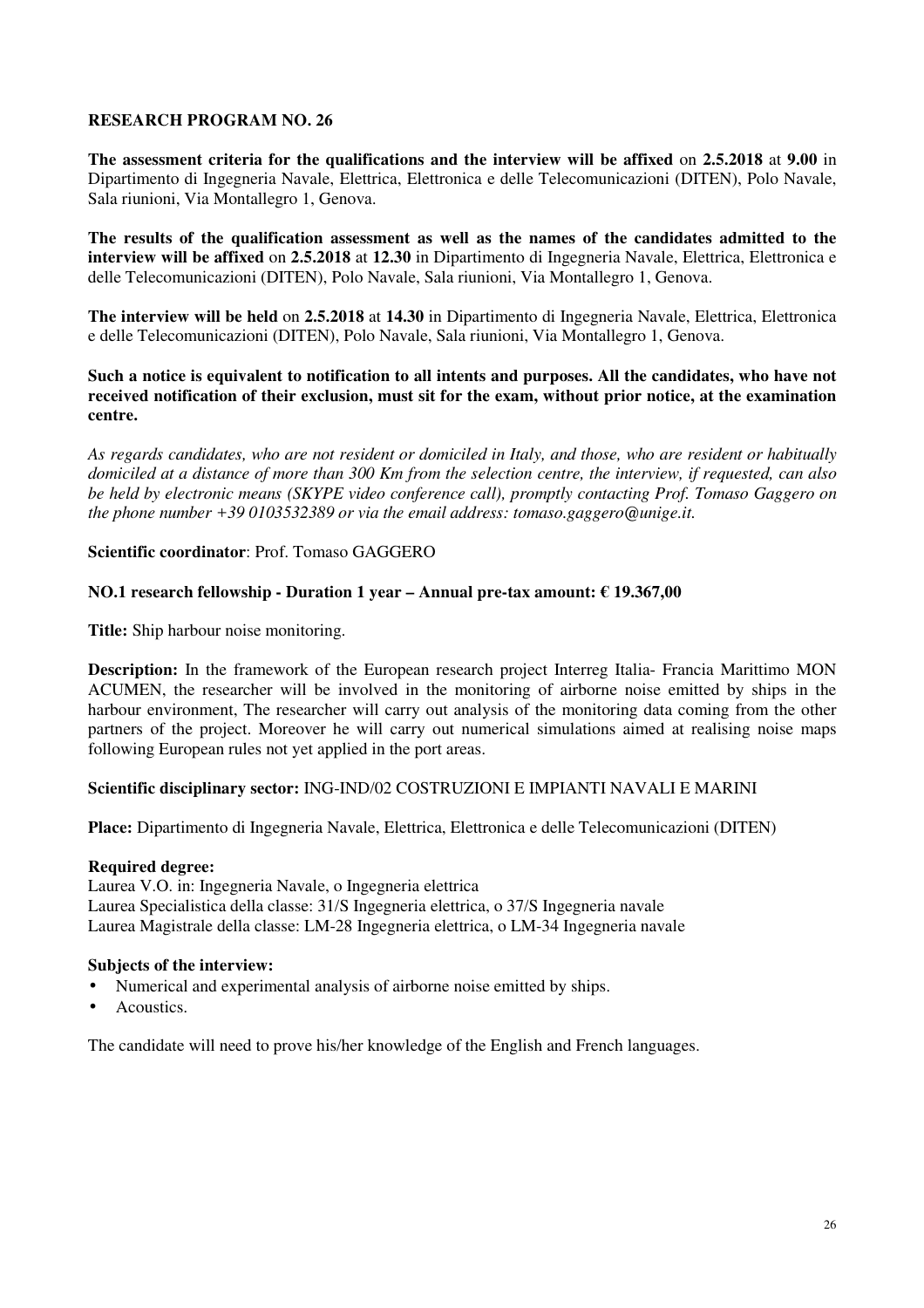**The assessment criteria for the qualifications and the interview will be affixed** on **2.5.2018** at **17.00** in Dipartimento di Ingegneria Navale, Elettrica, Elettronica e delle Telecomunicazioni (DITEN), Polo Navale, Sala riunioni, Via Montallegro 1, Genova.

**The results of the qualification assessment as well as the names of the candidates admitted to the interview will be affixed** on **2.5.2018** at **19.00** in Dipartimento di Ingegneria Navale, Elettrica, Elettronica e delle Telecomunicazioni (DITEN), Polo Navale, Sala riunioni, Via Montallegro 1, Genova.

**The interview will be held** on **3.5.2018** at **9.00** in Dipartimento di Ingegneria Navale, Elettrica, Elettronica e delle Telecomunicazioni (DITEN), Polo Navale, Sala riunioni, Via Montallegro 1, Genova.

## **Such a notice is equivalent to notification to all intents and purposes. All the candidates, who have not received notification of their exclusion, must sit for the exam, without prior notice, at the examination centre.**

*As regards candidates, who are not resident or domiciled in Italy, and those, who are resident or habitually domiciled at a distance of more than 300 Km from the selection centre, the interview, if requested, can also be held by electronic means (SKYPE video conference call), promptly contacting Prof. Cesare Mario Rizzo on the phone numbers +39 0103532272 or +39 3204248071 or via the email address: cesare.rizzo@unige.it.*

**Scientific coordinator**: Prof. Cesare Mario RIZZO

# **NO.1 research fellowship - Duration 1 year – Annual pre-tax amount: € 19.367,00**

**Title:** Modeling methods for the mechanical characterization of HSLA steels in shipbuilding

**Description:** Among solutions that a designer may adopt to reduce the stress levels of a ship structure, there is the use of high strength steels. However, this solution is limited by rules of classification societies, as the use of such innovative steels (i.e. HSLA) is not explicitly considered.

Therefore, the research aims at evaluating the potential of using HSLA steels in shipbuilding and, at large, to contribute to the development of shipbuilding rules, taking into account recent advancements of metallurgy. Such process is particularly challenging because of peculiarities of the shipbuilding industry, which since centuries adopt a semi-empirical approach in design.

### **Scientific disciplinary sector:** ING-IND/02 COSTRUZIONI E IMPIANTI NAVALI E MARINI

**Place:** Dipartimento di Ingegneria Navale, Elettrica, Elettronica e delle Telecomunicazioni (DITEN)

### **Required degree:**

Laurea V.O. in: Ingegneria Navale Laurea Specialistica della classe: 37/S Ingegneria navale Laurea Magistrale della classe: LM-34 Ingegneria navale

### **Subjects of the interview:**

- Numerical and experimental analysis of ship structures.
- Rules and regulations for shipbuilding.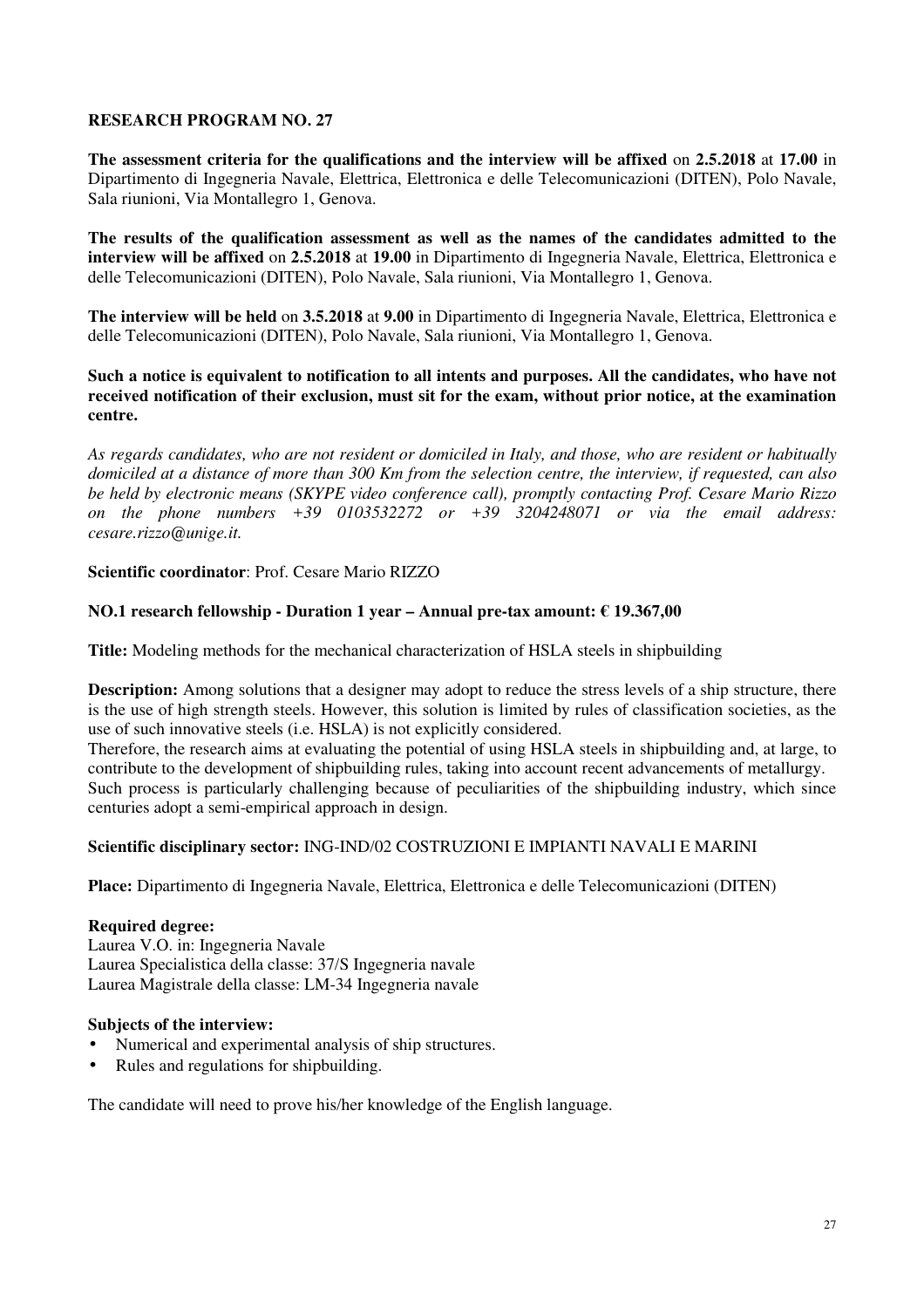**The assessment criteria for the qualifications and the interview will be affixed** on **3.5.2018** at **9.00** in Dipartimento di Ingegneria Navale, Elettrica, Elettronica e delle Telecomunicazioni (DITEN), Polo Navale, Sala riunioni, Via Montallegro 1, Genova.

**The results of the qualification assessment as well as the names of the candidates admitted to the interview will be affixed** on **3.5.2018** at **12.30** in Dipartimento di Ingegneria Navale, Elettrica, Elettronica e delle Telecomunicazioni (DITEN), Polo Navale, Sala riunioni, Via Montallegro 1, Genova.

**The interview will be held** on **3.5.2018** at **14.30** in Dipartimento di Ingegneria Navale, Elettrica, Elettronica e delle Telecomunicazioni (DITEN), Polo Navale, Sala riunioni, Via Montallegro 1, Genova.

## **Such a notice is equivalent to notification to all intents and purposes. All the candidates, who have not received notification of their exclusion, must sit for the exam, without prior notice, at the examination centre.**

*As regards candidates, who are not resident or domiciled in Italy, and those, who are resident or habitually domiciled at a distance of more than 300 Km from the selection centre, the interview, if requested, can also be held by electronic means (SKYPE video conference call), promptly contacting Prof. Cesare Mario Rizzo on the phone numbers +39 0103532272 or +39 3204248071 or via the email address: cesare.rizzo@unige.it.*

### **Scientific coordinator**: Prof. Cesare Mario RIZZO

# **NO.1 research fellowship - Duration 2 years – Annual pre-tax amount: € 19.367,00**

**Title:** Robotics Technology for Inspection of Ships.

**Description:** In the framework of the European research project Robotics Technology for Inspection of Ships (ROBINS), the successful candidate will be involved in the development of the criteria to evaluate the performances of remoted assisted inspection systems of ship structures.

He will also collaborate in the preliminary and detailed design of the equipment of the testing facility as planned in the ROBINS project, which is going to be built in the Marine Structures Testing Lab e Drives and Experimental Automation for Marine Systems Lab of the University of Genova.

### **Scientific disciplinary sector:** ING-IND/02 COSTRUZIONI E IMPIANTI NAVALI E MARINI

**Place:** Dipartimento di Ingegneria Navale, Elettrica, Elettronica e delle Telecomunicazioni (DITEN)

### **Required degree:**

Laurea V.O. in: Ingegneria Navale Laurea Specialistica della classe: 37/S Ingegneria navale Laurea Magistrale della classe: LM-34 Ingegneria navale

### **Subjects of the interview:**

- Numerical and experimental analysis of ship structures.
- Rules and regulations for shipbuilding.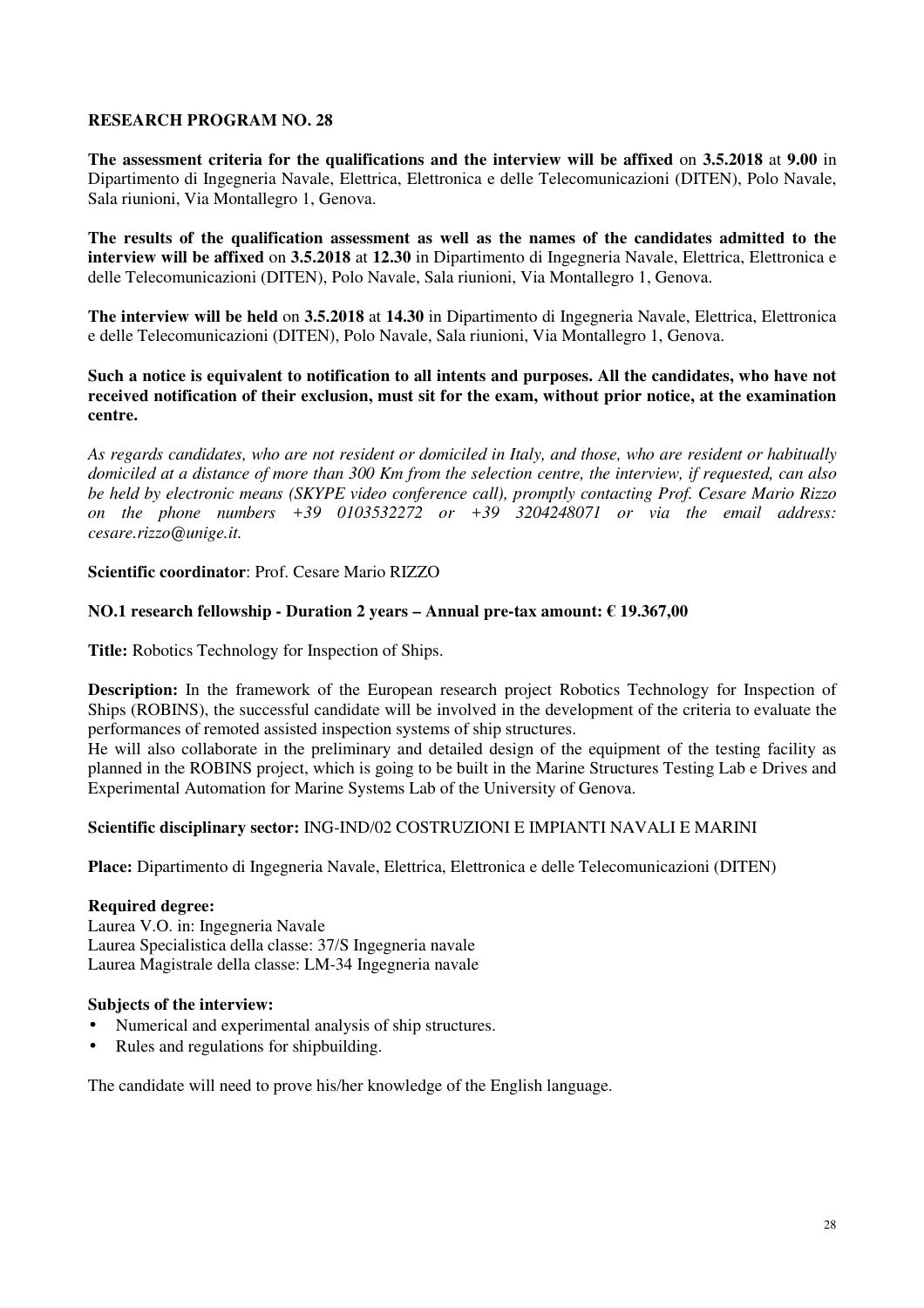**The assessment criteria for the qualifications and the interview will be affixed** on **3.5.2018** at **17.00** in Dipartimento di Ingegneria Navale, Elettrica, Elettronica e delle Telecomunicazioni (DITEN), Scuola politecnica, Via Montallegro 1, Genova.

**The results of the qualification assessment as well as the names of the candidates admitted to the interview will be affixed** on **3.5.2018** at **19.00** in Dipartimento di Ingegneria Navale, Elettrica, Elettronica e delle Telecomunicazioni (DITEN), Scuola politecnica, Via Montallegro 1, Genova.

**The interview will be held** on **4.5.2018** at **14.00** in Dipartimento di Ingegneria Navale, Elettrica, Elettronica e delle Telecomunicazioni (DITEN), Scuola politecnica, Via Montallegro 1, Genova.

**Such a notice is equivalent to notification to all intents and purposes. All the candidates, who have not received notification of their exclusion, must sit for the exam, without prior notice, at the examination centre.** 

*As regards candidates, who are not resident or domiciled in Italy, and those, who are resident or habitually domiciled at a distance of more than 300 Km from the selection centre, the interview, if requested, can also be held by electronic means (SKYPE video conference call), promptly contacting Prof. Cesare Mario Rizzo on the phone numbers +39 0103532272 or +39 3204248071 or via the email address: cesare.rizzo@unige.it.*

### **Scientific coordinator**: Prof. Cesare Mario RIZZO

### **NO.2 research fellowships - Duration 1 year – Annual pre-tax amount: € 19.367,00**

**Title:** The design of innovative submarines: methodological and specialist issues with particular attention to marine vehicle structures and on board systems.

**Description:** The aim of the activity is to further strengthen and deepen the fundamental knowledge about innovative submarines design that can be developed from a general perspective on the design process and from specific perspective on specialist subject, but in any case in strong relation with the mission and the operational profile of the unit. The activity will focus on the selection of the submarine energy production system and propulsion plant, by comparison of different design solutions based also on energy efficiency performance. Furthermore advanced criteria for the submarine structural lay –out selection and relevant scantlings will be identified.

An innovative methodology will be developed for decision support when dealing with survivability issues.

### **Scientific disciplinary sector:** ING-IND/02 COSTRUZIONI E IMPIANTI NAVALI E MARINI

**Place:** Dipartimento di Ingegneria Navale, Elettrica, Elettronica e delle Telecomunicazioni (DITEN)

#### **Required degree:**

Laurea V.O. in: Ingegneria Navale Laurea Specialistica della classe: 37/S Ingegneria navale Laurea Magistrale della classe: LM-34 Ingegneria navale

#### **Subjects of the interview:**

Ship design, ship structures and on board systems with specific reference to submarines.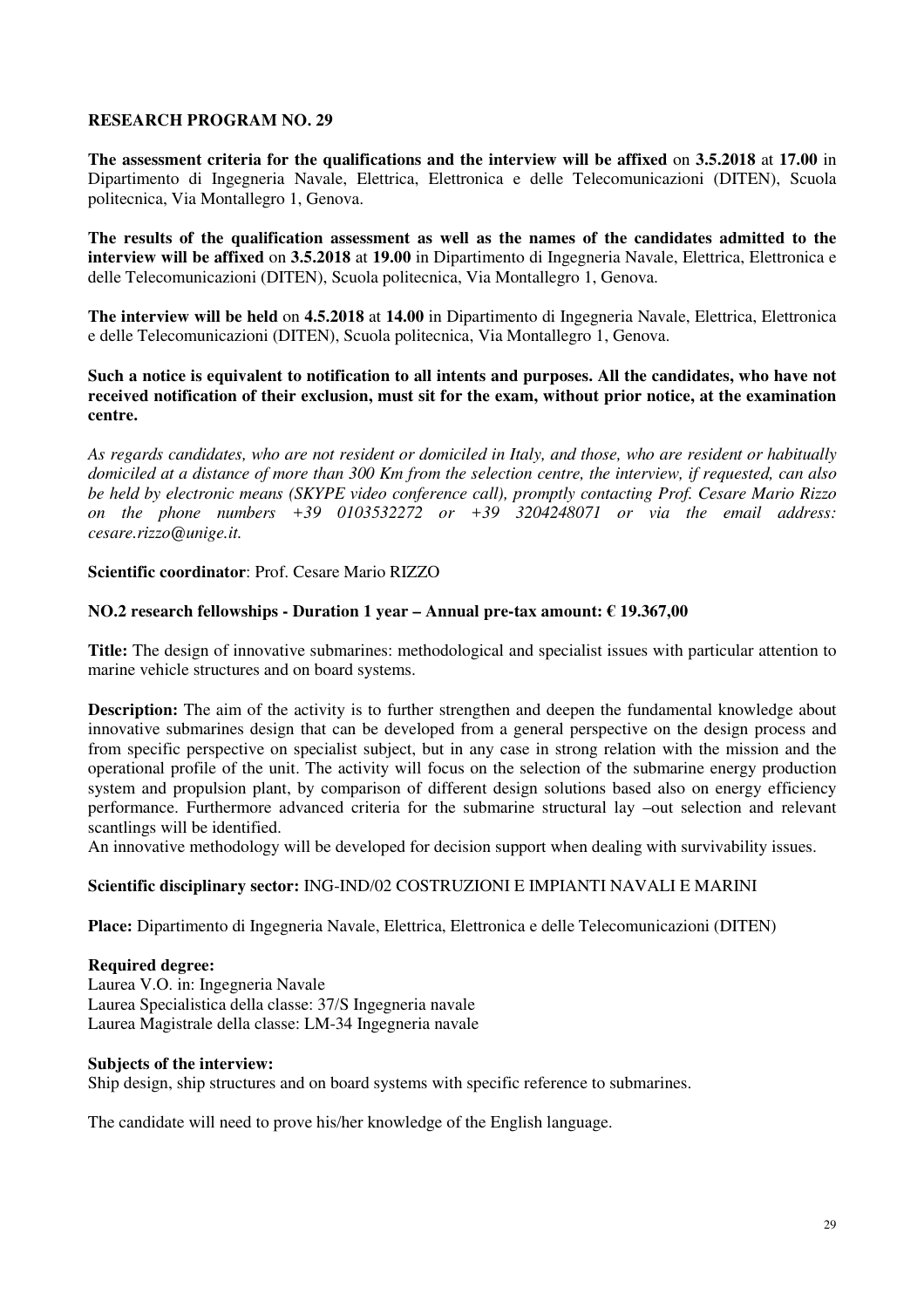**The assessment criteria for the qualifications and the interview will be affixed** on **4.5.2018** at **9.00** in Dipartimento di Ingegneria Civile, Chimica e Ambientale (DICCA), Via Montallegro 1, Genova.

**The results of the qualification assessment as well as the names of the candidates admitted to the interview will be affixed** on **4.5.2018** at **12.30** in Dipartimento di Ingegneria Civile, Chimica e Ambientale (DICCA), Via Montallegro 1, Genova.

**The interview will be held** on **4.5.2018** at **14.30** in Dipartimento di Ingegneria Civile, Chimica e Ambientale (DICCA), Via Montallegro 1, Genova.

**Such a notice is equivalent to notification to all intents and purposes. All the candidates, who have not received notification of their exclusion, must sit for the exam, without prior notice, at the examination centre.** 

*As regards candidates, who are not resident or domiciled in Italy, and those, who are resident or habitually domiciled at a distance of more than 300 Km from the selection centre, the interview, if requested, can also be held by electronic means (SKYPE video conference call), promptly contacting Prof. Andrea Mazzino on the phone number +39 0103532489 or via the email address: andrea.mazzino@unige.it.*

#### **Scientific coordinator**: Prof. Andrea MAZZINO

#### **NO.1 research fellowship - Duration 1 year – Annual pre-tax amount: € 19.367,00**

**Title:** Meteorological modeling for advanced techniques for maritime traffic assistance.

**Description:** As part of the European research project Interreg Italia Francia marittimo SICOMAR +, the research fellow will be involved in the development of chains of limited-area meteorological modelling whose outputs will be assimilated by models for the study of ship motions aimed at evaluating the response of the ship to weather and sea conditions.

#### **Scientific disciplinary sector:** ING-IND/06 FLUIDODINAMICA

**Place:** Dipartimento di Ingegneria Civile, Chimica e Ambientale (DICCA)

#### **Required degree:**

Laurea V.O. in: Ingegneria Meccanica, o Ingegneria Aerospaziale, o Ingegneria Civile, o Fisica.

Laurea Specialistica della classe: 20/S Fisica, o 25/S Ingegneria aerospaziale e astronautica, o 28/S Ingegneria civile, o 36/S Ingegneria meccanica, o 37/S Ingegneria navale, o 50/S Modellistica matematicofisica per l'ingegneria.

Laurea Magistrale della classe: LM-17 Fisica, o LM-20 Ingegneria aerospaziale e astronautica, o LM-23 Ingegneria civile, o LM-33 Ingegneria meccanica, o LM-34 Ingegneria navale, o LM-35 Ingegneria per l'ambiente e il territorio, o LM-44 Modellistica matematico-fisica per l'ingegneria.

#### **Subjects of the interview:**

Verification of the basic knowledge of numerical modelling of geophysical fluids, of the mechanics of geophysical fluids and of the validation techniques of meteorological models.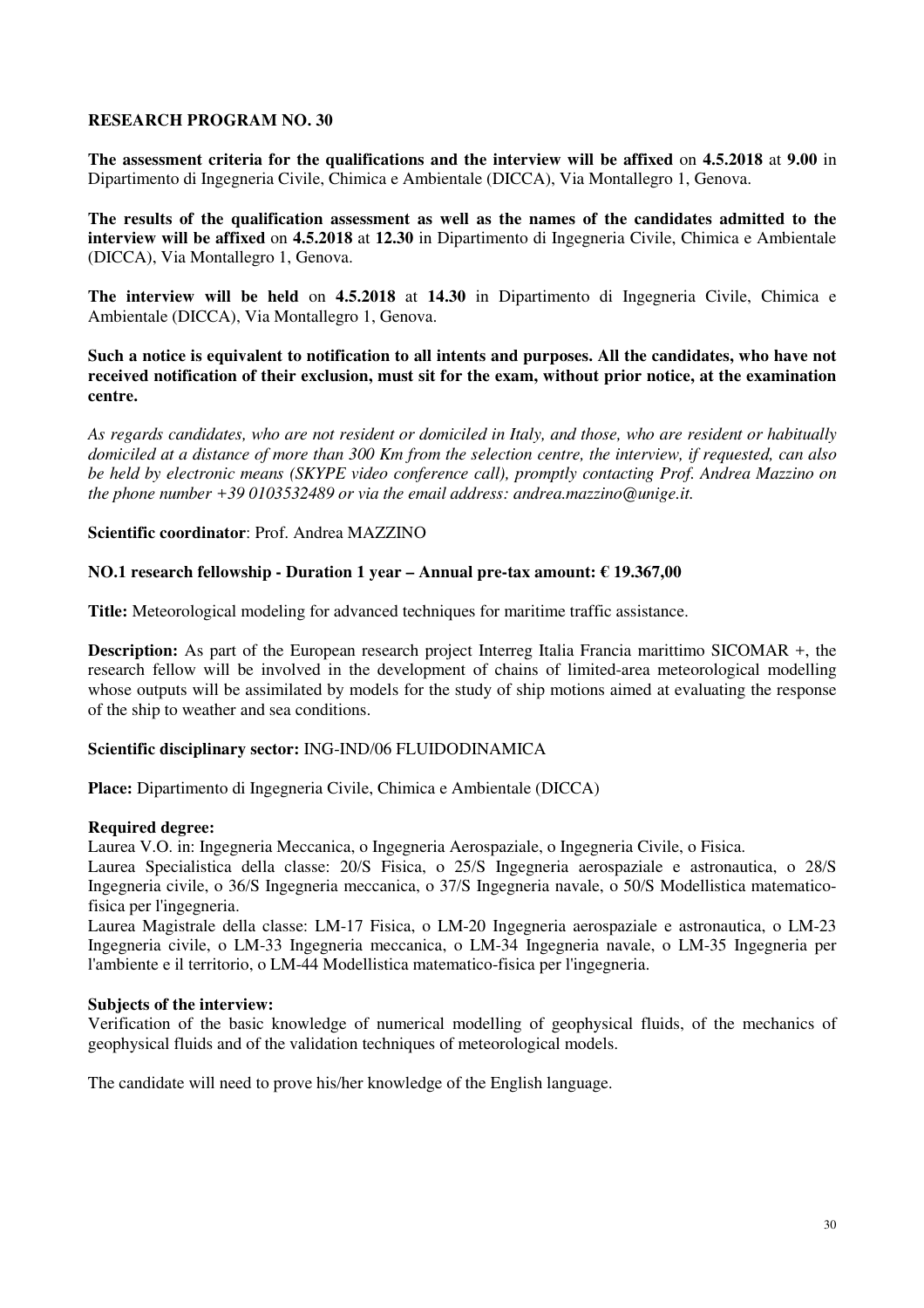**The assessment criteria for the qualifications and the interview will be affixed** on **2.5.2018** at **9.30** in Dipartimento di Ingegneria Civile, Chimica e Ambientale (DICCA), Via Montallegro 1, Genova.

**The results of the qualification assessment as well as the names of the candidates admitted to the interview will be affixed** on **2.5.2018** at **14.00** in Dipartimento di Ingegneria Civile, Chimica e Ambientale (DICCA), Via Montallegro 1, Genova.

**The interview will be held** on **2.5.2018** at **15.00** in Dipartimento di Ingegneria Civile, Chimica e Ambientale (DICCA), Via Montallegro 1, Genova.

**Such a notice is equivalent to notification to all intents and purposes. All the candidates, who have not received notification of their exclusion, must sit for the exam, without prior notice, at the examination centre.** 

*As regards candidates, who are not resident or domiciled in Italy, and those, who are resident or habitually domiciled at a distance of more than 300 Km from the selection centre, the interview, if requested, can also be held by electronic means (SKYPE video conference call), promptly contacting Prof. Alessandro Bottaro on the phone number +39 0103532540 or via the email address: alessandro.bottaro@unige.it.*

**Scientific coordinator**: Prof. Alessandro BOTTARO

### **NO.1 research fellowship - Duration 1 year – Annual pre-tax amount: € 19.367,00**

**Title:** Advanced numerical modelling for the design of heavy duty axial compressors.

**Description:** The state of the art for the fluid-dynamic design of axial compressors of modern gas turbines consists of multistage RANS (Reynolds-Averaged Navier Stokes equations) calculations. Proper modeling requires the resolution of highly three-dimensional and complex flow structures that include phenomena such as:

- 1. tip clearance flows;
- 2. corner separation;
- 3. shroud leakage modeling through the stator rings;
- 4. shock wave/ turbulent boundary layer interactions (on transonic blades).

These issues require a thorough knowledge of both fluid dynamics and numerical calculations. The task to be tackled concerns the search for the most effective, robust and accurate numerical modeling for the calculation of a multistage transonic compressor. The main focus will be on aerodynamic efficiency and pumping margin.

### **Scientific disciplinary sector:** ING-IND/06 FLUIDODINAMICA

**Place:** Dipartimento di Ingegneria Civile, Chimica e Ambientale (DICCA)

### **Required degree:**

Laurea Magistrale della classe: LM-33 Ingegneria meccanica

### **Subjects of the interview:**

- Computational fluid dynamics (CFD).
- Aero- and gas-dynamics.
- Fluid machines.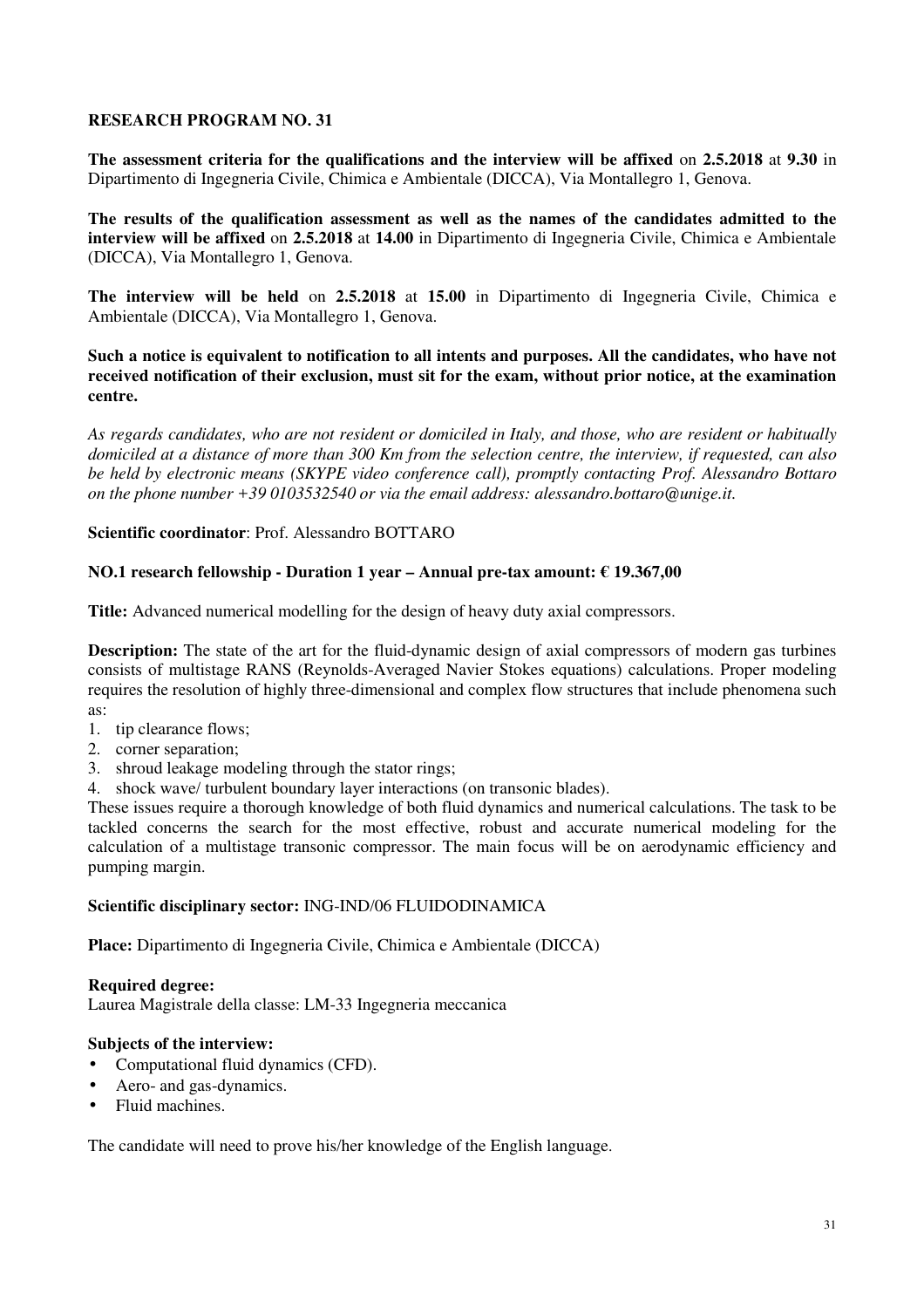**The assessment criteria for the qualifications and the interview will be affixed** on **3.5.2018** at **9.00** in Dipartimento di Ingegneria Meccanica, Energetica, Gestionale e dei Trasporti (DIME), Sezione MASET, Via Montallegro 1, Genova.

**The results of the qualification assessment as well as the names of the candidates admitted to the interview will be affixed** on **3.5.2018** at **12.00** in Dipartimento di Ingegneria Meccanica, Energetica, Gestionale e dei Trasporti (DIME), Sezione MASET, Via Montallegro 1, Genova.

**The interview will be held** on **3.5.2018** at **12.30** in Dipartimento di Ingegneria Meccanica, Energetica, Gestionale e dei Trasporti (DIME), Sezione MASET, Via Montallegro 1, Genova.

**Such a notice is equivalent to notification to all intents and purposes. All the candidates, who have not received notification of their exclusion, must sit for the exam, without prior notice, at the examination centre.** 

### **Scientific coordinator**: Prof. Daniele SIMONI

#### **NO.1 research fellowship - Duration 1 year – Annual pre-tax amount: € 31.015,00**

**Title:** Application of modal decomposition techniques to experimental data for the identification of loss source in turbine blades for aeroengine applications.

**Description:** The activity will be focused on the development of new post-processing tools for the modal decomposition of the unsteady flow field characterizing the operation of turbine cascades for aeroengine applications. Measurements will be carried out by means of LDV and PIV, in order to generate the snapshots to be processed. FFT and Proper Orthogonal Decomposition (POD) will be applied in order to identify the subspace where the different dynamics can be projected, with the aim of isolating the different sources responsible for loss generation.

### **Scientific disciplinary sector:** ING-IND/08 MACCHINE A FLUIDO

**Place:** Dipartimento di Ingegneria Meccanica, Energetica, Gestionale e dei Trasporti (DIME)

#### **Required degree:**

Dottorato di ricerca in Ingegneria delle Macchine a Fluido

#### **Subjects of the interview:**

- Analysis and acquisition of the flow field in turbomachinery components by means of LDV and PIV.
- Modal decomposition techniques and POD application to large dataset.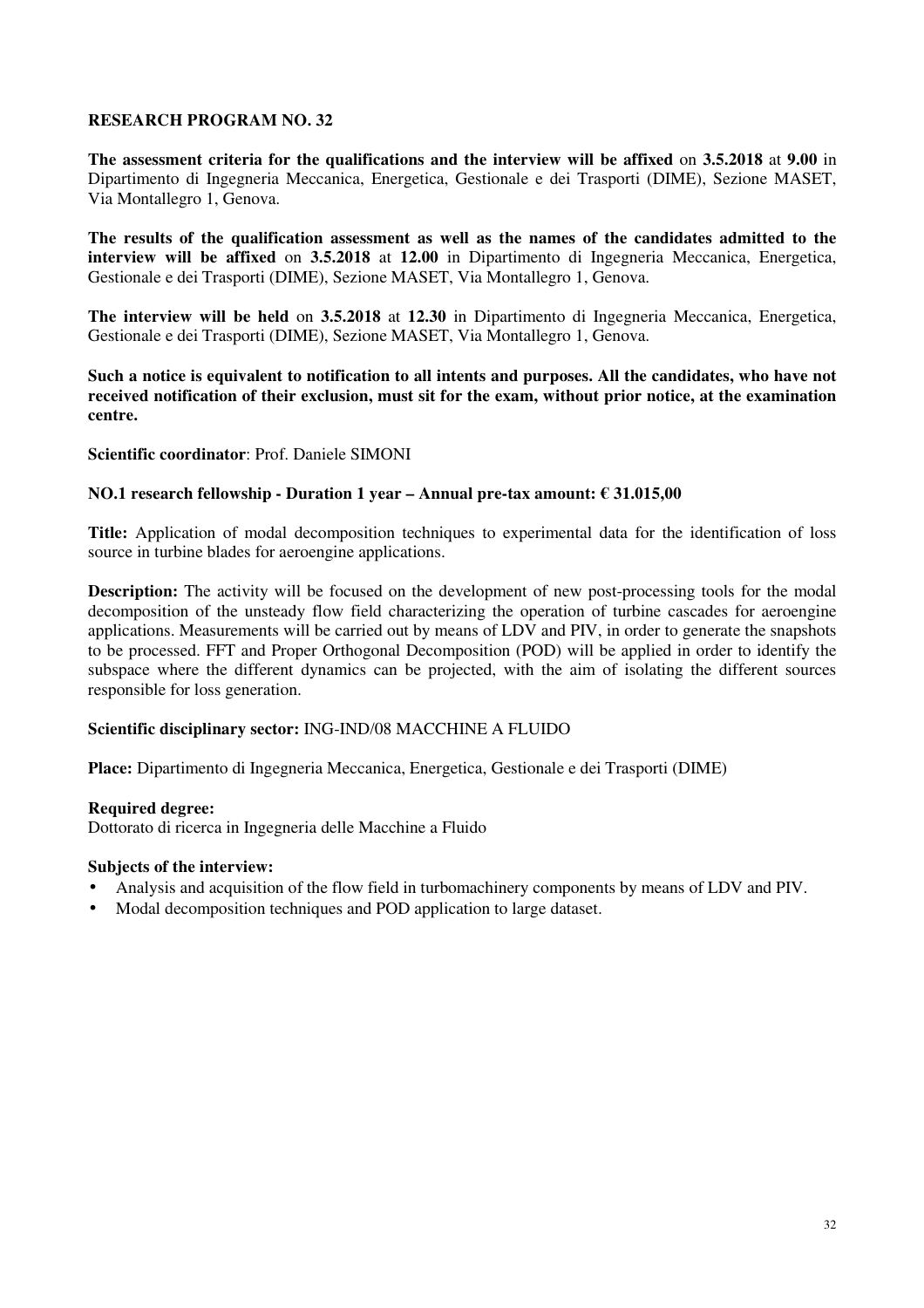**The assessment criteria for the qualifications and the interview will be affixed** on **4.5.2018** at **8.30** in Dipartimento di Ingegneria Meccanica, Energetica, Gestionale e dei Trasporti (DIME), Via Opera Pia 15A, Genova.

**The results of the qualification assessment as well as the names of the candidates admitted to the interview will be affixed** on **4.5.2018** at **11.45** in Dipartimento di Ingegneria Meccanica, Energetica, Gestionale e dei Trasporti (DIME), Via Opera Pia 15A, Genova.

**The interview will be held** on **4.5.2018** at **12.00** in Dipartimento di Ingegneria Meccanica, Energetica, Gestionale e dei Trasporti (DIME), Via Opera Pia 15A, Genova.

**Such a notice is equivalent to notification to all intents and purposes. All the candidates, who have not received notification of their exclusion, must sit for the exam, without prior notice, at the examination centre.** 

*As regards candidates, who are not resident or domiciled in Italy, and those, who are resident or habitually domiciled at a distance of more than 300 Km from the selection centre, the interview, if requested, can also be held by electronic means (SKYPE video conference call), promptly contacting Prof. Matteo Zoppi on the phone number +39 3204382160 or via the email address: zoppi@dimec.unige.it.*

### **Scientific coordinator**: Prof. Matteo ZOPPI

### **NO.1 research fellowship - Duration 1 year – Annual pre-tax amount: € 19.367,00**

**Title:** Development and integration of a robotized cell for production of gold sheets.

**Description:** Analysis of the production process in use and definition of the method; detailed manufacturing cycle. Cell architecture definition. Programming of the robot for use of the hammering unit as seventh axis of the robot. Acquisition of competence on the physical components of the cell. Setup of the cell as prototype. Run up and tuning. Testing and data collection.

### **Scientific disciplinary sector:** ING-IND/13 MECCANICA APPLICATA ALLE MACCHINE

**Place:** Dipartimento di Ingegneria Meccanica, Energetica, Gestionale e dei Trasporti (DIME)

#### **Required degree:**

Laurea Magistrale della classe: LM-25 Ingegneria dell'automazione, o LM-32 Ingegneria informatica, o LM-33 Ingegneria meccanica.

# **Subjects of the interview:**

- Flexible automation.
- Robot programming.
- Software archiectures for robotics.
- Mechanics of robot and physics.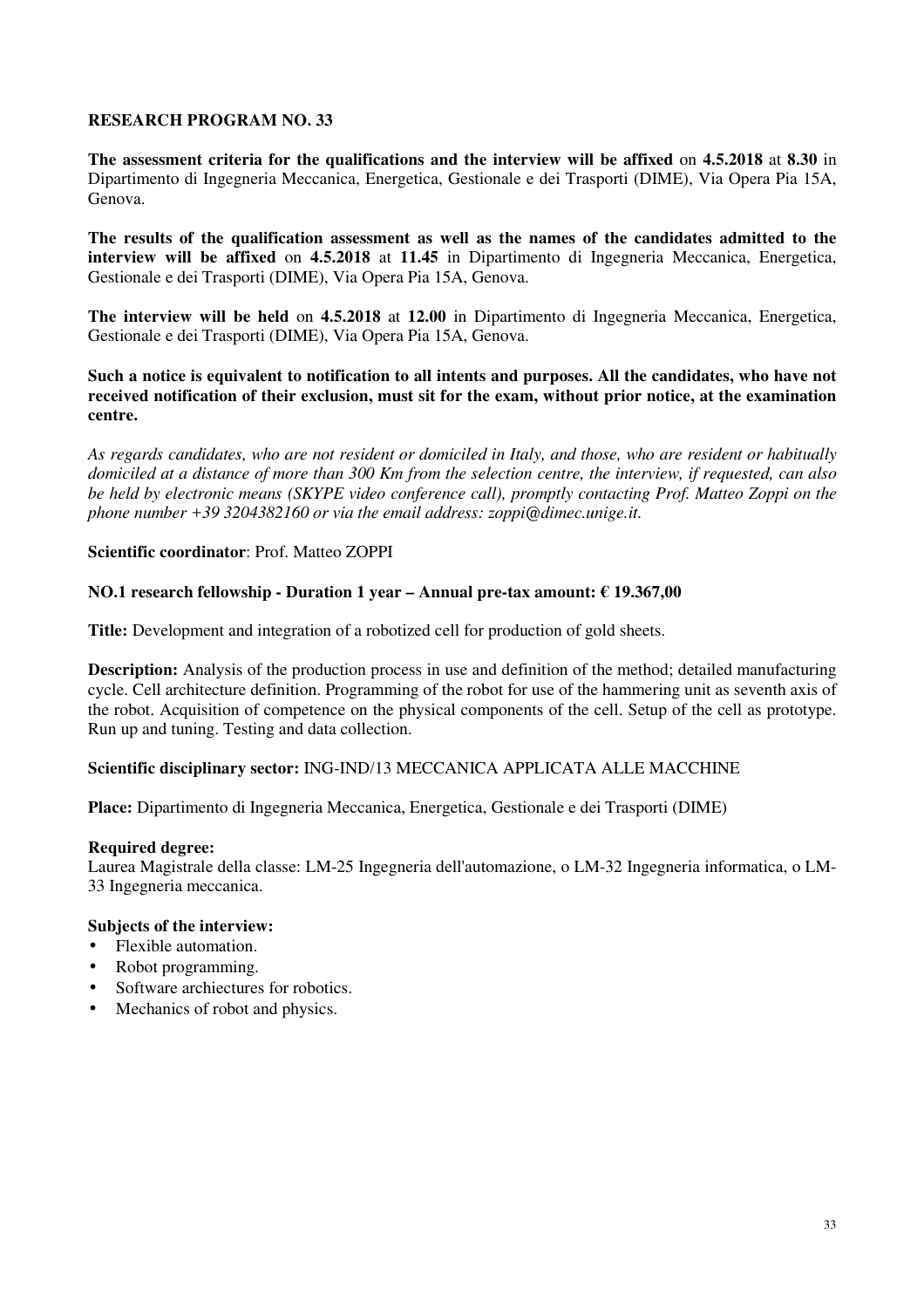**The assessment criteria for the qualifications and the interview will be affixed** on **27.4.2018** at **9.00** in Dipartimento di Ingegneria Meccanica, Energetica, Gestionale e dei Trasporti (DIME), Via Opera Pia 15A, Genova.

**The results of the qualification assessment as well as the names of the candidates admitted to the interview will be affixed** on **27.4.2018** at **13.00** in Dipartimento di Ingegneria Meccanica, Energetica, Gestionale e dei Trasporti (DIME), Via Opera Pia 15A, Genova.

**The interview will be held** on **27.4.2018** at **14.00** in Dipartimento di Ingegneria Meccanica, Energetica, Gestionale e dei Trasporti (DIME), Via Opera Pia 15A, Genova.

**Such a notice is equivalent to notification to all intents and purposes. All the candidates, who have not received notification of their exclusion, must sit for the exam, without prior notice, at the examination centre.** 

### **Scientific coordinator**: Prof. Luigi CARASSALE

# **NO.1 research fellowship - Duration 1 year – Annual pre-tax amount: € 19.367,00**

**Title:** Development of dynamic substructuring techniques with application to experimental measures on scale models of steam-turbine rotor disks.

**Description:** Rotor disks of steam turbines are composed by the assemblage of several components that interact dynamically. Rotor blades are constrained to the disk by shape-matching attachments pre-stressed by the centrifugal force and blades connected each other by snubbers that are forced by the blade untwist. The modeling of such systems can be carried out by dynamic substructuring techniques enabling the combination of submodels having numerical or experimental origin.

The research activity will be developed at the University of Genova, as well as in Ansaldo Energia. The development of the project may involve trips in Italy and foreign countries.

#### **Scientific disciplinary sector:** ING-IND/13 MECCANICA APPLICATA ALLE MACCHINE

**Place:** Dipartimento di Ingegneria Meccanica, Energetica, Gestionale e dei Trasporti (DIME)

#### **Required degree:**

Laurea Magistrale della classe: LM-17 Fisica, o LM-20 Ingegneria aerospaziale e astronautica, o LM-23 Ingegneria civile, o LM-30 Ingegneria energetica e nucleare, o LM-33 Ingegneria meccanica, o LM-34 Ingegneria navale.

#### **Subjects of the interview:**

Structural dynamics, dynamic substructuring, signal processing.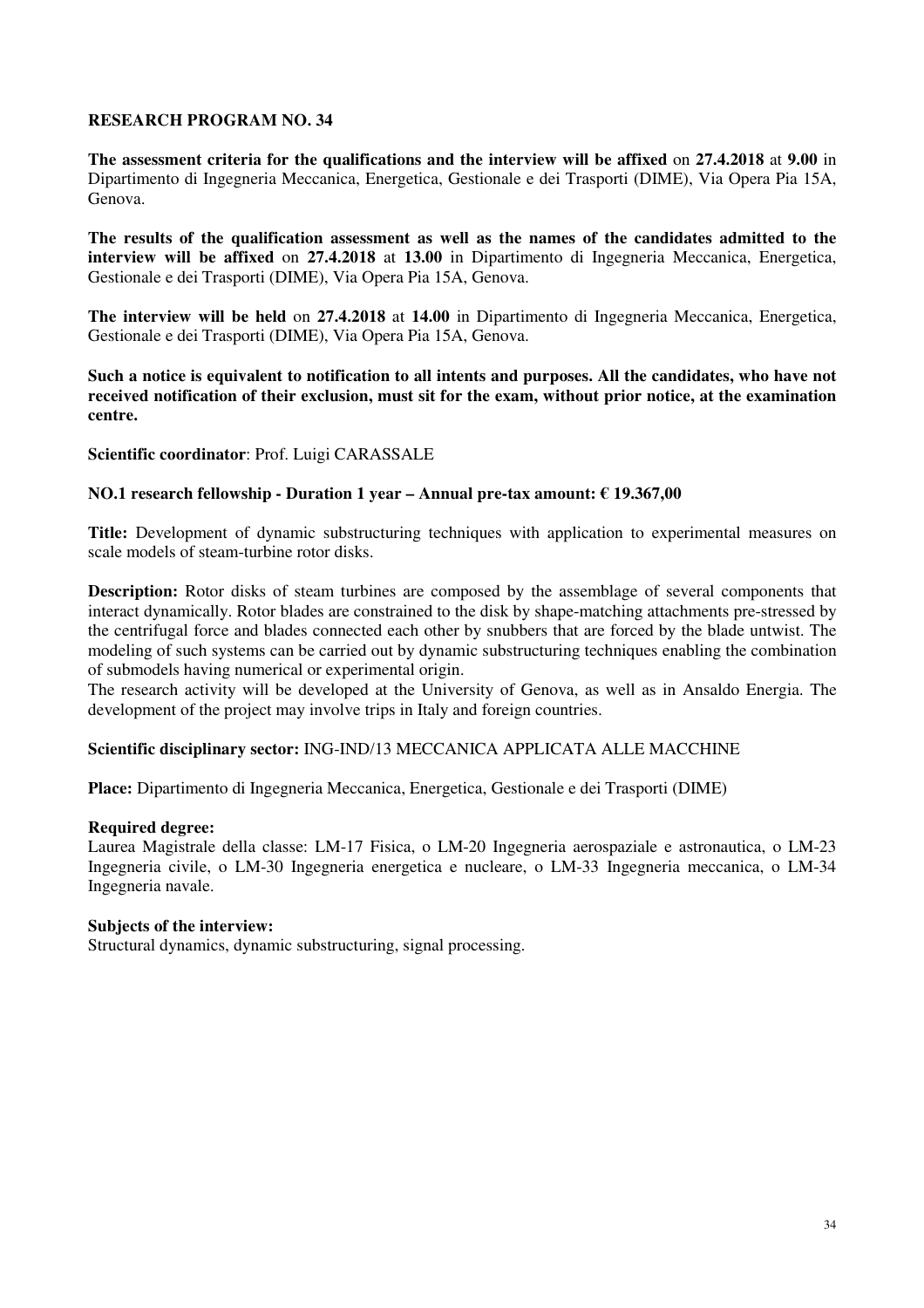**The assessment criteria for the qualifications and the interview will be affixed** on **4.5.2018** at **10.00** in Dipartimento di Ingegneria Navale, Elettrica, Elettronica e delle Telecomunicazioni (DITEN), Via all'Opera Pia 11A, Genova.

**The results of the qualification assessment as well as the names of the candidates admitted to the interview will be affixed** on **4.5.2018** at **13.00** in Dipartimento di Ingegneria Navale, Elettrica, Elettronica e delle Telecomunicazioni (DITEN), Via all'Opera Pia 11A, Genova.

**The interview will be held** on **4.5.2018** at **16.00** in Dipartimento di Ingegneria Navale, Elettrica, Elettronica e delle Telecomunicazioni (DITEN), Via all'Opera Pia 11A, Genova.

**Such a notice is equivalent to notification to all intents and purposes. All the candidates, who have not received notification of their exclusion, must sit for the exam, without prior notice, at the examination centre.** 

*As regards candidates, who are not resident or domiciled in Italy, and those, who are resident or habitually domiciled at a distance of more than 300 Km from the selection centre, the interview, if requested, can also be held by electronic means (SKYPE video conference call), promptly contacting Prof. Matteo Pastorino on the phone number +39 3483053872 or via the email address: matteo.pastorino@unige.it.*

### **Scientific coordinator**: Prof. Matteo PASTORINO

### **NO.1 research fellowship - Duration 1 year – Annual pre-tax amount: € 19.367,00**

**Title:** Data analysis and classification from radar sensors in through-the-wall imaging applications.

**Description:** The present project is devoted to the study of data analysis and classification techniques in the framework of the so-called ultra-wide band (UWB) "through-the-wall" imaging for security applications. The target is the development of data processing methods for the treatment and classification of the various values retrieved by radar sensors in placed in proximity of a stratified medium, allowing to "sense" the scenario behind the wall. The project to be developed will include an analysis of the state of the art in the field of data analysis and classification and a phase in which the optimal solutions for the above mentioned problem are defined. Finally, the most promising methods will be implemented and the obtained results will be properly validated.

### **Scientific disciplinary sector:** ING-INF/02 CAMPI ELETTROMAGNETICI

**Place:** Dipartimento di Ingegneria Navale, Elettrica, Elettronica e delle Telecomunicazioni (DITEN)

#### **Required degree:**

Laurea V.O. in: Ingegneria Elettronica, o Ingegneria delle Telecomunicazioni, o Ingegneria Informatica, o Ingegneria Biomedica, o Ingegneria Navale.

Laurea Specialistica in: 26/S Ingegneria biomedica, o 29/S Ingegneria dell'automazione, o 30/S Ingegneria delle Telecomunicazioni, o 32/S Ingegneria elettronica, o 35/S Ingegneria informatica, o 37/S Ingegneria navale.

Laurea Magistrale della classe: LM-21 Ingegneria biomedica, o LM-25 Ingegneria dell'automazione, o LM-26 Ingegneria della sicurezza, o LM-27 Ingegneria delle Telecomunicazioni, o LM-29 Ingegneria elettronica, o LM-32 Ingegneria informatica, LM-34 Ingegneria navale.

#### **Subjects of the interview:**

Analysis and processing of data derived from distributed sensors.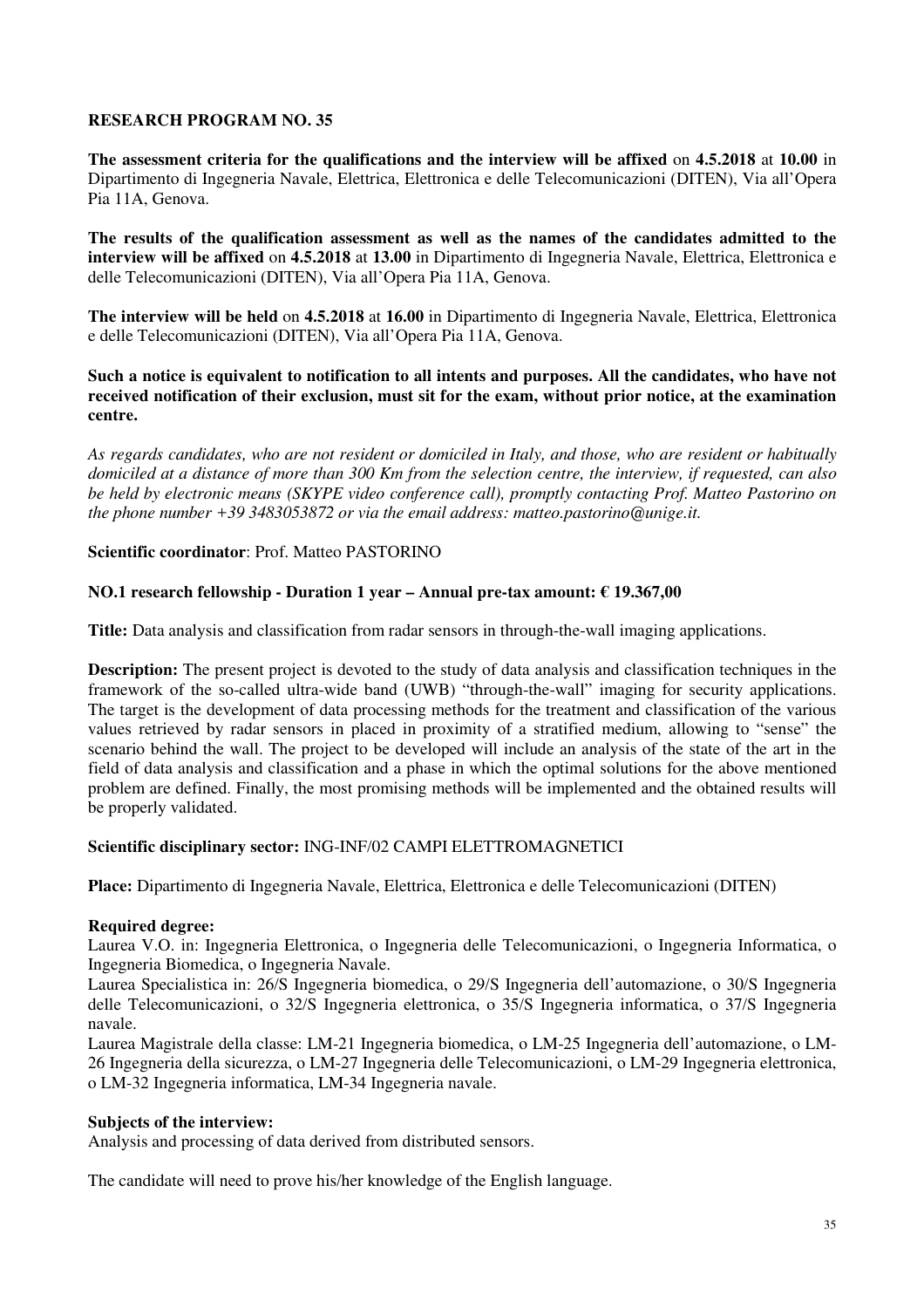**The assessment criteria for the qualifications and the interview will be affixed** on **3.5.2018** at **9.00** in Dipartimento di Ingegneria Navale, Elettrica, Elettronica e delle Telecomunicazioni (DITEN), Via all'Opera Pia 13, Genova.

**The results of the qualification assessment as well as the names of the candidates admitted to the interview will be affixed** on **3.5.2018** at **12.00** in Dipartimento di Ingegneria Navale, Elettrica, Elettronica e delle Telecomunicazioni (DITEN), Via all'Opera Pia 13, Genova.

**The interview will be held** on **3.5.2018** at **15.30** in Dipartimento di Ingegneria Navale, Elettrica, Elettronica e delle Telecomunicazioni (DITEN), Via all'Opera Pia 13, Genova.

**Such a notice is equivalent to notification to all intents and purposes. All the candidates, who have not received notification of their exclusion, must sit for the exam, without prior notice, at the examination centre.** 

### **Scientific coordinator**: Prof. Raffaele BOLLA

### **NO.1 research fellowship - Duration 2 years – Annual pre-tax amount: € 19.367,00**

**Title:** Study and analysis of orchestration mechanisms in the context of telecommunications networks using NFV techniques and integrated with distributed computing capacity (Fog and Edge computer paradigms).

**Description:** Telecommunications networks have recently experienced a profound evolution towards an ever-increasing and complete integration between information technology and telecommunications, represented by the English term ICT (Information Communication Technologies). The key elements of this evolution are two: the "softwarization" of the network functions, through the standard approach of Network Function Virtualization, and the integration of the networks with the distributed computing capabilities, obtained by following the paradigms of "Edge computing" and "Fog". In this scenario, the objective of the grant is to support the DITEN research group, headed by the TNT laboratory, to characterize the critical elements of this evolution and to define and propose solutions for the orchestration of network services and possibly also of those concerning the final services offered to users on distributed computing infrastructures.

### **Scientific disciplinary sector:** ING-INF/03 TELECOMUNICAZIONI

**Place:** Dipartimento di Ingegneria Navale, Elettrica, Elettronica e delle Telecomunicazioni (DITEN)

#### **Required degree:**

Dottorato di ricerca in Ingegneria Elettronica, o Informatica, o della Robotica e delle Telecomunicazioni

# **Subjects of the interview:**

- Technologies related to modern wired and non-wired telecommunications networks, with in-depth analysis of Software Define Network (SDN) and Network Function Virtualization (NFV) technologies and mobile cellular radio networks.
- Verification of programming skills with particular reference to the C++ language.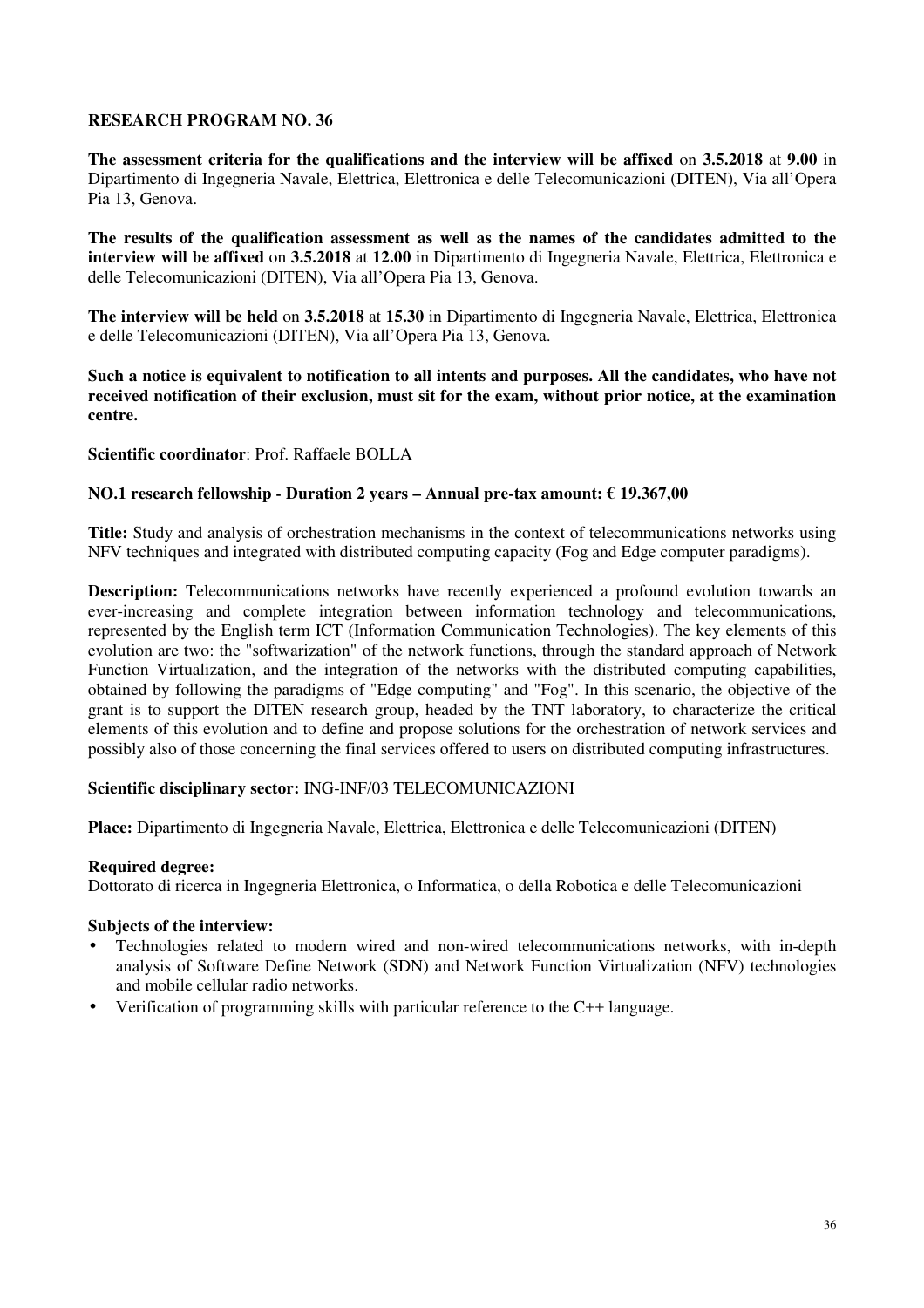**The assessment criteria for the qualifications and the interview will be affixed** on **3.5.2018** at **11.00** in Dipartimento di Informatica, Bioingegneria, Robotica e Ingegneria dei Sistemi (DIBRIS), Via Causa 13, Genova.

**The results of the qualification assessment as well as the names of the candidates admitted to the interview will be affixed** on **4.5.2018** at **9.30** in Dipartimento di Informatica, Bioingegneria, Robotica e Ingegneria dei Sistemi (DIBRIS), Via Causa 13, Genova.

**The interview will be held** on **4.5.2018** at **11.30** in Dipartimento di Informatica, Bioingegneria, Robotica e Ingegneria dei Sistemi (DIBRIS), Via Causa 13, Genova.

**Such a notice is equivalent to notification to all intents and purposes. All the candidates, who have not received notification of their exclusion, must sit for the exam, without prior notice, at the examination centre.** 

*As regards candidates, who are not resident or domiciled in Italy, and those, who are resident or habitually domiciled at a distance of more than 300 Km from the selection centre, the interview, if requested, can also be held by electronic means (SKYPE video conference call), promptly contacting Prof. Gualtiero Volpe on the phone number +39 3204218858 or via the email address: gualtiero.volpe@unige.it.*

### **Scientific coordinator**: Prof. Gualtiero VOLPE

### **NO.1 research fellowship - Duration 1 year – Annual pre-tax amount: € 27.133,00**

**Title:** Automatic analysis of motor behavior and social interaction for the development of multimodal interactive systems in educational contexts.

**Description:** The present research activity is aimed at investigating techniques for automatic analysis of motoric behavior and social interaction in groups of primary school children engaged in the interaction with multimodal systems for supporting learning of mathematical concepts. In particular, the work will focus on full-body movement and on real-time detection of affective states, which are relevant in the learning process. Techniques may be implemented as libraries of software modules for the EyesWeb platform and will be assessed by means of appropriate perceptual studies. Research will be carried out at the Casa Paganini – InfoMus research centre of DIBRIS, in a multidisciplinary context where interaction with pedagogues, psychologists, psychophysicists, and teachers is required.

#### **Scientific disciplinary sector:** ING-INF/05 SISTEMI DI ELABORAZIONE DELLE INFORMAZIONI

**Place:** Dipartimento di Informatica, Bioingegneria, Robotica e Ingegneria dei Sistemi (DIBRIS)

#### **Required degree:**

Dottorato di ricerca in Matematica e Informatica, o Ingegneria Informatica, o Ingegneria Elettronica, o Informatica

#### **Subjects of the interview:**

State-of-the-art concerning the existing techniques for real-time analysis of full-body movement, for perceptual validation of automatically computed movement features, for real-time detection and analysis of affective states (affective computing), and of the hardware and software platforms for real-time analysis of multisensory signals, with a particular reference to the EyesWeb platform.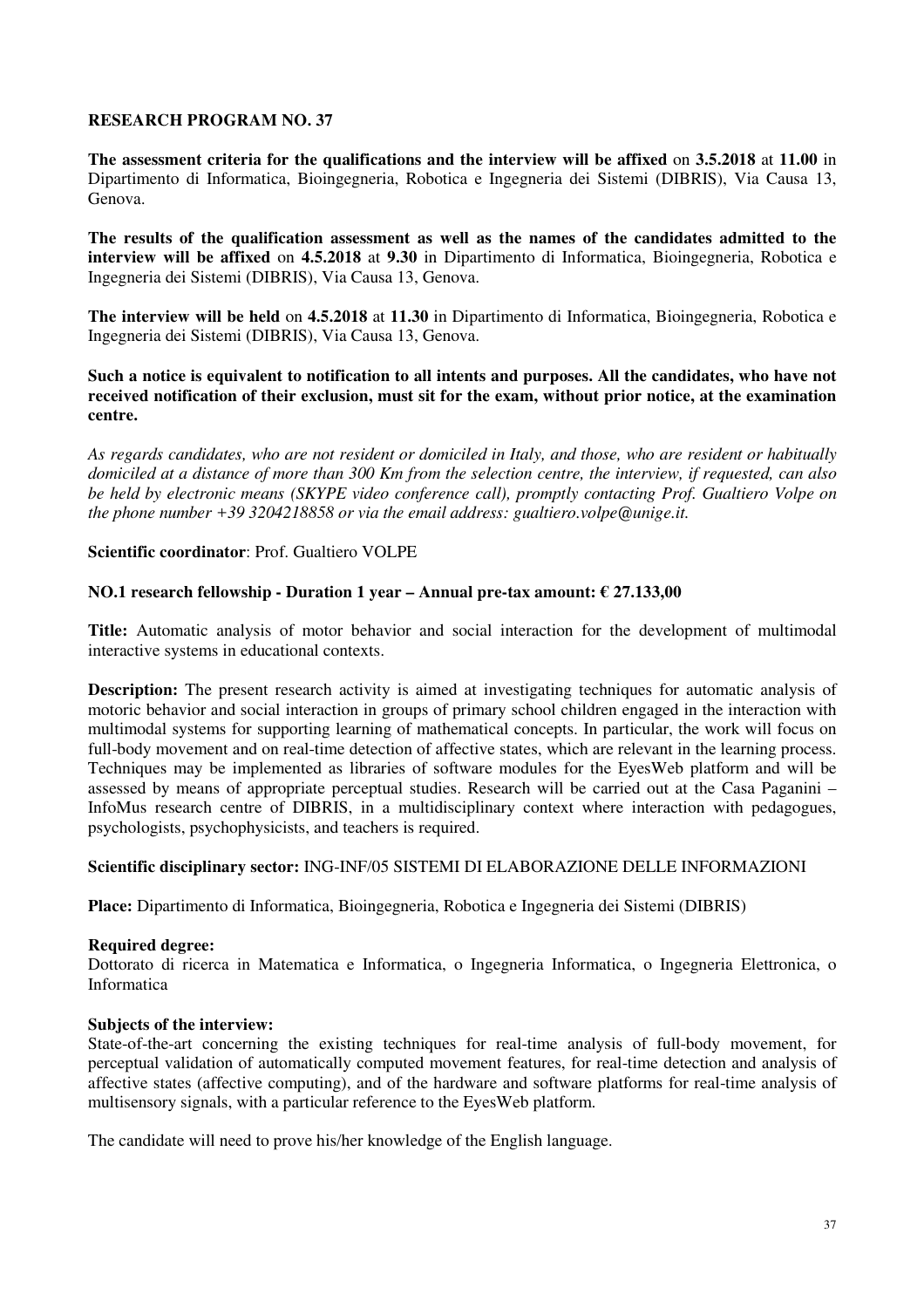# **SCIENTIFIC DISCIPLINARY AREA: ANTIQUITIES, PHILOLOGY, LITERARY STUDIES, ART HISTORY**

# **RESEARCH PROGRAM NO. 38**

**The assessment criteria for the qualifications and the interview will be affixed** on **26.4.2018** at **11.00** in Dipartimento di Italianistica, Romanistica, Antichistica, Arti e Spettacolo (DIRAAS), Via Balbi 2, Genova and on the website http://www.diraas.unige.it.

**The results of the qualification assessment as well as the names of the candidates admitted to the interview will be affixed** on **2.5.2018** at **11.00** in Dipartimento di Italianistica, Romanistica, Antichistica, Arti e Spettacolo (DIRAAS), Via Balbi 2, Genova and on the website http://www.diraas.unige.it.

**The interview will be held** on **3.5.2018** at **11.00** in Archivio d'Arte Contemporanea Unige, 5° piano, Via Balbi 4.

**Such a notice is equivalent to notification to all intents and purposes. All the candidates, who have not received notification of their exclusion, must sit for the exam, without prior notice, at the examination centre.** 

**Scientific coordinator**: Prof. Leo LECCI

# **NO.1 research fellowship - Duration 1 year – Annual pre-tax amount: € 19.367,00**

**Title:** Albisola as a crossroads of artistic and literary avant-gardes in the twentieth century: investigation and reconstruction of national and international contributions through documentary sources.

**Description:** In the wake of the researches on the MuDA Museo Diffuso Albisola, carried out by DIRAAS in the framework of an agreement with the Municipality of Albissola Marina, the project will contribute to the reconstruction of the contributions that the Albisola cultural environment provided to the national and international artistic developments, through a survey conducted on primary and documentary sources.

### **Scientific disciplinary sector:** L-ART/03 STORIA DELL'ARTE CONTEMPORANEA

**Place:** Dipartimento di Italianistica, Romanistica, Antichistica, Arti e Spettacolo (DIRAAS)

### **Required degree:**

Dottorato di ricerca in Discipline storico-artistiche o in Digital Humanities.

### **Subjects of the interview:**

- Protagonists and supporting actors of the twentieth century Albisola art scene.
- State of the art on the study of national and international relations.
- Main problematic and methodological issues, related to the reconstruction of aspects that have not yet been investigated.